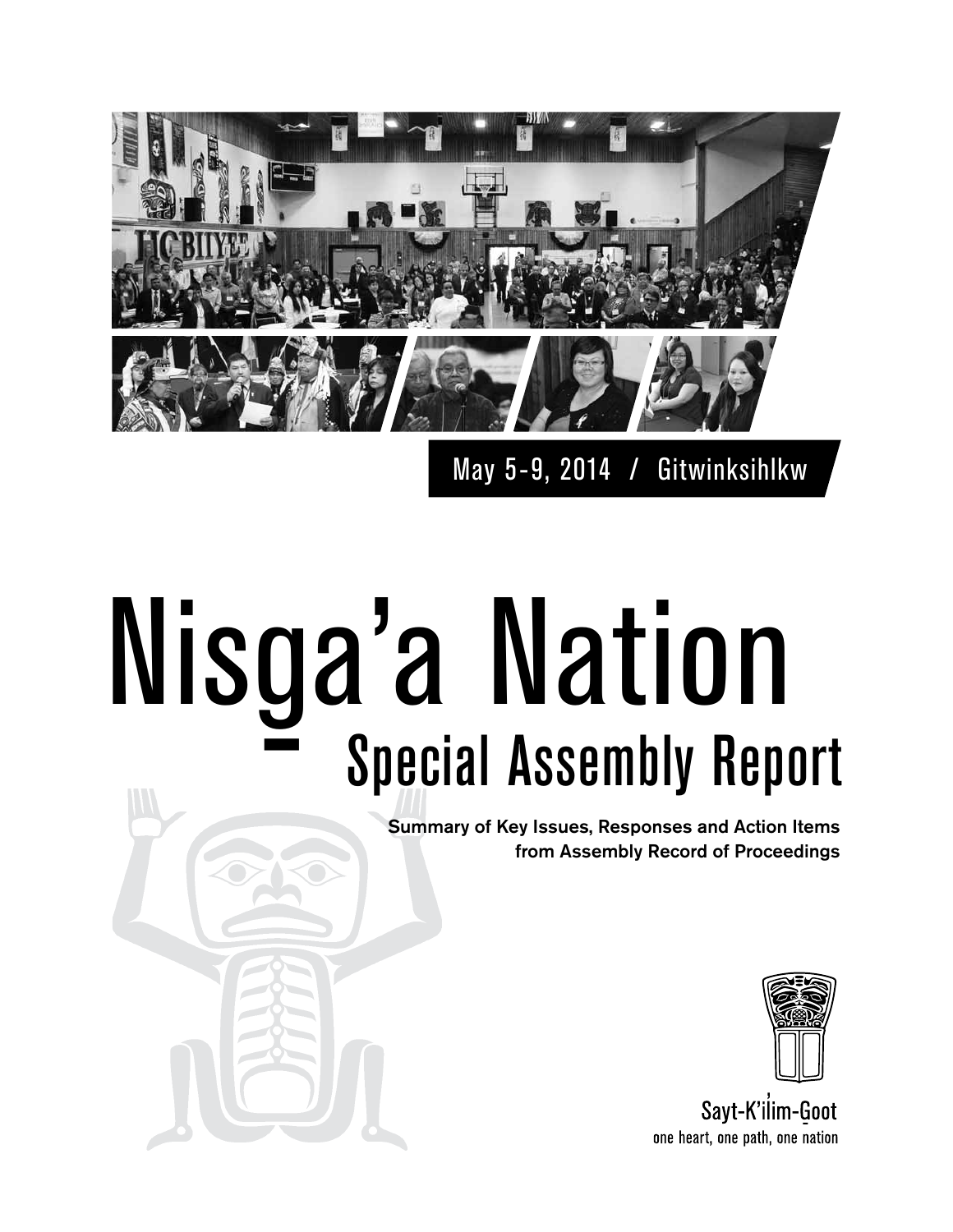# **Contents**

| Q&A Session                                                            |
|------------------------------------------------------------------------|
| Q&A Session                                                            |
| <b>Q&amp;A Session</b>                                                 |
| <b>Q&amp;A Session</b>                                                 |
| <b>Q&amp;A Session</b>                                                 |
| <b>Q&amp;A Session</b>                                                 |
| Supporting Prosperity for the Nisga'a Nation<br><b>Q&amp;A Session</b> |
| <b>Q&amp;A Session</b>                                                 |
| 55<br><b>Concluding Remarks</b>                                        |
| From Nisga'a Citizens                                                  |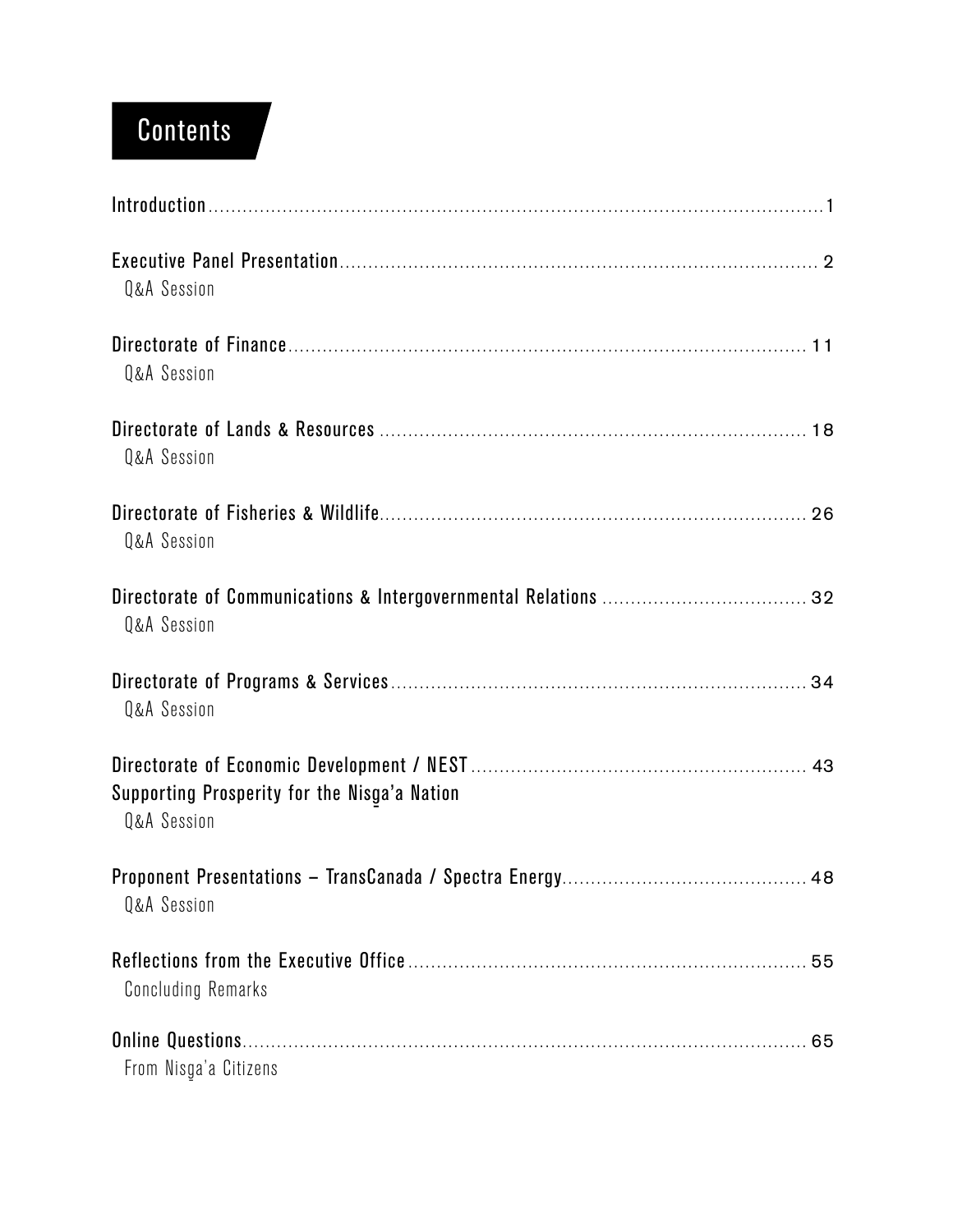## Introduction

Special Assemblies of the Nisga'a Nation are provided for by the Nisga'a Constitution.<br>.

In May 2014, the Nisga'a Nation gathered for a Special Assembly in Gitwinksihlkw for several<br>days to discuss sentral issues facing the Nation days to discuss central issues facing the Nation.

In respect of that Assembly, this report summarizes and identifies:

- the key issues that were articulated by Nisga'a citizens,<br>a the responses by NLC in relation to the issues identifies
- the responses by NLG in relation to the issues identified, and
- the particular actions items that were, from the record of proceedings, items which respondents indicated that Nisga'a citizens could expect to see some form of follow up.<br>.

Where possible, the report has attempted to incorporate the language of the speaker i.e. to use their words and expressions. Minor edits have been made for clarity, and some duplicated questions and responses omitted. Where there may appear to be ungrammatical expressions, this is often due to notes which attempt to capture the actual speaking style of the speaker or which occasionally capture comments in point form.

It is hoped that this report will provide:

- a review of some of the key issues that arose from the conference to ensure that the comments of Nisga'a citizens are afforded an opportunity to be heard,<br>information in reapance to these questions and commente and
- information in response to these questions and comments, and
- identify any actions items to ensure that any such topics are identified and followed-up on.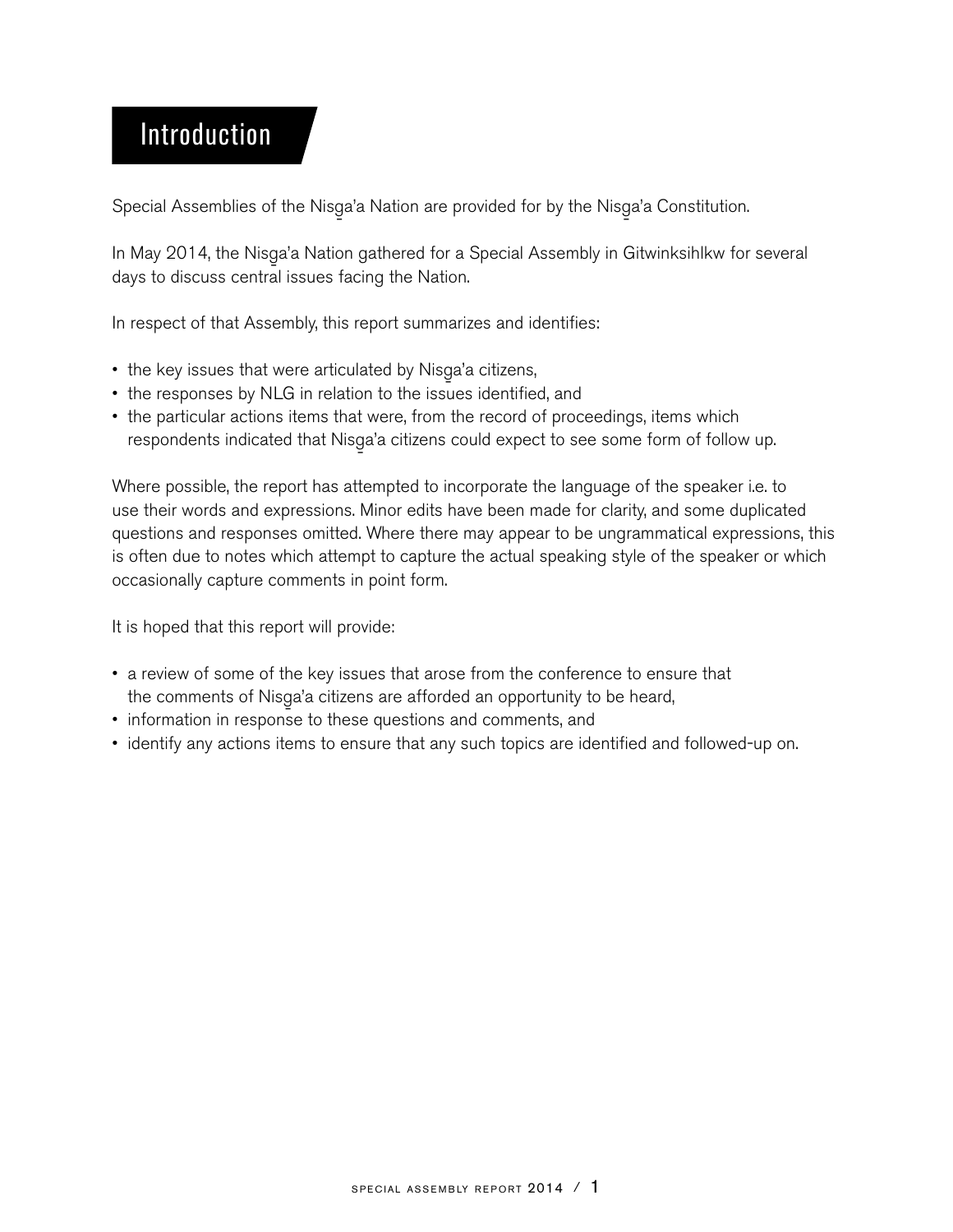# Executive Panel Presentation

Question & Answer Session

**summary / DURING THIS SESSION, CITIZENS WERE GIVEN THE OPPORTUNITY TO** express their comments and concerns regarding the executive panel presentation. topics addressed included: the northwest transmission line, b.c. hydro BILLING, PROPONENT AGREEMENTS, AMBULANCE SERVICES, AND THE NISGA'A VALLEY health authority.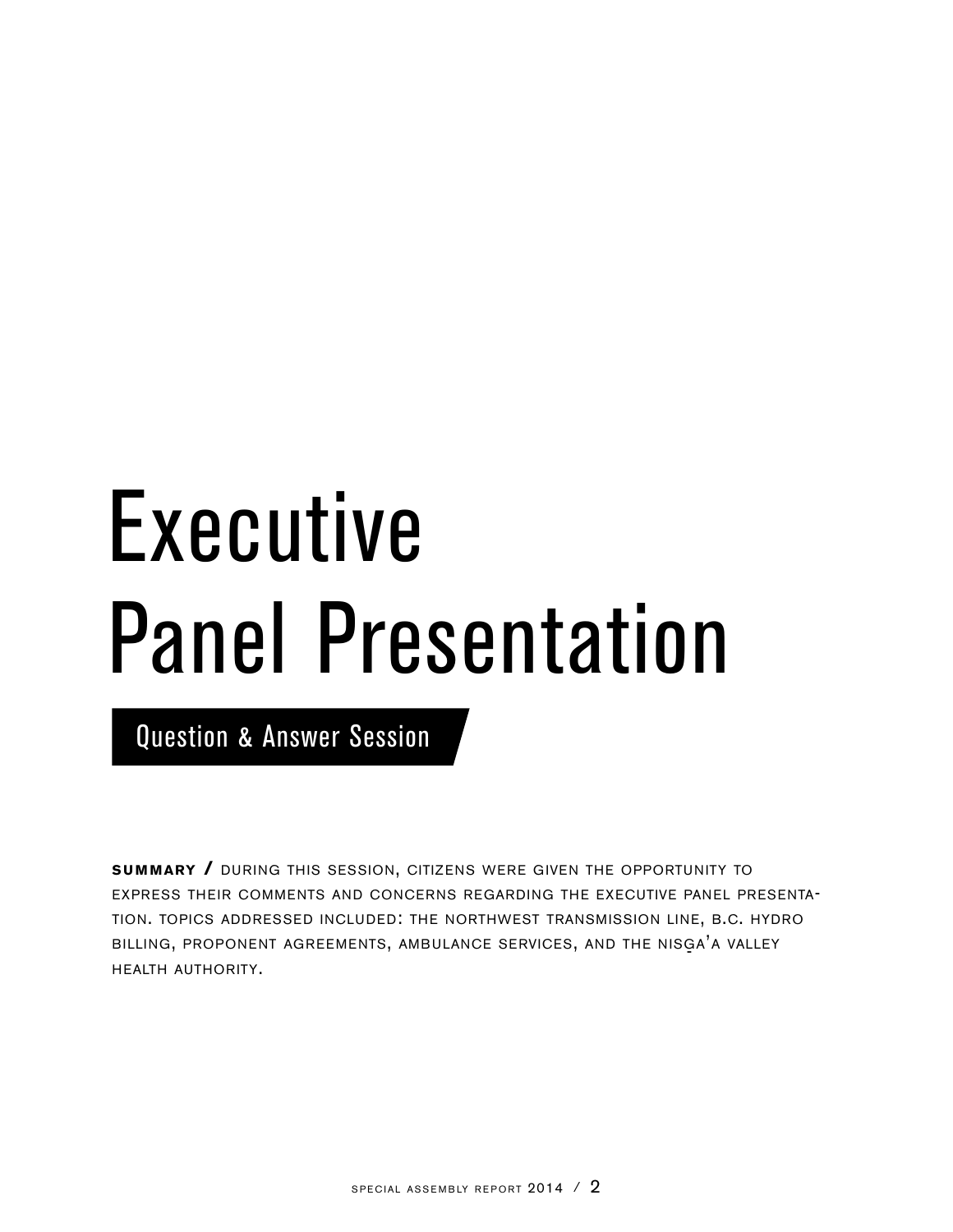# Reference Document: Executive Panel Presentation

## Subject / Northwest Transmission Line (NTL)

## Comments **Comments Response**

- Monies were paid to the Nisga'a<br>National bow mush and bow was Nation  $-$  how much and how was that amount divided?
- Suggestion: In respect to Nisga'a Nation<br>benefits norbons subsidize BC Undre bill benefits, perhaps subsidize BC Hydro bills.
- Suggestion: Have BC Hydro change their billing. The average comes from down south, that is how their billing works by average.

- The benefits from the NTL flowed into our general revenues, there was no specific division of the benefits realized with the agreement. The final amount will come when the line is completed. We have been receiving milestone payments.
- Final payment from BC Hydro will be commissioned in a matter of months.
- Each community received \$315,000 for local priority funding.
- We will be discussing various issues with BC Hydro in regard to the power services to our citizens and power outages. The meeting was canceled but will be pursued.
- Regarding the issues that come out of NTL, there is an implementation committee that addresses specific issues that relate to NTL. The advantage of this committee is that we are able to direct issues to them in a timely fashion.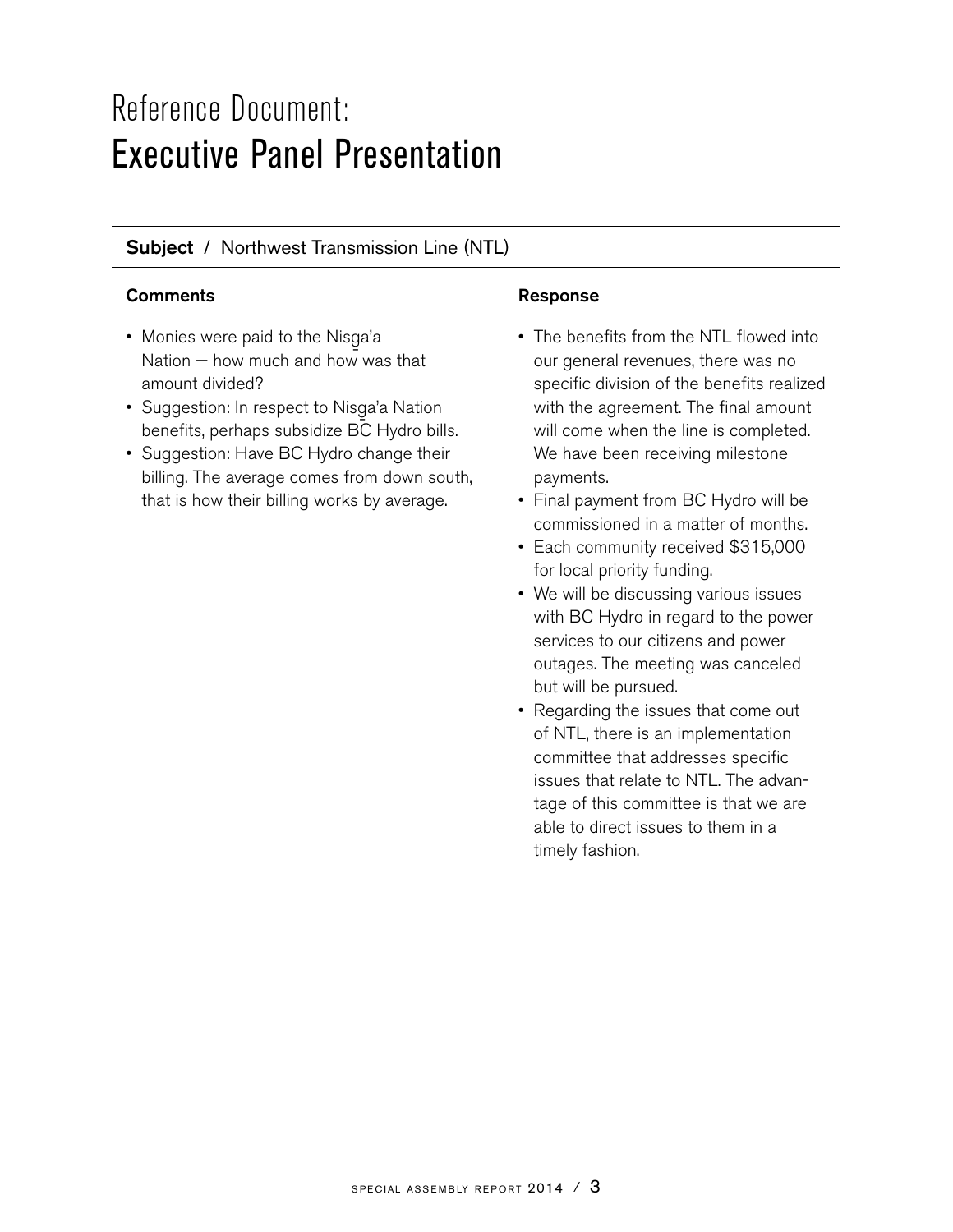## Subject / Proponent Agreements and Communication

#### Comments **Comments** Response

- Concerns about the communication style of the Nation regarding proponent agreements. Our Nation didn't know about more than half of the proponents coming through.
- What are the impacts within the Benefits Agreement?
- Pipelines: What happens after they come onto our lands? How are you managing these proponents?

- We have a number of proponents we are meeting with. The only agreements we have to date are Long Lake Hydro and NTL. Others are in various stages of development.
- Communications: Every one of the initiatives NLG undertakes with proponents starts at the Executive level, this is where we get direction. There are various levels that are reported to at the Executive level. As we are required to maintain non-disclosure agreements, discussions are in-camera.
- The Executive is much like the provincial cabinet, in that the same provisions apply to this cabinet.
- There are different levels of information sharing that we are discussing right now. We are working with our General Counsel on the communication flow to our people.
- LNG discussions take up a lot of time and we are managing to maintain communications.
- Long Lake Hydro and BC Hydro NTL have been completed. Other projects that are proposed include: the KMP, KSM, Kinskuch – WindRiver Hydro Project, the Stewart World Port, TransCanada pipeline, and Spectra Energy pipeline. These projects are still ongoing, but we ensure they comply with Chapter 10 of the Nisga'a<br>Final Agreement Final Agreement.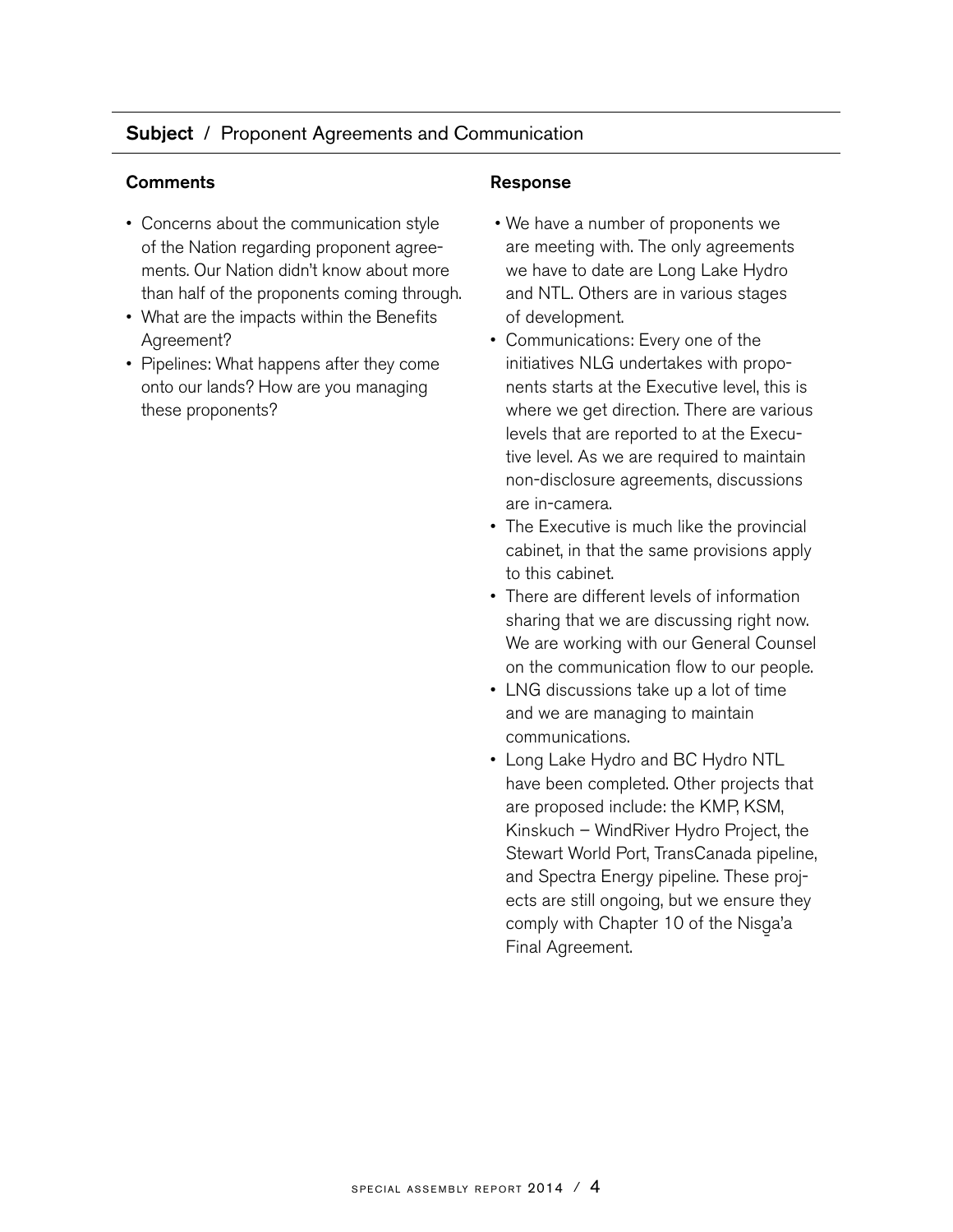## Subject / Northwest Transmission Line Budget

#### Comments **Comments Response**

- Suggestion: Announce the amount of money received from the NTL.
- Budget process/provisional process: Have been receiving funds for local priorities since 2000, before the NTL. This is news to hear that communities received \$315,000 for local priorities from NTL.
- There are major concerns with high BC Hydro bills.

- Official transfer from Fiscal Financing Agreement (FFA) is supposed to be \$15 million. We have been fighting with B.C. and the Federal Government, we're taxed at 46%. Municipalities don't get double taxed.
- B.C. has had the Nisga'a property tax for<br>  $\frac{10}{20}$  menths and  $\frac{10}{2}$  days  $\frac{10}{2}$  have gang to 22 months and 18 days. We have gone to draft legislation for B.C. As long as the line is on our property we will receive tax. They want to tax on top of our tax.
- We aren't interested in a pipeline unless there is a plant on our property. The province has been resistant to dealing with the issue. Major companies want to invest \$30 – 40 billion but are afraid they'll be taxed out of business.

## Subject / Ayuuk Writing

#### **Comments Comments Response**

• "Oolichan of the Nass": Sent it to NLG about six years ago, marked draft. Sent it again to NLG. Needs to be approved by NLG before publishing.

• We encourage all our Nisga'a writers to  $\frac{1}{2}$ write, and all our writers to publish.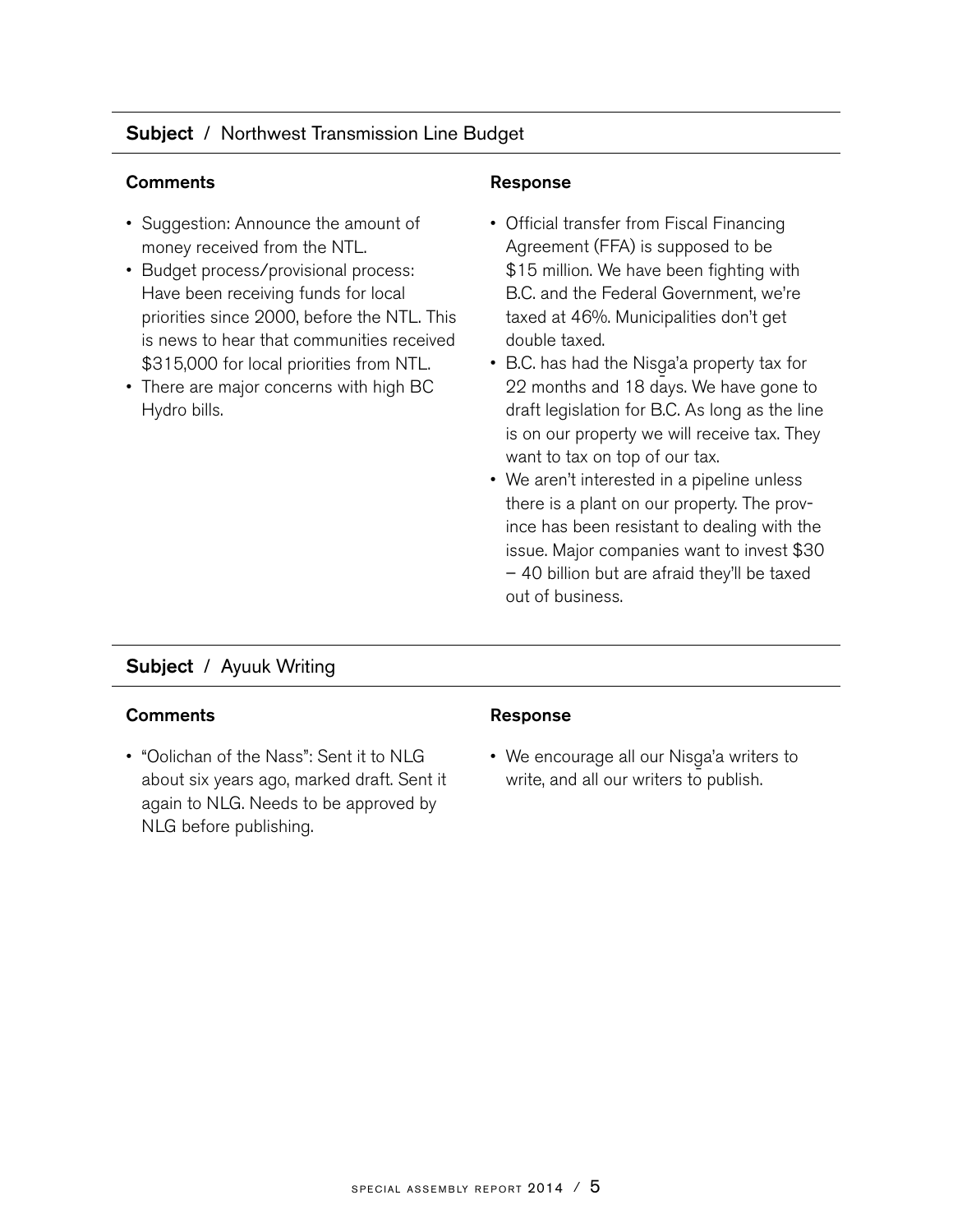## **Subject** / Skills Training and Employment

#### Comments **Comments Response**

- Our people are sent away for heavy equipment training, but there is a stumbling block. A lot of money is spent on skills training, but when people do get jobs they are burning brush or pushing a shovel.
- Concerns that unions block our people from going to work. If you don't have enough training hours, you are not qualified?

- The Nisga'a Employment, Skills and Train-<br>ing (NEST) effice is anon-NEST has been ing (NEST) office is open. NEST has been trying to build that bridge between training and jobs by working with prospective proponents, those institutions, and those people who have faced the blocks.
- We encourage you to bring this up at the NEST presentation on Wednesday.

## **Subject** / Spectra Energy and TransCanada

#### Comments Response

• We heard from Spectra Energy and TransCanada: I want to know the value of the gas that goes through daily. Spectra and TransCanada sidestepped the question yesterday.

 • Because of the fluctuation of the world price for natural gas, we cannot give a specific number for its value. But to give a sense of the potential volumes, Spectra expects to carry 2 billion cubic feet (bcf/d) and TransCanada expects to move x bci through their pipelines 4.2 bcf/d. Multiply that amount by the price of natual gas and you get an estimate of the potential scope of gross revenues per day.

#### Subject / Ambulance Services

#### Comments **Response**

- Would like NLG to address the issue of "no ambulance" in the valley.
- We have trained people, why can't we have a program to help them further their education to be paramedics?

• We now have B.C. Ambulance for two years, they will provide us with a Unit Chief here in the valley, and a coordinator who will train our people.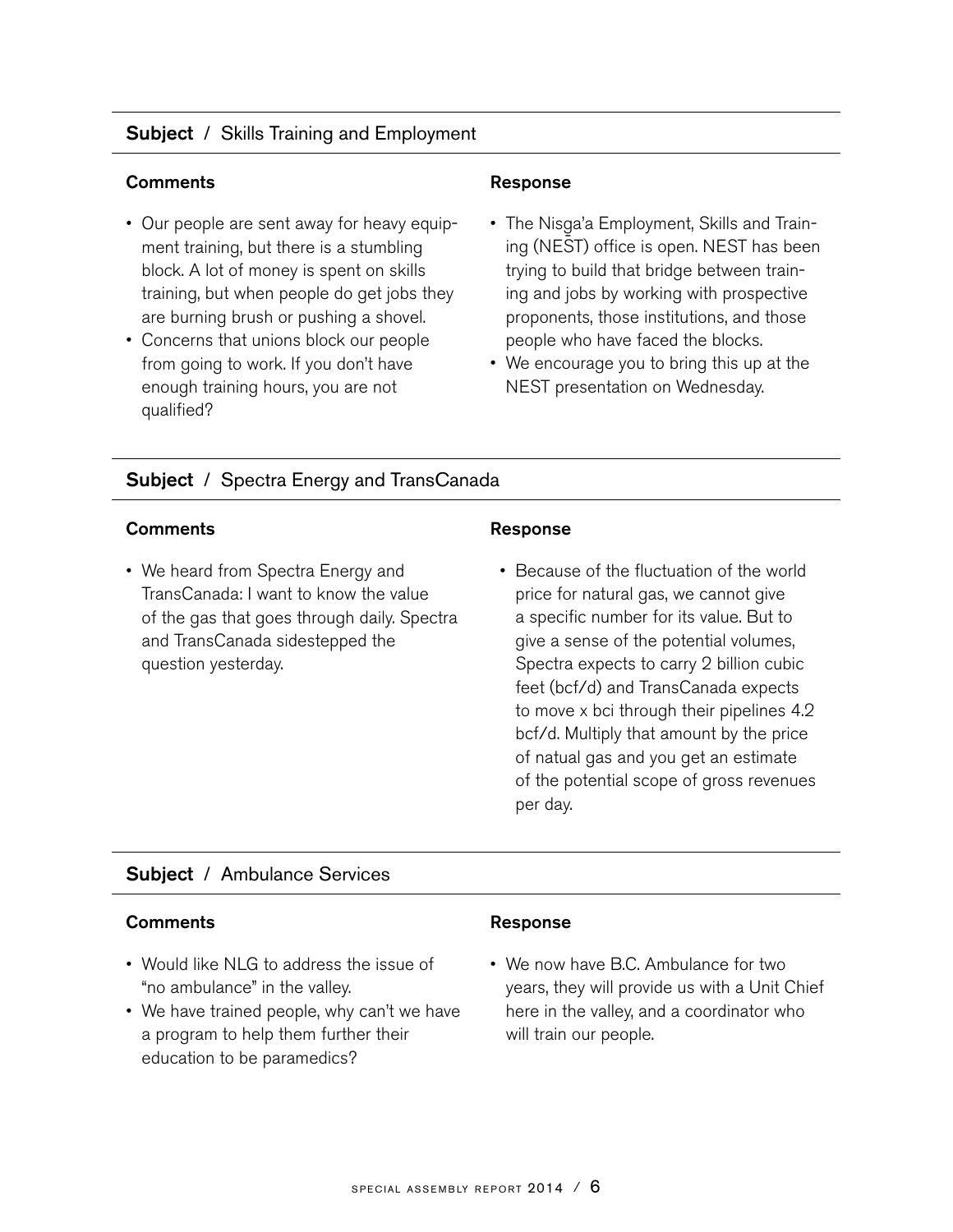## Subject / Mental Illness, BC Hydro Billing

## Comments **Response**

- Suggestion: Increase the NVHA mental illness budget.
- Suggestion: Address BC Hydro billing as they are continuously raising their bills.

## Subject / NVHA Board Member, Physicians

## Comments Response

- Concerns about the length of time NVHA board members sit on the board. There is no way in the Constitution that members should sit for two years.
- Concerns over Livecare. There are supposed to be a certain number of physicians in our health centres.

## Subject / Personal Income Tax

## Comments **Response**

• 46% goes to the Nisga'a Nation – why is<br>OF84 transferred to the Nissa's Nation? 95% transferred to the Nisga'a Nation?<br>-

• Statement: No response required.

• Statement: No response required.

 • Under the Taxation areement we have with Canada, the Nisga'a Nation receives<br>about 05% of the tay rayonus from about 95% of the tax revenue from income taxes paid by Nisga'a citizens<br>and residents of the Ness Valley Three and residents of the Nass Valley. Through OSR, Canada claws back 46% of that by reducing the funding transfers we receive under our Fiscal Funding Agreement. This arrangement is made possible by virtue of the Nisga'a Treaty, which provides<br>far the Nisga's Nation to enter into this for the Nisga'a Nation to enter into this<br>time of excessores type of arrangement.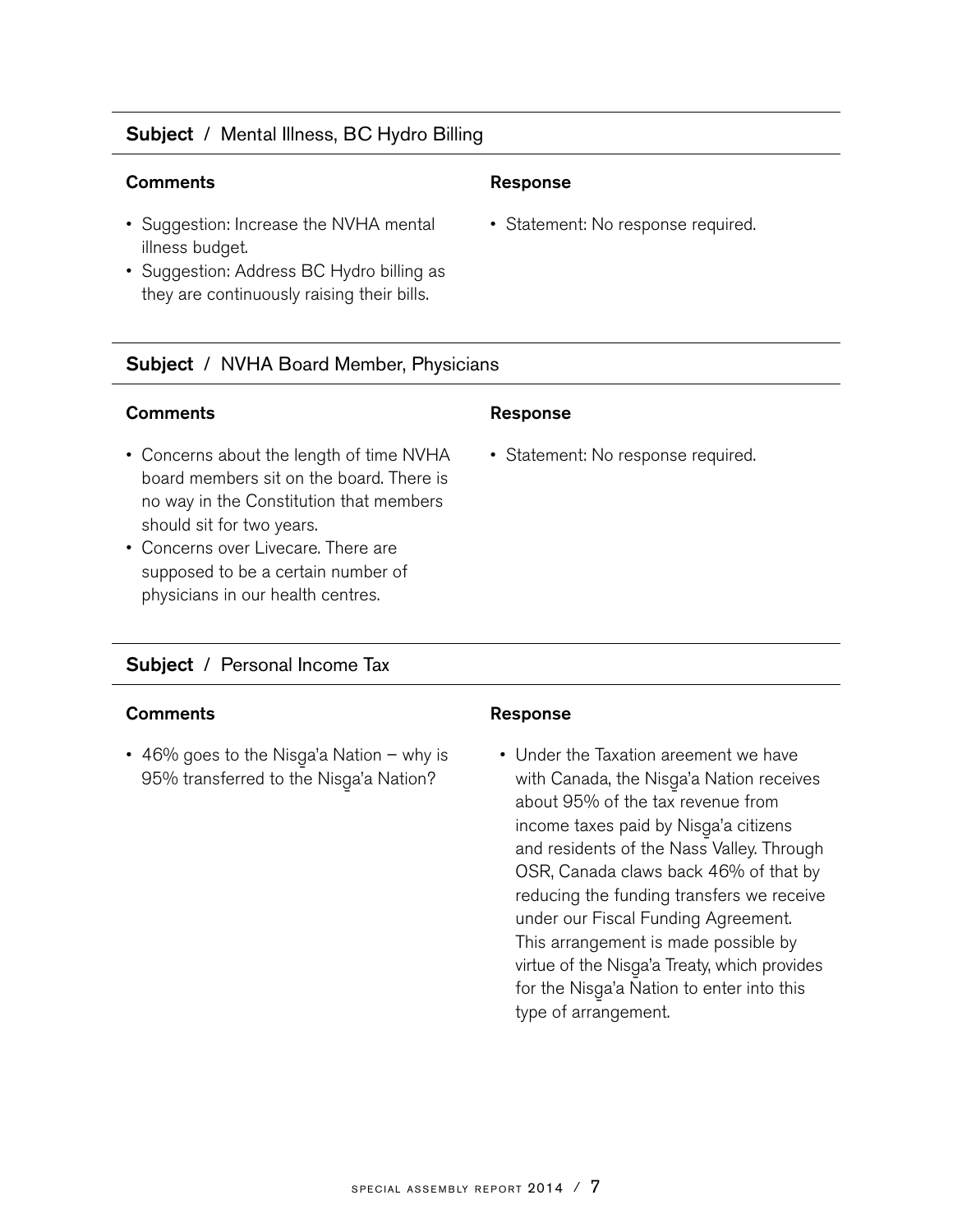## Subject / Northwest Transmission Line

#### **Comments Comments Response**

• Concerns over the NTL: Gitlaxt'aamiks water was breached, Section 10 was breached, the Forestry Act was breached, the riparian zone was breached.

• Statement: No response required.

## **Subject** / Unattended Fishing Nets and Equipment

#### **Comments Comments Response**

• Concerns with fishing nets floating around unattended in the river and getting tangled in trees. Consider recommendation that whenever fisheries committee goes to inform citizens about exercising rights that there be safety mechanisms put in place for the Nass River. Our fishers need to take ownership of their equipment and take it in when they are finished fishing and not leave it out on the river.

## Subject / K'aats Document

#### Comments **Comments** Response

• NLG invested a great deal of resources and time into the K'aats document and it should be presented for public record.

#### Subject / Personal Income Tax

#### Comments Response

• Suggestion that everyone should be compensated for personal income tax. There was a big impact when taxation was implemented.

• Statement: No response required.

• We support this suggestion.

• Personal income tax is your business.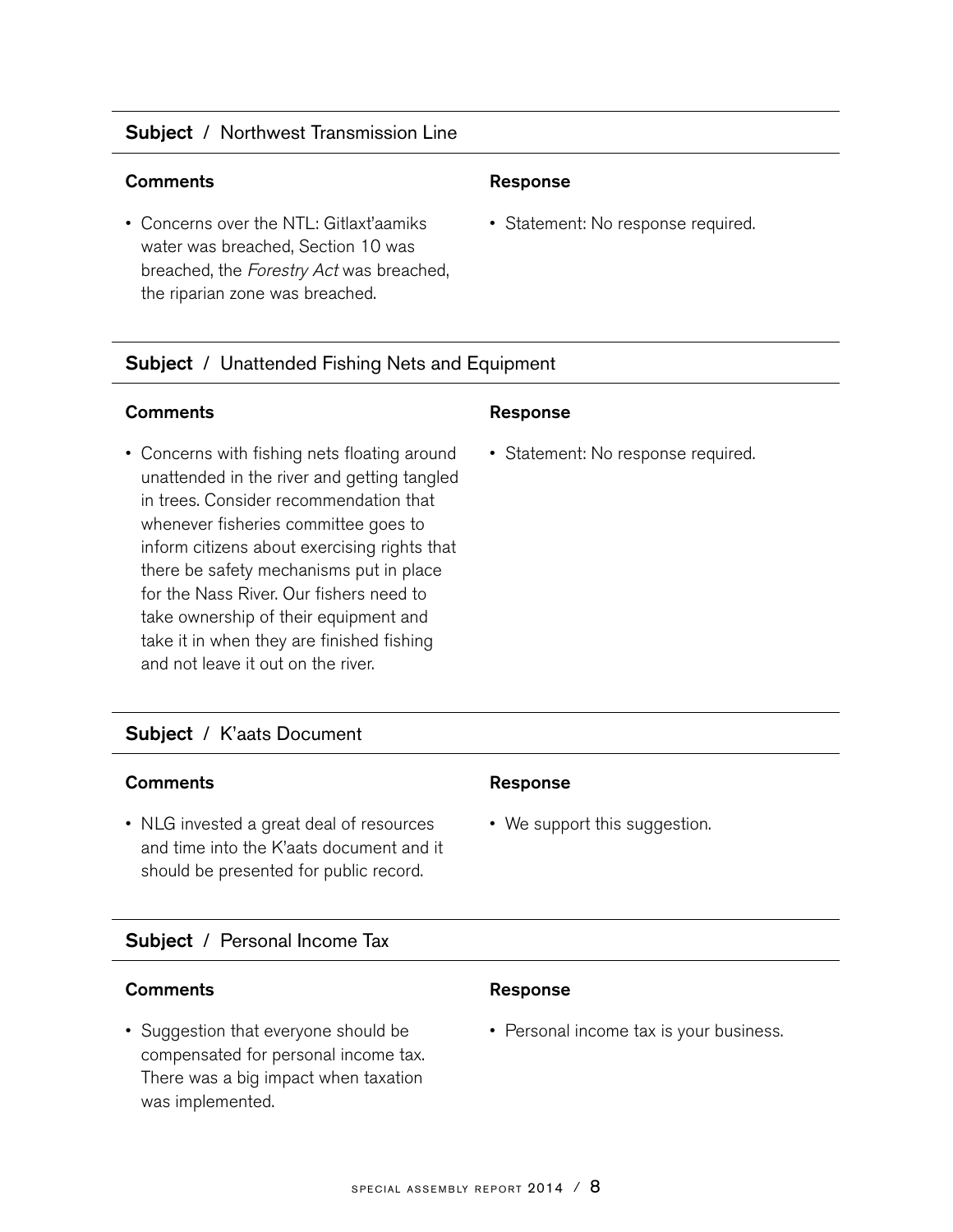## Subject / School District (SD) #92

#### **Comments Comments Response**

• SD#92 has great difficulty meeting the expectations of our students, which is not acceptable. We want to see more of our students go on to post-secondary school but when they leave high school they are stranded in the Nass Valley unless they make a special effort to meet the requirements of moving on.

• The Executive will consider a motion on the K-12 program through Program and Services.

#### Subject / Delivery of Health Services

#### Comments **Comments Response**

• There is a fiduciary responsibility for health services delivery. Would like to hear how Programs and Services intends to improve that delivery through funding agreements and holding those agencies accountable.

• We had an internal audit on the NVHA, not to discredit them but to see where the failures were, how we failed to support them, and see where the problems were. It is important that you hear this. In order to take care of our people, we have to take care of ourselves first. We had a total of 16 doctors within one and a half years  $-$  a revolving door, records were lost. We said this has to stop. We sit at the finance table where we had a big fight. Why are we getting 2.5 full time equivalents (FTE's) for service? Canada/B.C. pulled it out – we get 3.3 (FTE's).

#### Subject / Special Assembly Location

#### Comments **Response**

• Does the Special Assembly have to be held in the Nass Valley? Why not look at a proponent sponsoring the Assembly in Prince Rupert?

• This is presently the established practice of Nisga'a Lisims Government.<br>'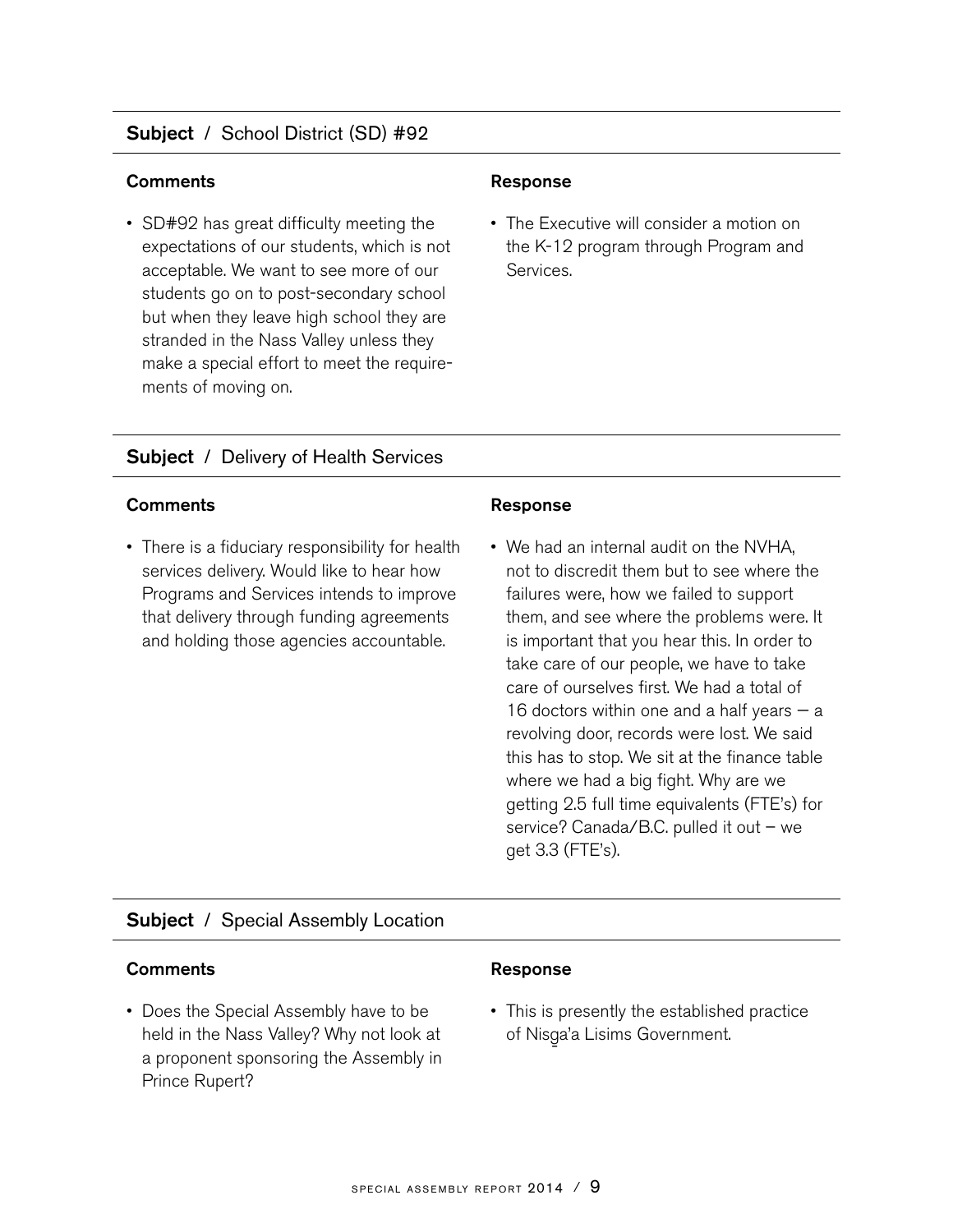## Subject / General Comments and Appreciation

#### Comments Response

• Would like to give appreciation for everything that has gone on this week. Have seen a change in attitude, respect shown and a willingness to make change. Want to encourage the officers. Have seen a willingness to bring everyone together and include everyone in our growth.

• Statement: No response required.

## Subject / Telehealth

## Comments **Response**

• Concerned that Telehealth is taking over for physical doctors. When negotiating for our health clinic we recognized the importance of having doctors in the valley.

• You have four full time resident physicians in each of your communities who will communicate through Telemedicine.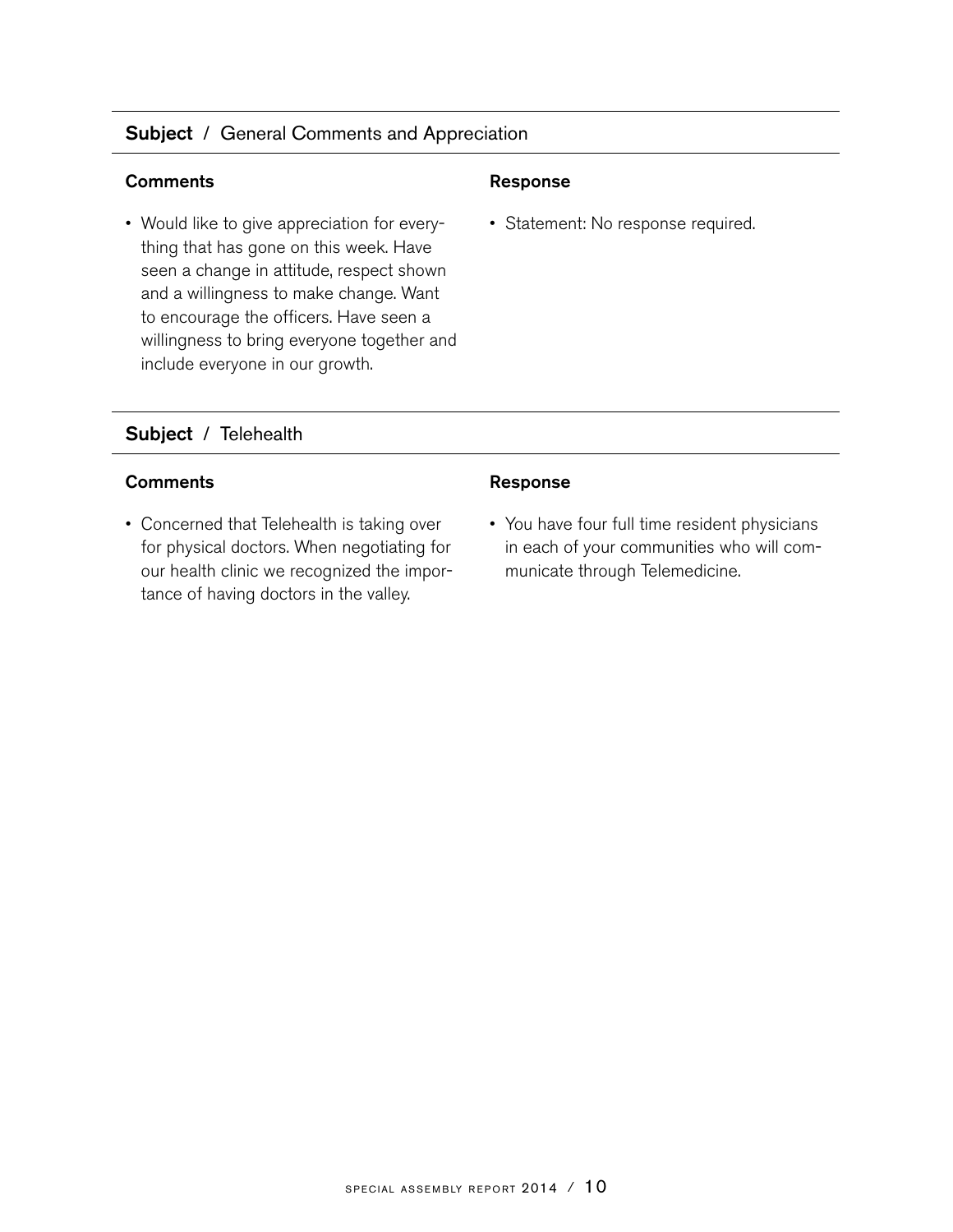# Finance

Question & Answer Session

**SUMMARY / IN THIS SESSION CITIZENS VOICED THEIR CONCERNS AND QUESTIONS** ABOUT PROPERTY TAX, THE COMMERCIAL FISHER'S FUND, NISGA'A COMMERCIAL GROUP and nass area enterprises, as well as services and support for families with children in care.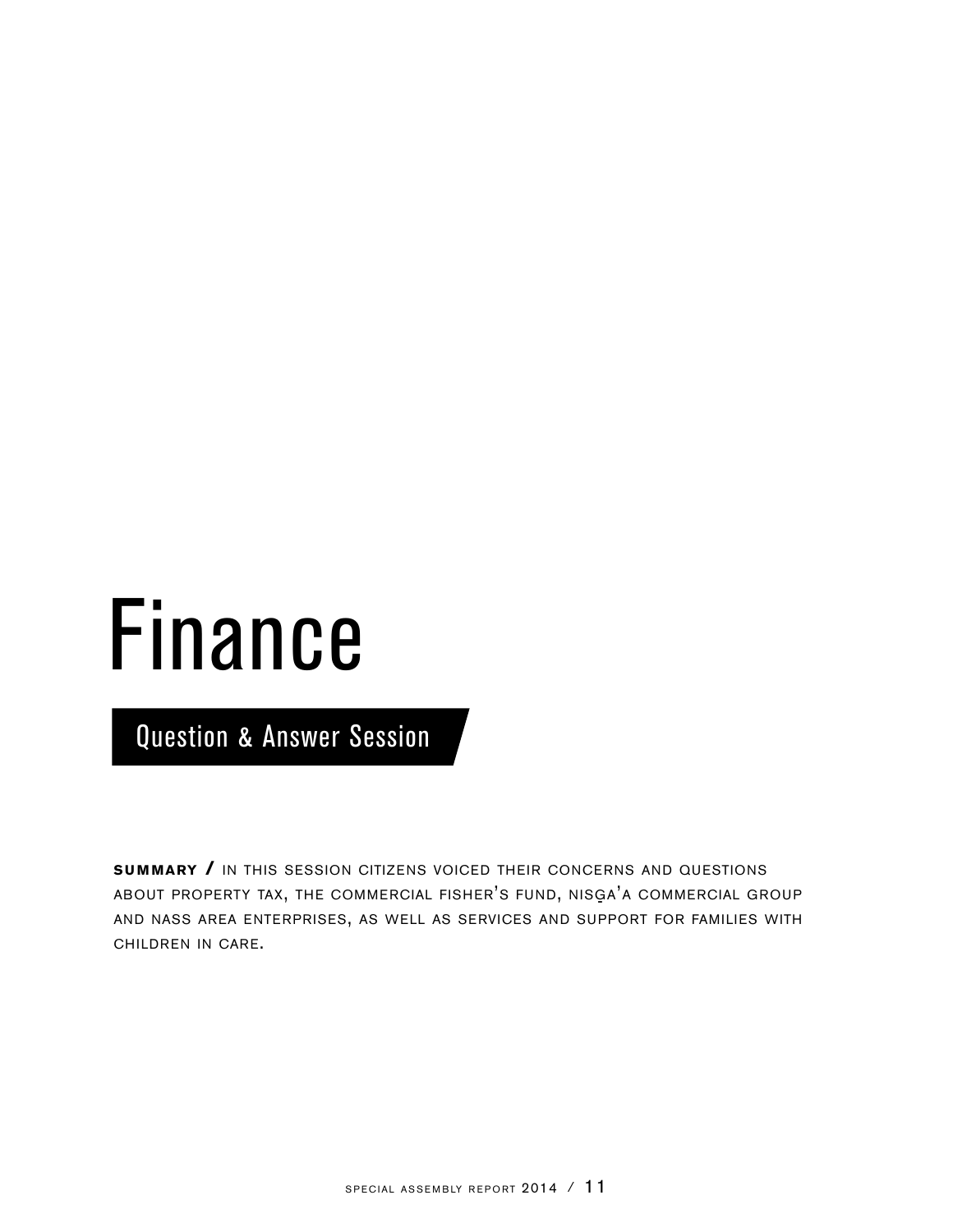# Reference Document: Finance Report

## Subject / Taxation

## Comments **Comments Response**

• Taxation: People don't know the process, it should have been explained better. Contact Minister of National Revenue. Information should have been attached to all T4s and to all Village Governments; elected members should have informed communities.

- This information was communicated and included during the Nisga'a Elections.<br>A "shaak the how" Compaign was advar. A "check the box" Campaign was advertised on the radio, in newsletters and on the Nation's website.
- Information sheets were inserted in T4s of all employees of NLG, VGs, NVHA, SD92, and WWNI. Media resources were used to reach Nisga'a people in various regions.<br>The nursees now is to inferm neaple to
- The purpose now is to inform people to check the box next year, if they haven't this year, to ensure that Nisga'a Nation receive<br>the taxax naid by residents an Nisga's the taxex paid by residents on Nisga'a<br>Landa navt tax vear Lands next tax year.
- All Nisga'a citizens were eligible for a<br>Special Flastian for the 2012 tax vear Special Election for the 2013 tax year only. (See page 39 of the Special Assembly booklet.) Each Nisga'a citizen should<br>aarafully sansider whather this algetian is carefully consider whether this election is to their benefit as each individual's tax and financial situation will be different.
- If an individual did not "check the box" on their T1 or file a special election, it may still be possible to correct this by filing a T1- Adjustment. However this form is mainly a request that Canada Revenue Agency reassess a tax return which they may not accept.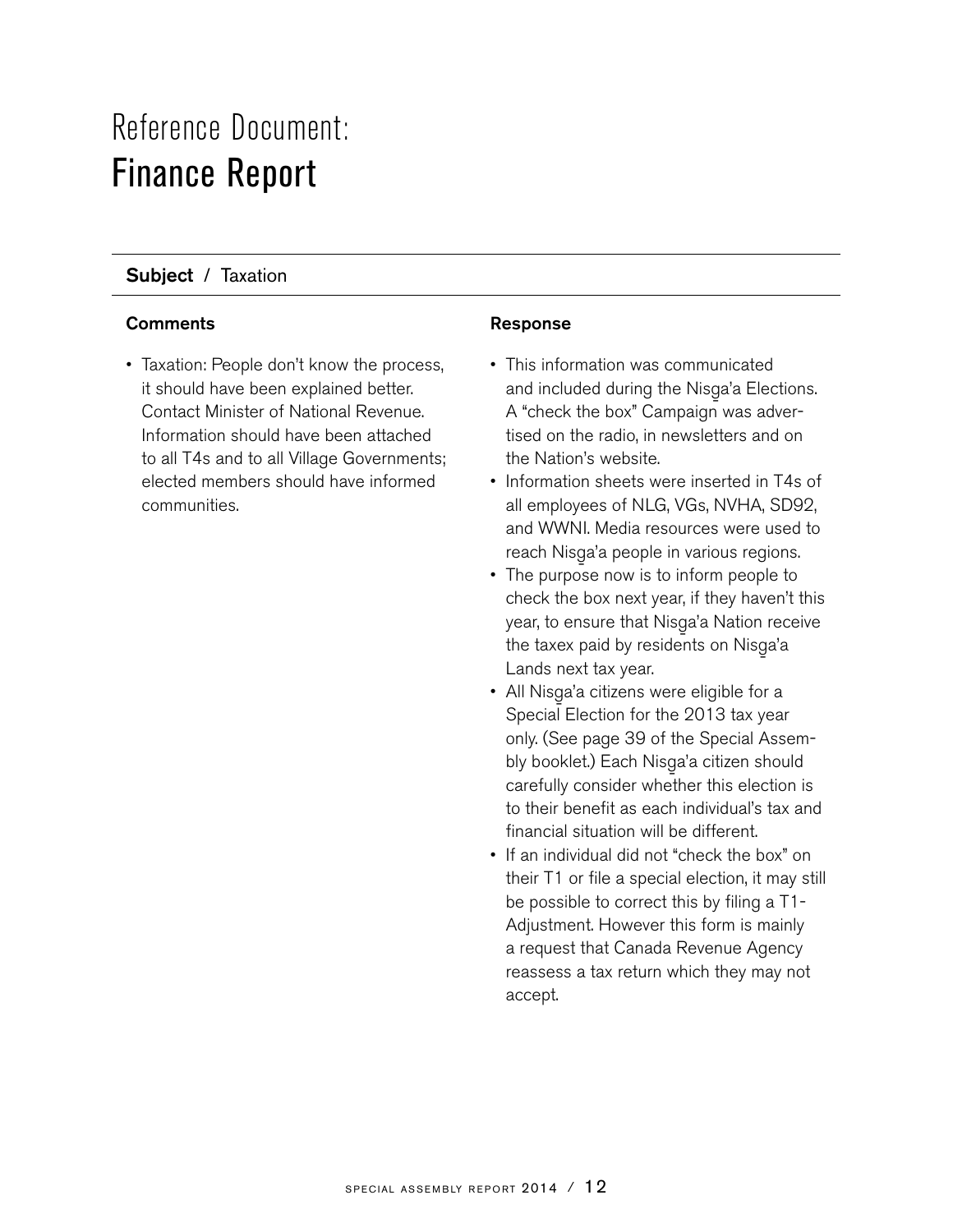## Subject / Centralized Funds

#### Comments **Comments Response**

• Will the Nation be working together for FFA negotiations and preparing uniform presentations? Presentations will require a lot of preparation and future generations are to be relying upon this funding. This approach will ensure we are not competing for the same funding dollars.

• The goal of the CFO is to be inclusive to entities and villages. FFA is in negotiations with Canada and B.C. In terms of negotiations, we have input from villages and entities, such as education, social welfare, and housing. There is no conscious effort to be centralized. We have a small population. We try to make strategic and inclusive decisions to meet the Nation's needs as outlined by the Village Governments and various departments within NLG and entities.

## Subject / Property Tax, Commercial Fishers Grant

#### Comments **Comments** Response

- Property tax was supposed to be in effect in 2012. Is it going to be retroactive to 2012?
- Commercial fishers grant: Is there a timeline for applications?

- Property tax: Delays with B.C. are what have caused delayed implementation of Real Property Tax. The Nation is still in negotiations and is optimistic that an agreement will be finalized by the summer. Retroactivity is an issue that is currently being discussed.
- Commercial fishers grant: Do not believe there is a timeline.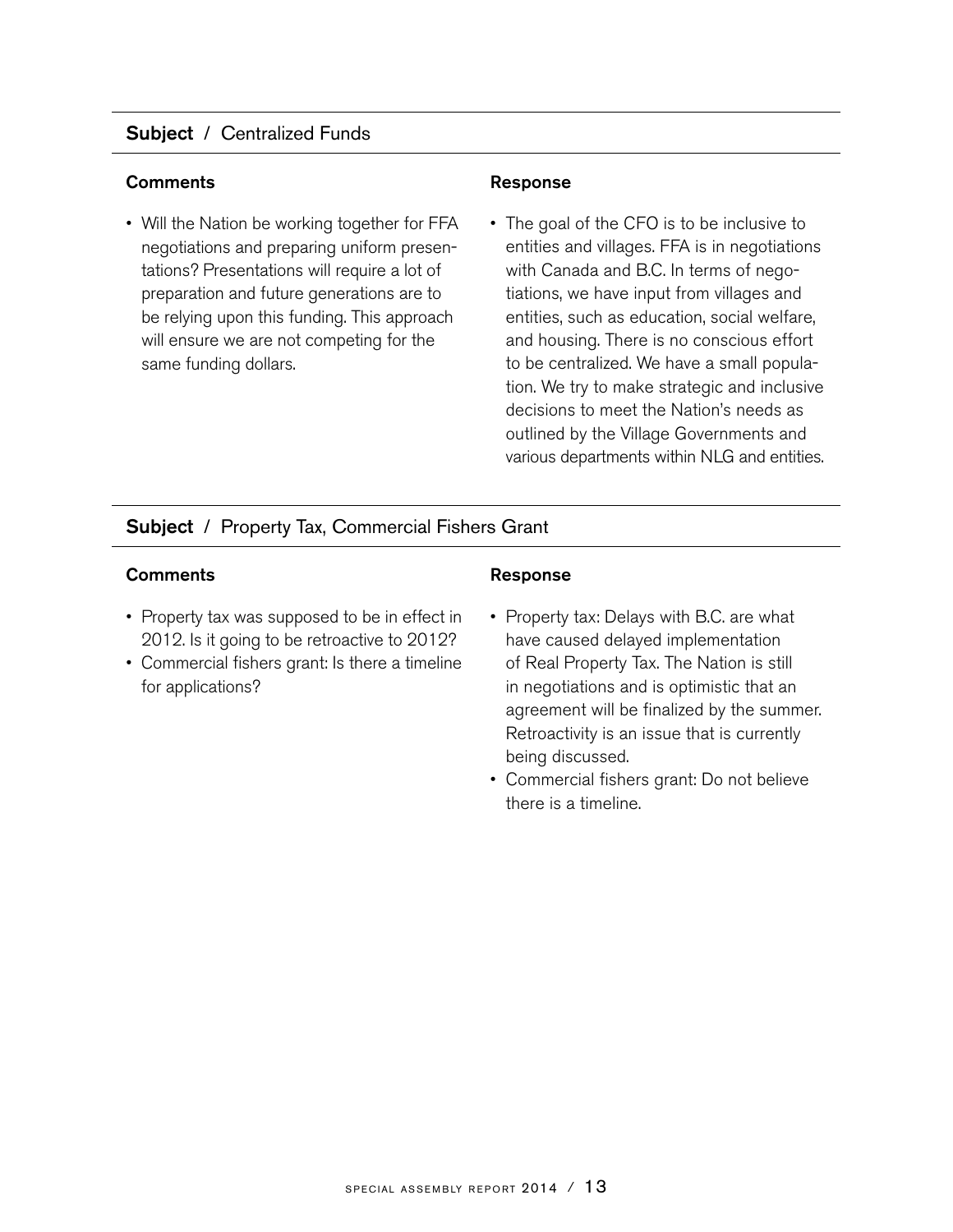## Subject / Nass Area Enterprises (NAE), Fisherman's Fund

#### Comments **Comments** Response

- No report on NAE, it has been four years. Who sits on the board? Where are the financial reports?
- Fisherman's fund: Finances, \$11.5 million, 1998, in Greenville. (We're) trying to get licenses. Twenty-five grants were given out last year, \$30,000 for each successful applicant. Have been trying to ask the amount given out and to whom, but am told the information is confidential. We have a right to know. Who owns the boat? Did you see the actual proof of boat ownership? We don't want another study, we need answers.

- NAE reports through their boards, through their Annual General Assembly at the NLG Executive. NAE's financial information is included in NLG's financial statements.
- Fisheries grants: We are reviewing the process and working with colleagues in Economic Development and Fisheries to address the issues.

## Subject / NLG Surplus

#### Comments Response

• NLG has a surplus of \$260 million somewhere. All of us are struggling. NLG should be investing in our people and helping us. Suggestion that all Nisga'a citizens get<br>\$10,000 sash from the auralus \$5,000 \$10,000 each from the surplus. \$5,000 for kids in trust for post-secondary education. Let us decide about how to use the funds.

• Surplus: Thank you for the suggestion. The surplus mainly represents the investments in the Settlement Trust which are monies set aside for the future. Finance is careful to ensure that expenditures from the Settlement Trust do not harm the ability of the Trust to sustain itself, grow, and benefit many future generations. We work together with elected members on how best to allocate sustainable spending.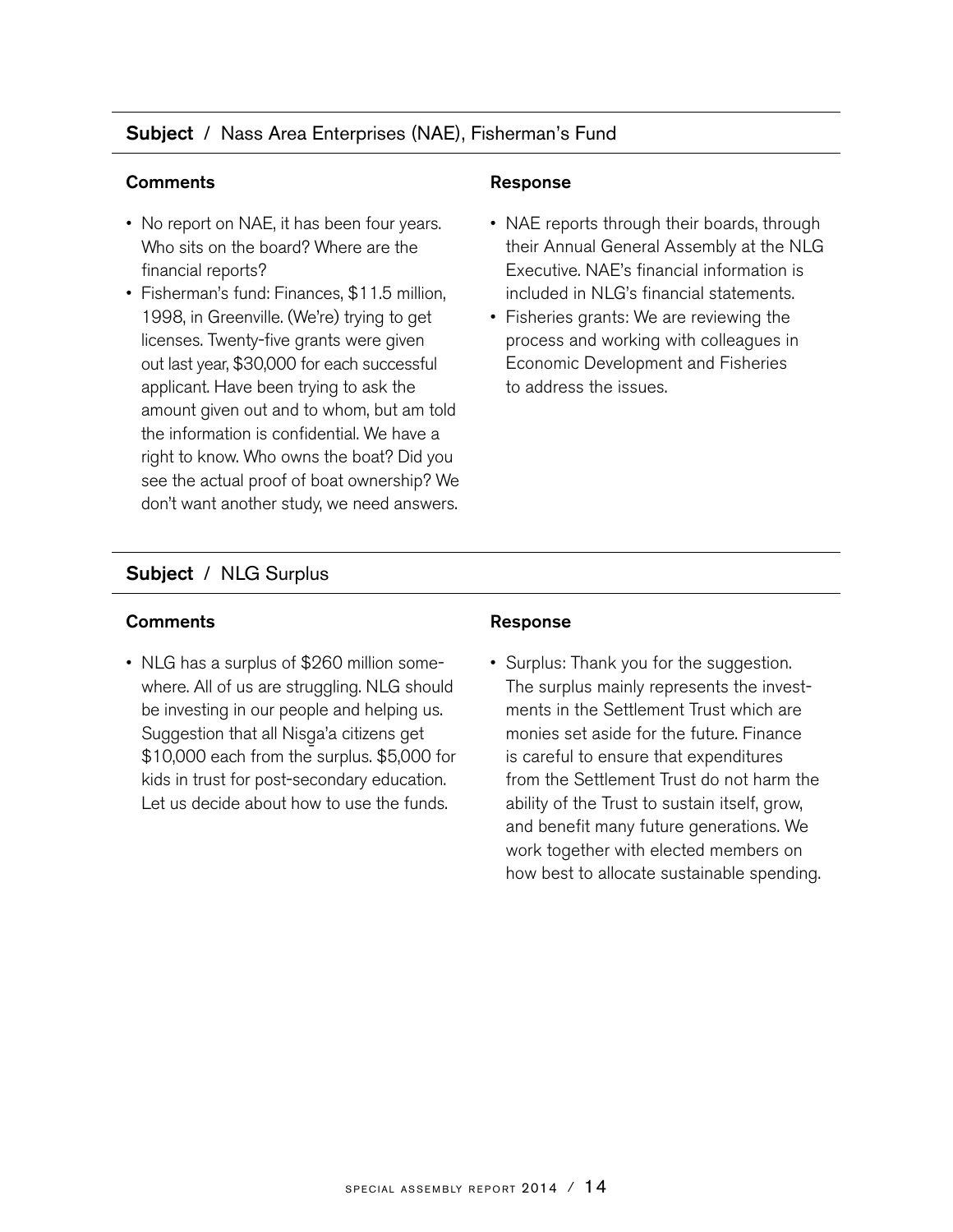## **Subject** / Nisga'a Commercial Group (NCG) and NAE

#### **Comments Comments Response**

- What has NCG done, and what have they taken in? We want the reporting process and accountability of our entities.
- Taxation information: Suggestion for a education session for communities so that families can plan toward their taxes.
- NAE: How did they get the money? How did they benefit?

• NLG's financial statements include specific notes which provide separated financial information on NLG's commercial entities. Notes 8 and 23 contain pertinent details. Note 22 also provides details on transactions between NLG and the commercial entities. NAE was capitalized using a loan from RBC. NLG provided no start up capital. NAE contracted with BC Hydro for contract work and repaid RBC using that money.

## **Subject** / Support for Children in Care

#### **Comments Comments Response**

• Concerns about Nisga'a Child and Family<br>Sensiese and support for shildren in eare Services and support for children in care. Children have been in care for over 12 years. No help from NLG. More education and support is needed for parents so kids are not put into foster care.

- Finance is dedicated to working with Programs and Services and working on C6 delegation. This is a question for the Director of Programs and Services.
- Referred to Programs and Services Directorate.

## Subject / Fire Equipment Funding

#### **Comments Response**

• Our fire equipment is outdated, does not meet standards and does not comply with home insurance costs. If we upgrade our equipment, the home insurance cost to homeowners would decrease. The cost of a fire truck outweighs the cost of an upgrade request.

• There are different pots of money to deal with this. CFC did address some issues regarding the funding of fire equipment. There is funding under FFA (municipal services) that is transferred to the fire department, roads and bridges, etc. that goes to villages. We intend to address the issue of inadequate funding at FFA negotiations.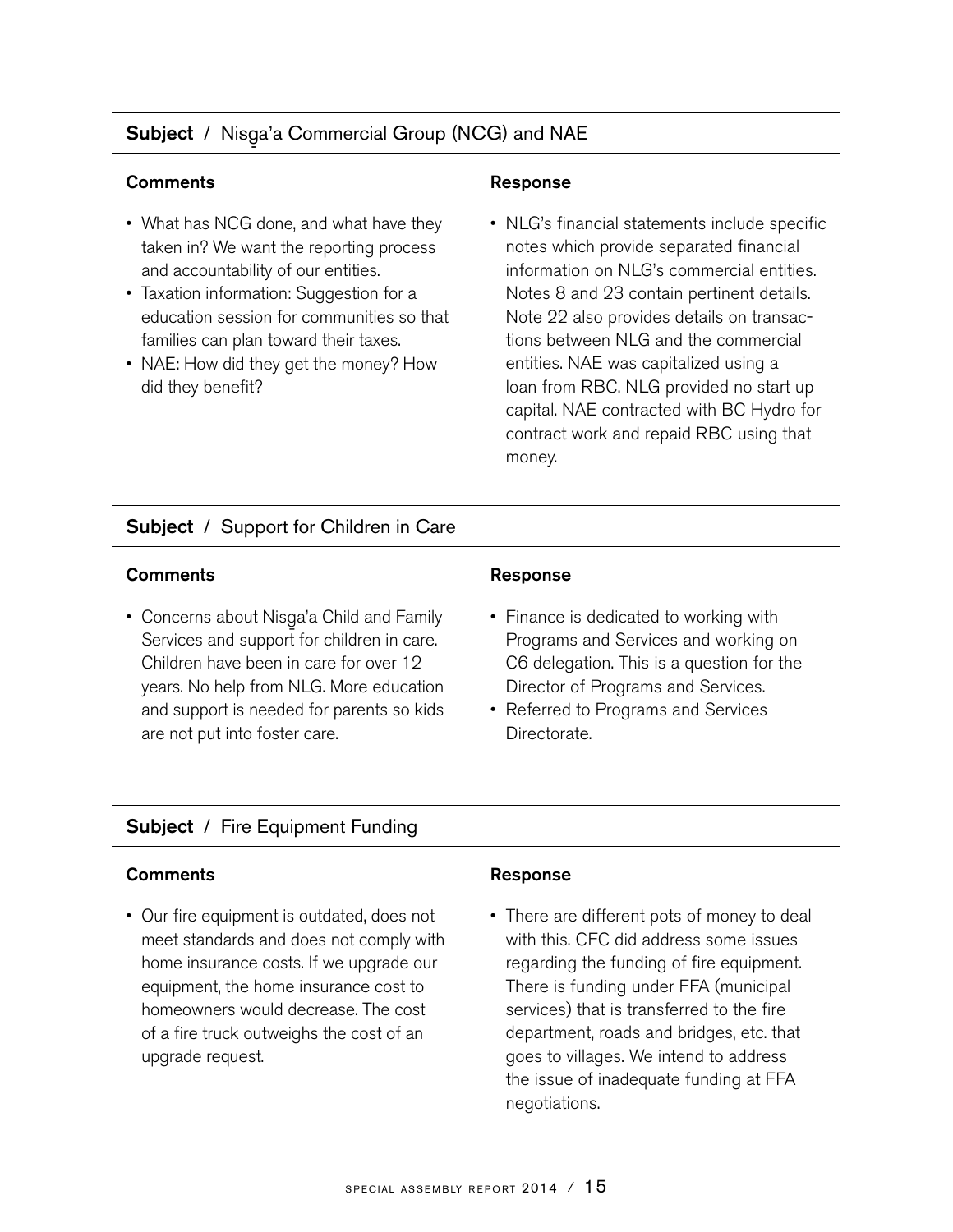## Subject / Children in Care

#### **Comments Comments Response**

- What can NLG do to help families with children in care in Vancouver? We are "out of the jurisdiction" for funding for kids away from their families.
- Programs in Vancouver: Where can we go?

• Finance is committed to providing assistance to all Nisga'a citizens, regardless<br>at their residence We westwith our P.C. of their residence. We work with our P&S partners to prioritize projects and allocate funding. To specific program operations though, would direct that inquiry to the Director of Programs and Services to respond during her presentation.

## Subject / Property Tax, Fire Department

#### **Comments Comments Response**

- Property tax: We are not prepared to retroactively pay property tax. That message should be brought forward.
- Property tax: Exemption on social housing in Gitlax-t'aamiks. Property tax is based on residential units, we rent property (32 units) and should not have to pay the tax for the property.
- Fire department: It sounded really nice about the (amount) we receive. But we need that for a number of different areas. People cannot afford home insurance. We are the most active fire department and our equipment and finance needs to take this on their level.

- The province is at the table, and we are working on all issues surrounding property tax. We cannot divulge where we are with negotiations. We can report back to the Executive, but not about the negotiations, it is in early stages.
- It should be noted though that, as reported at the 2012 Special Assembly, there will be no property tax for years 2013 and earlier due to legislative quirks in the B.C. Assessment Act. Property taxes will only be owing for the current year, 2014, forward.
- If a property tax agreement is not finalized this year, there is the possibility that B.C. will attempt to apply and collect property taxes. Discussions with B.C. on this potential scenario are ongoing.
- The Nation reserves the right for permissive exemptions and Nisga'a Government<br>aan abaase te melse verieus preparties can choose to make various properties exempt, including social housing. This is provided for under Nisga'a law.<br>'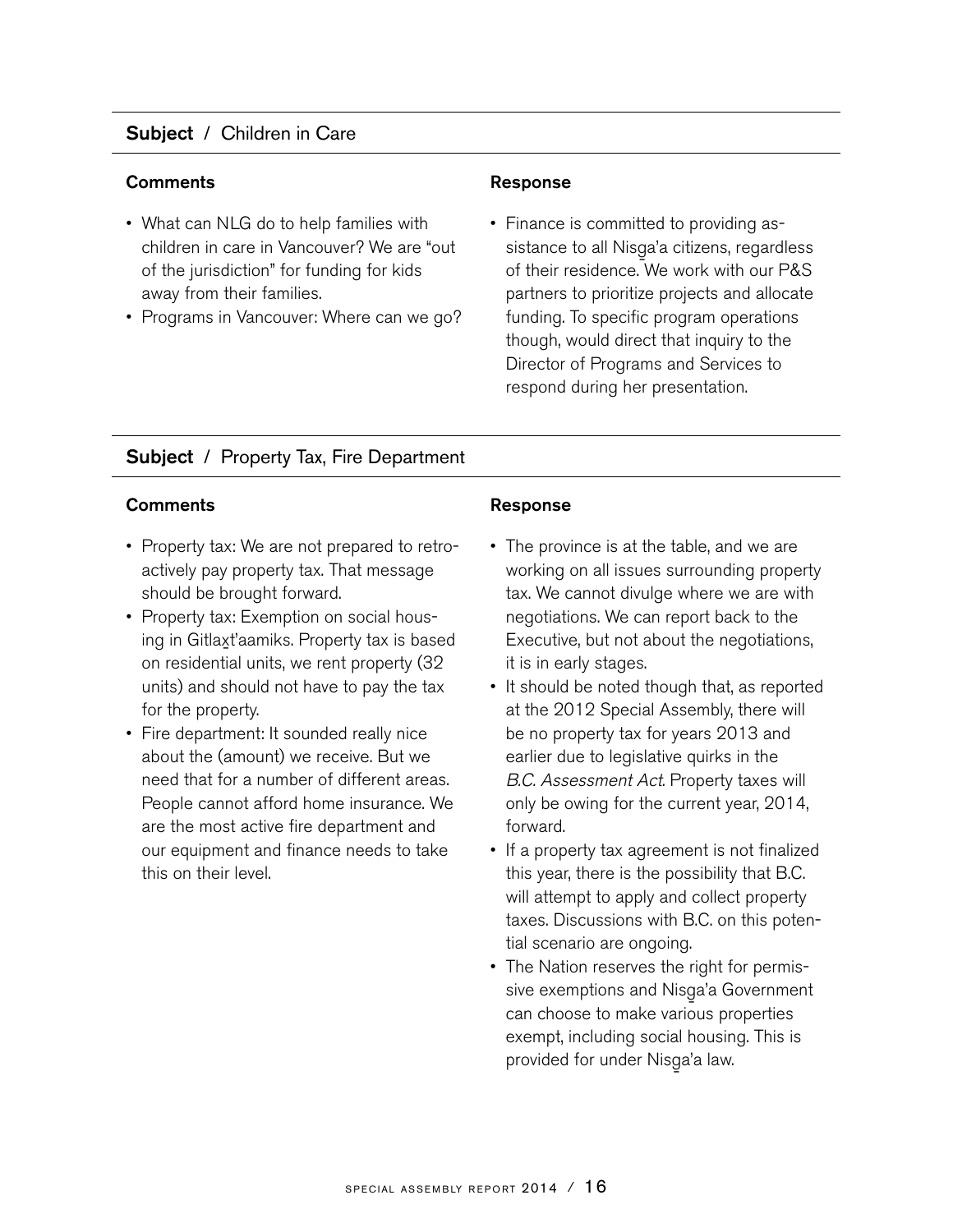- Currently there is a set limit of funding with a long list of funding requests, and we are working to balance allocations to meet various needs. We need information from Village Governments to understand the priorities of various needs. This would also be helpful moving forward with FFA negotiations.
- Operational and maintenance funding: Those village administrators who assisted with the negotiation of the current FFA will recall the Nation made serious attempts at increased funding. However those attempts were mostly unsuccessful and we will need to redouble our efforts in this funding area. Particularly, we have made housing a priority in the upcoming budget and for FFA.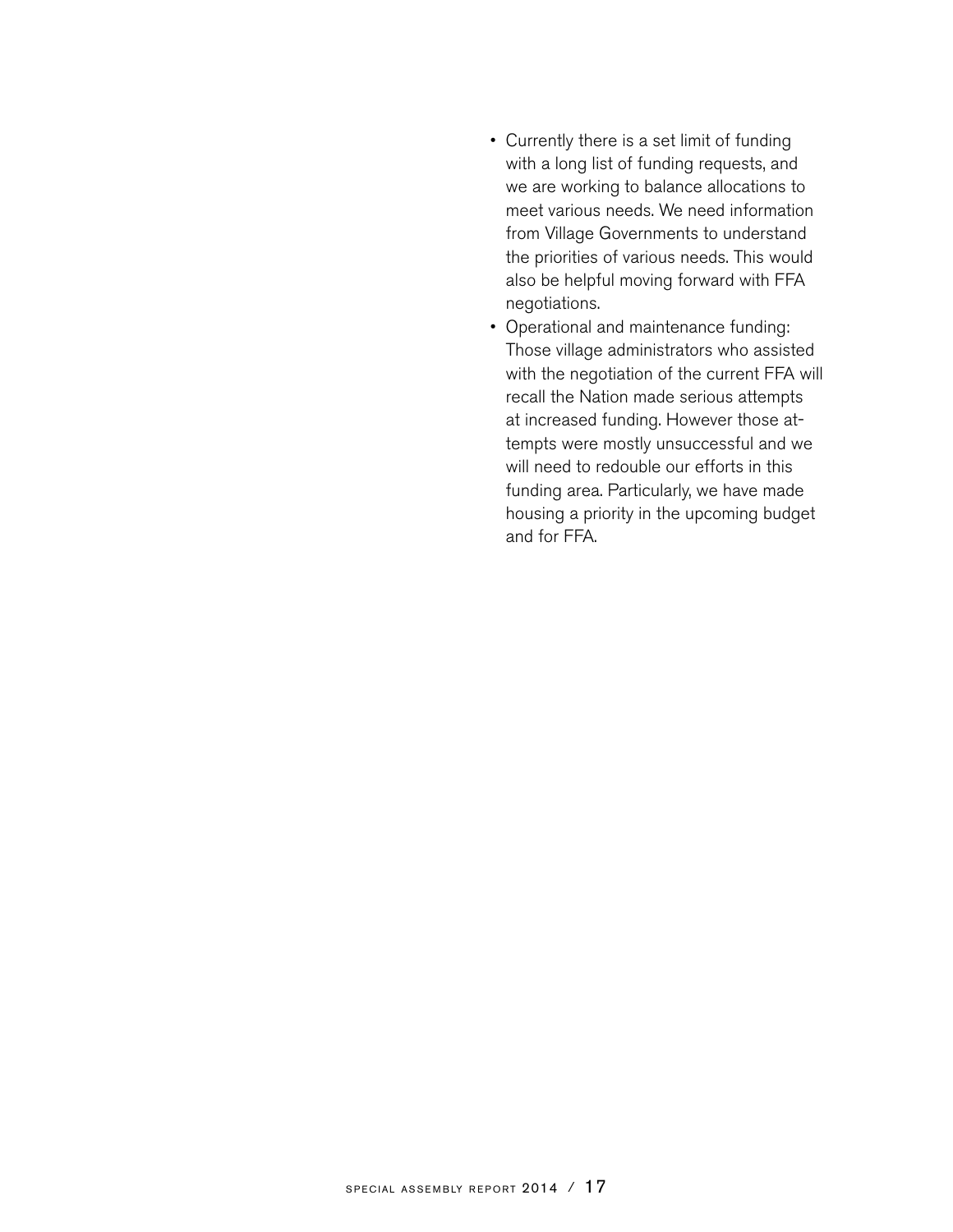# Lands & Resources

Question & Answer Session

**SUMMARY / IN THIS SESSION, QUESTIONS AND CONCERNS WERE RAISED ABOUT THE** impacts of the northwest transmission line on water quality, mushroom picking, logging practices, and timber harvest rights. there were also concerns voiced about communications between b.c. hydro and village governments as well as the need for involvement of village representatives in the negotiation of resource developments.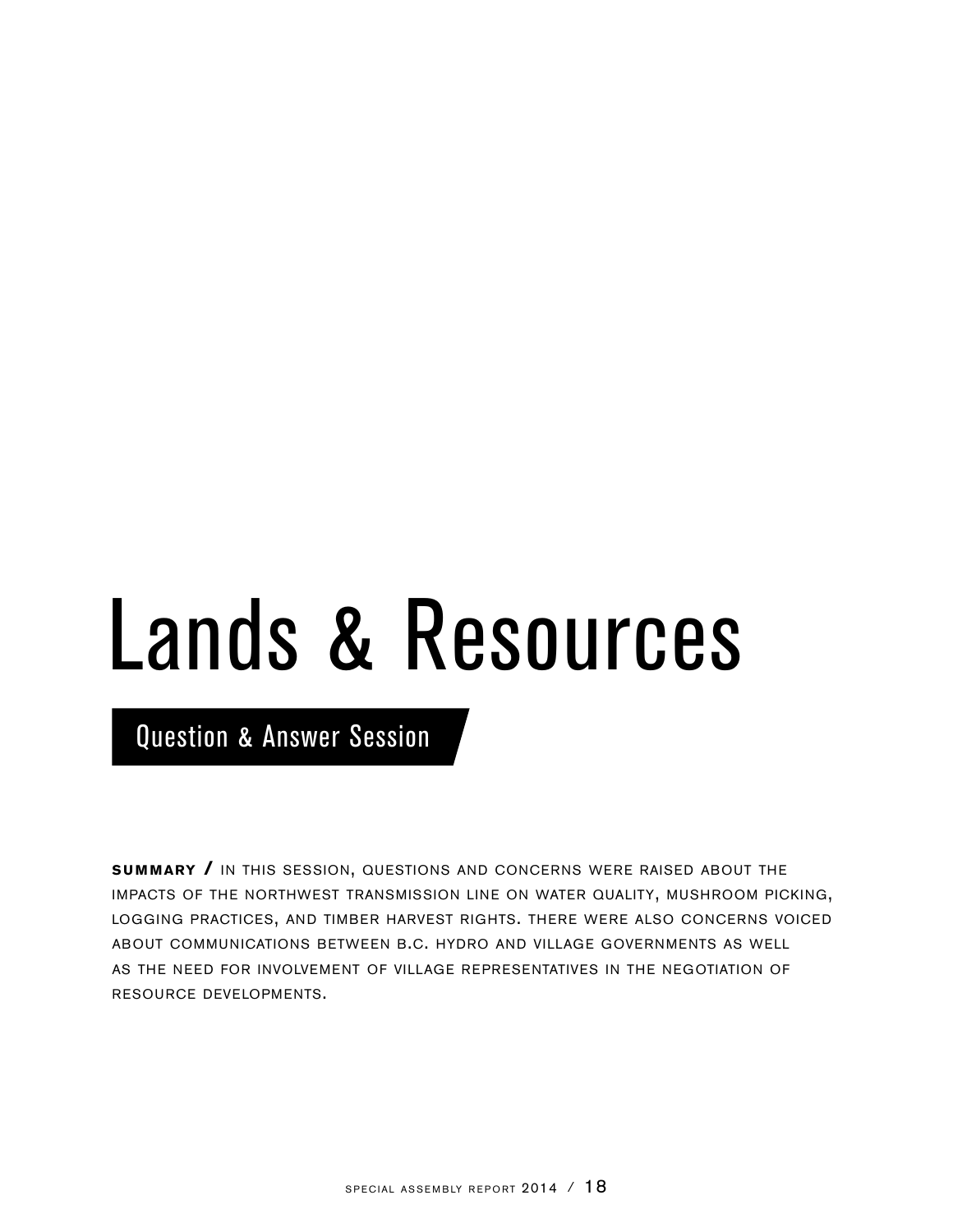## Reference Document: Lands & Resources Presentation

## **Subject** / Northwest Transmission Line (NTL)

#### Comments **Comments Response**

- Concerns about drinking water in the Gitzyon watershed. Lands and Resources should have a record that Chapter 10 of the Treaty was breached during the process.
- Trees were cut and left in the water. This issue is about our lives. Our drinking water is valuable. A question was posed to the Executive and no response was received. Our environment and Treaty were breached, and what are the consequences? Who is responsible for this breach?

- The Environmental Assessment Certificate Commitments Table required that BC Hydro mitigate any potential impacts within the Watershed identified in the Land Use Plan for Nisga'a Lands.<br>Na lagal requirements u
- No legal requirements were breached, but the Environmental Impact Commitments Table constituted an obligation on BC Hydro to work with NLG to develop mitigation plans.
- Several mitigation plans for debris removal on Gitzyon Creek and another large tributary, reporting requirements, water sampling, windthrow, burning of debris, slope stability, plan development and communication with Village Government administration, were developed and implemented. These plans continue to be implemented and revised as necessary.
- Water safety was never at risk, water tests never produced any significant variations from upstream water quality.
- Mitigation plans continue to be instituted and shared with Village Governments.
- The Director will provide an update to the Executive on the current status of the watershed mitigation plans and further work in May. Several matters remain outstanding.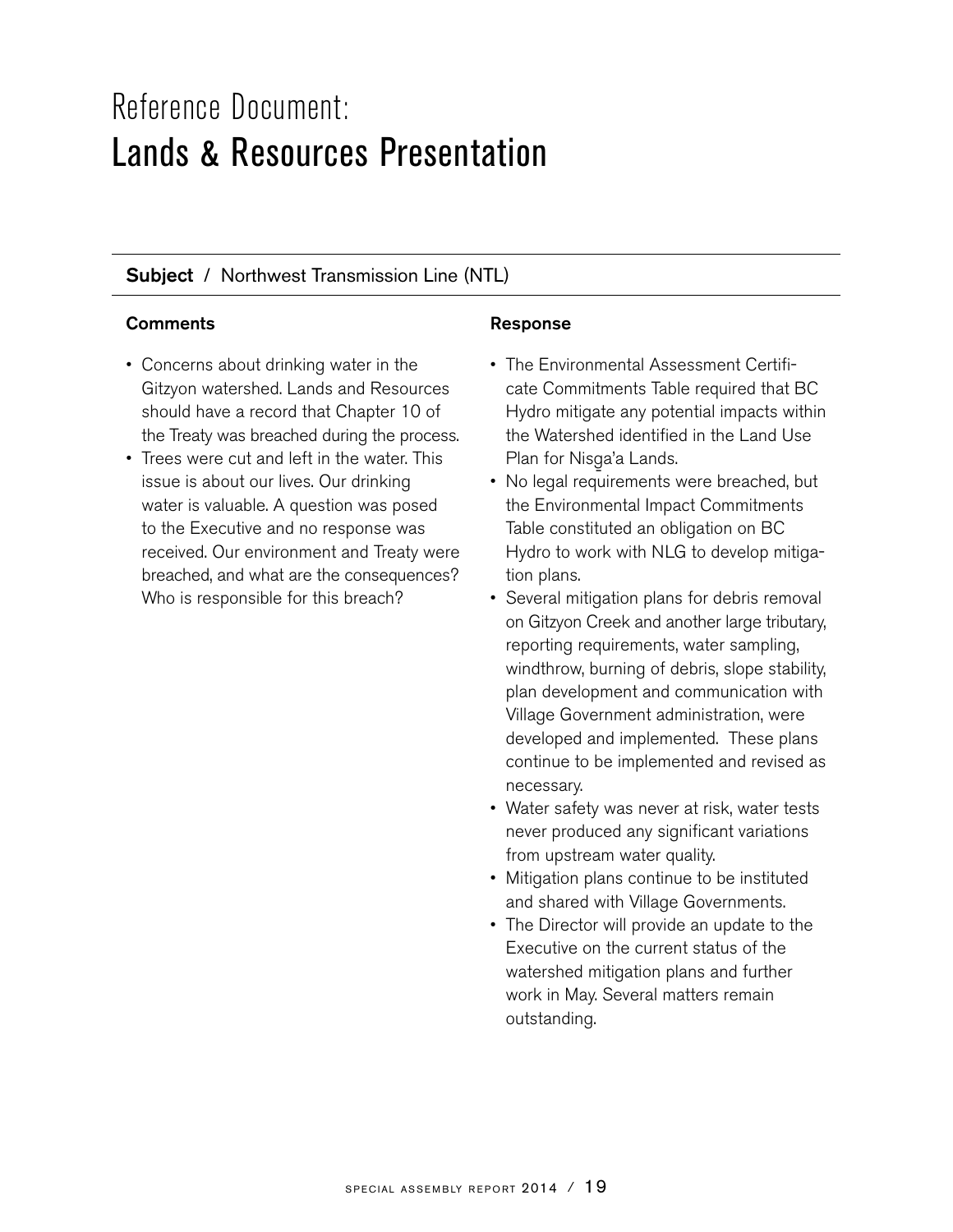## Subject / Northwest Transmission Line

#### Comments **Response**

• Were riparian management zone requirements not followed? What laws are in place to ensure this doesn't occur again?

- The authorization under the Land Act enabled the proponent to clear the land as necessary to construct a transmission line. They were required to advise NLG prior to the clearing activities, this did not occur. The plan was implemented very poorly resulting in downstream transport of a small amount of fine branches, small debris, and needles.
- Future authorizations under the Land Act within community watersheds will include more detailed riparian assessments and plans, and clearer requirements to advise NLG and Village Governments. Other options such as the application of *Nisga'a* Forest Act riparian requirements may be considered.

## Subject / Mushroom Picking Restrictions

#### Comments **Comments Response**

• Are you considering restricting the east side of the Nass River to allow the mushroom harvest to Nisga'a citizens only?<br>.

- We review the regulations and any regulatory changes annually. Currently the west side of the Nass, north of Gitwinksihlkw, is restricted to Nisga'a citizens only.<br>Expending this to include the cost of Expanding this to include the east side is not expected this year.
- The Executive has the authority to add further restrictions through regulation.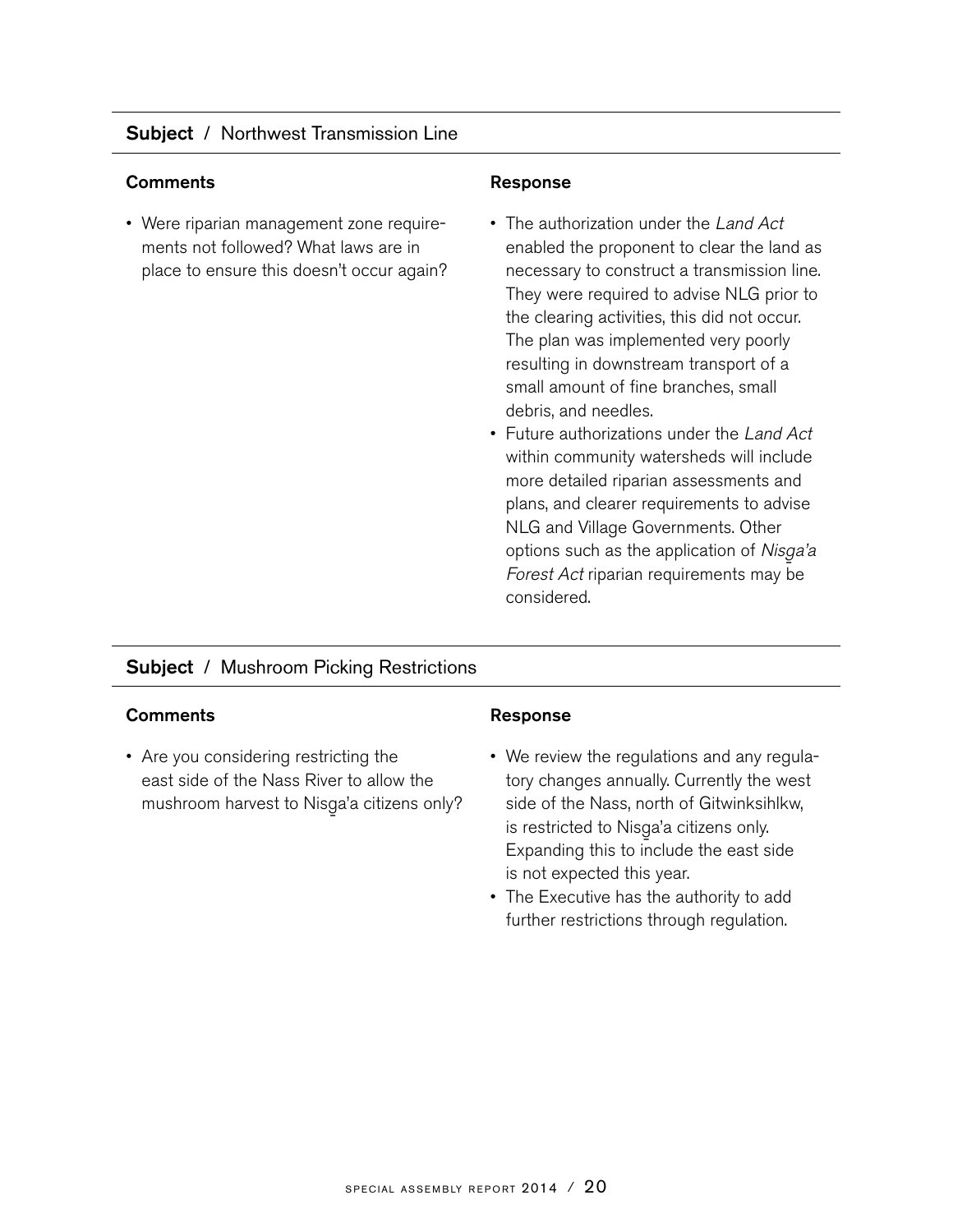## **Subject** / Logging Practices and Waste

#### Comments **Comments Response**

• Why is so much waste left behind after logging? What does the Lands and Resources department do to ensure we collect stumpage, and to reduce the waste?

- For cutblocks harvested under the Nisga'a Public Lands Licence, any waste<br>and residue latt an the black ofter legating and residue left on the block after logging is billed to the licensee at the same rate they would pay for utilized timber. Also, NLG may force the licensee to remove waste and residue from the block if it's seen as a fire hazard or a limitation to reforestation.
- The Northwest Transmission Line has a somewhat lower standard for utilization due to the larger proportion of younger and smaller timber. We have no mechanism to recover the value of the waste as a result of this clearing.
- Follow up: Implement residue and waste value recovery mechanisms within Land Act authorizations, and a higher standard for utilization.

#### Subject / Avanti Kitsault Mine

#### Comments **Response**

• What is happening with Avanti? Are they going ahead with their mining?

- A new management team for Avanti has been making significant progress towards addressing NLG concerns. We are hopeful that an agreement can be made soon.
- We will continue to ensure our Treaty rights are upheld and that B.C. and Canada meet their obligations within the Treaty.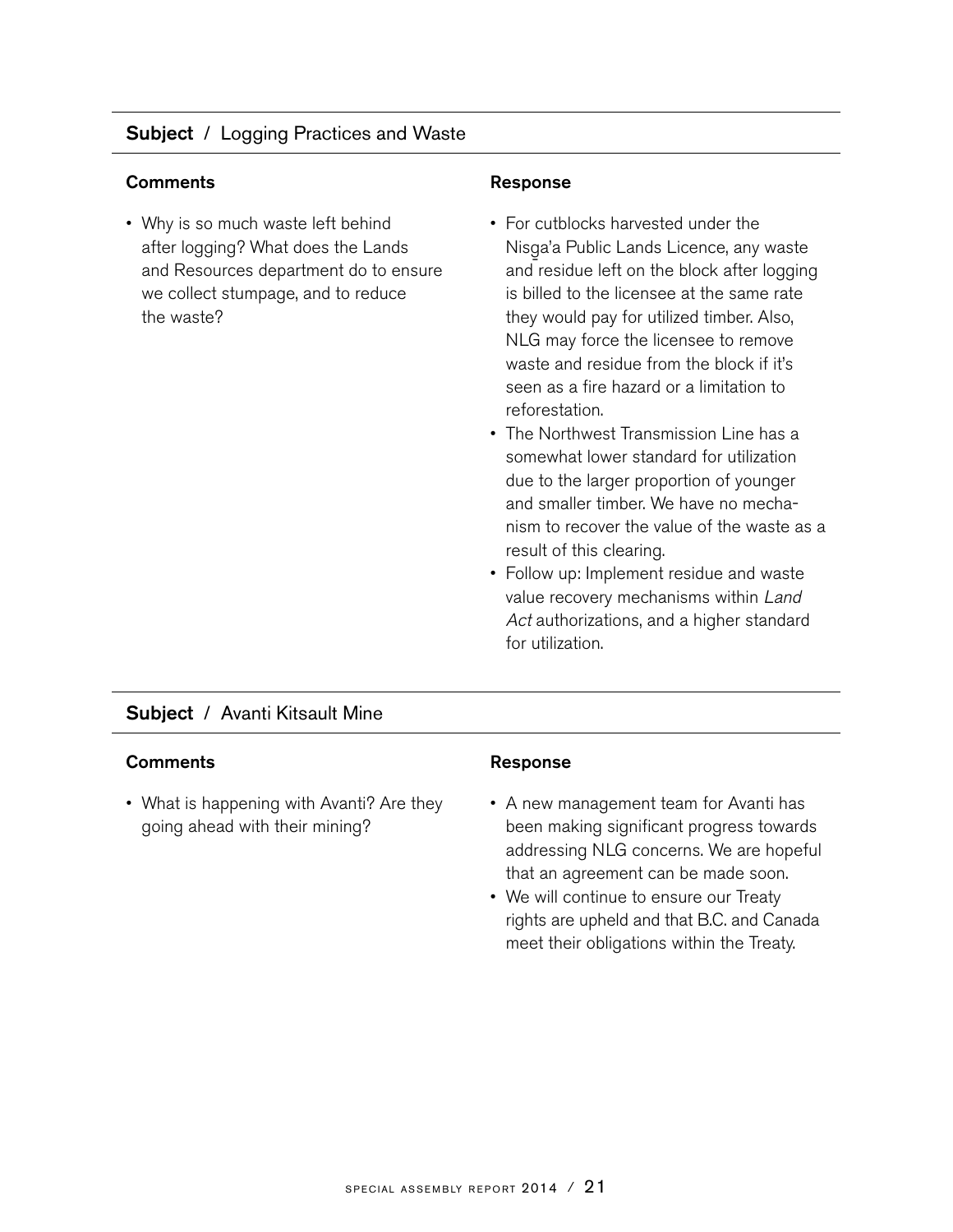## Subject / Fishery Bay

#### **Comments Comments Response**

• Are we allowed to set up new camps at Fishery Bay, and how much land are we allowed if we are?

- In spring of 2014 the executive adopted a Management Plan for Fishery Bay. This met the requirement imposed by the Land Use Plan for Nisga'a Lands to ensure that<br>any developments on Fishery Revineed any developments on Fishery Bay meet the requirements for a site within the Heritage Conservation Zone of the Land Use Plan.
- As a result of adopting the Management Plan for Fishery Bay, Nisga'a citizens are<br>navy able to enaly fano Land Actouthori now able to apply for a Land Act authorization for an established lot (surveyed lots are shown within the management plan).

## **Subject** / Communication with BC Hydro

#### Comments **Response**

• BC Hydro will only speak to Nisga'a<br>Lisima Covernment and not Village Lisims Government and not Village Governments? Can this be changed by the Executive?

- The BC Hydro procedure to establish mitigation plans within the Environmental Assessment Commitments Table is through discussion with NLG.
- NLG shares information with the Village Government representative.
- BC Hydro and Village Governments are free to engage with each other to address any questions related to water.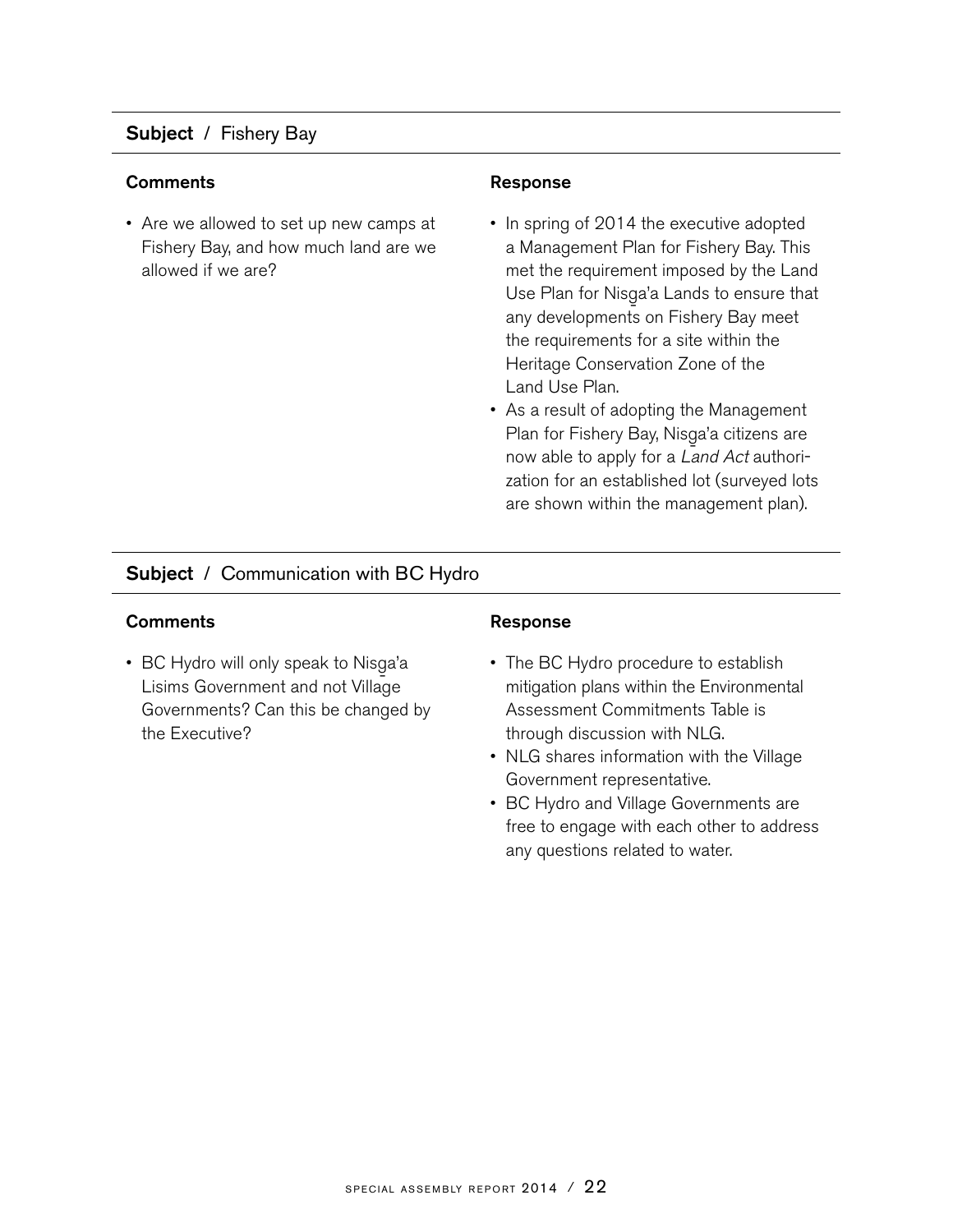## Subject / Inland and Commercial Fisheries

#### Comments Response

• Inland and Commercial Fishing: What is the difference? Boat, motor, and four nets, costs are expensive. Could you look at giving inland fishermen the same treatment as marine fisherman? Can inland fisheries be considered as commercial?

• Questions directed to Fisheries and Wildlife.

## Subject / Water at Gitzyon Creek

#### Comments **Comments Response**

• To this day, we have not received any information about the prescription. Would it be possible for our Village Government to have a look at this prescription?

• We have several mitigation plans and all have been shared as drafts for discussion with the established contact representative at the Village Government. The final prescriptions are also shared, as are all correspondence related to modifications to the prescription, implementation, timing and results. Over the past eight months they have been shared and will continue to be.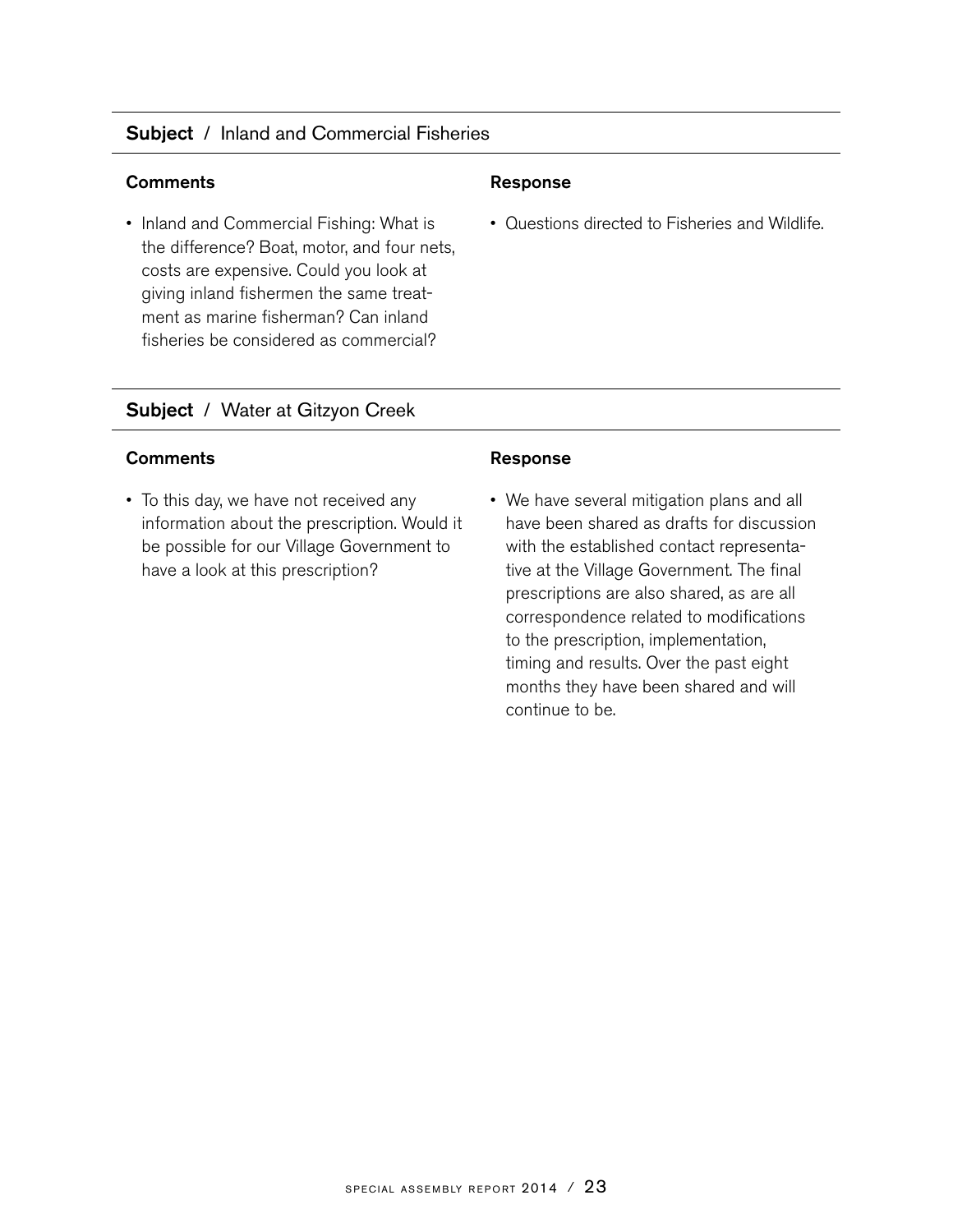## Subject / Timber Harvest Rights

#### Comments **Comments Response**

• Is there a process for Village Government companies to obtain timber harvest rights on Nisga'a Lands?

- On Village Lands, NLG will work with the Village Government to get a Forest Development Plan approved. Since the timber is owned by the Nisga'a Nation, the executive<br>weuld expresse a Timber Harvest Lisenes would approve a Timber Harvest Licence, which would pass title for the timber to the licensee.
- For Nisga'a public lands, the successful<br>meadel and arcferred arcesses has been t model and preferred process has been to have a business-to-business relationship with the village company and the holder of the Nisga'a Public Lands Licence, Lisims<br>Faxat Recourses, This ansures that the Forest Resources. This ensures that the obligations resulting from the logging are wholly contained and generally speeds up the process since much of the planning has already been completed.

## Subject / Construction on Traplines

#### Comments **Comments Response**

• Owner of a trapline outside Nisga'a Lands:<br>Would like to build a small sobin an the Would like to build a small cabin on the trapline. Who do I talk to and how long will the process take?

• Traplines are provincial government jurisdiction on Crown lands. The trapline holder should contact the Ministry of Environment in Smithers to obtain information. Lands and Resources staff can assist with obtaining the necessary contact information.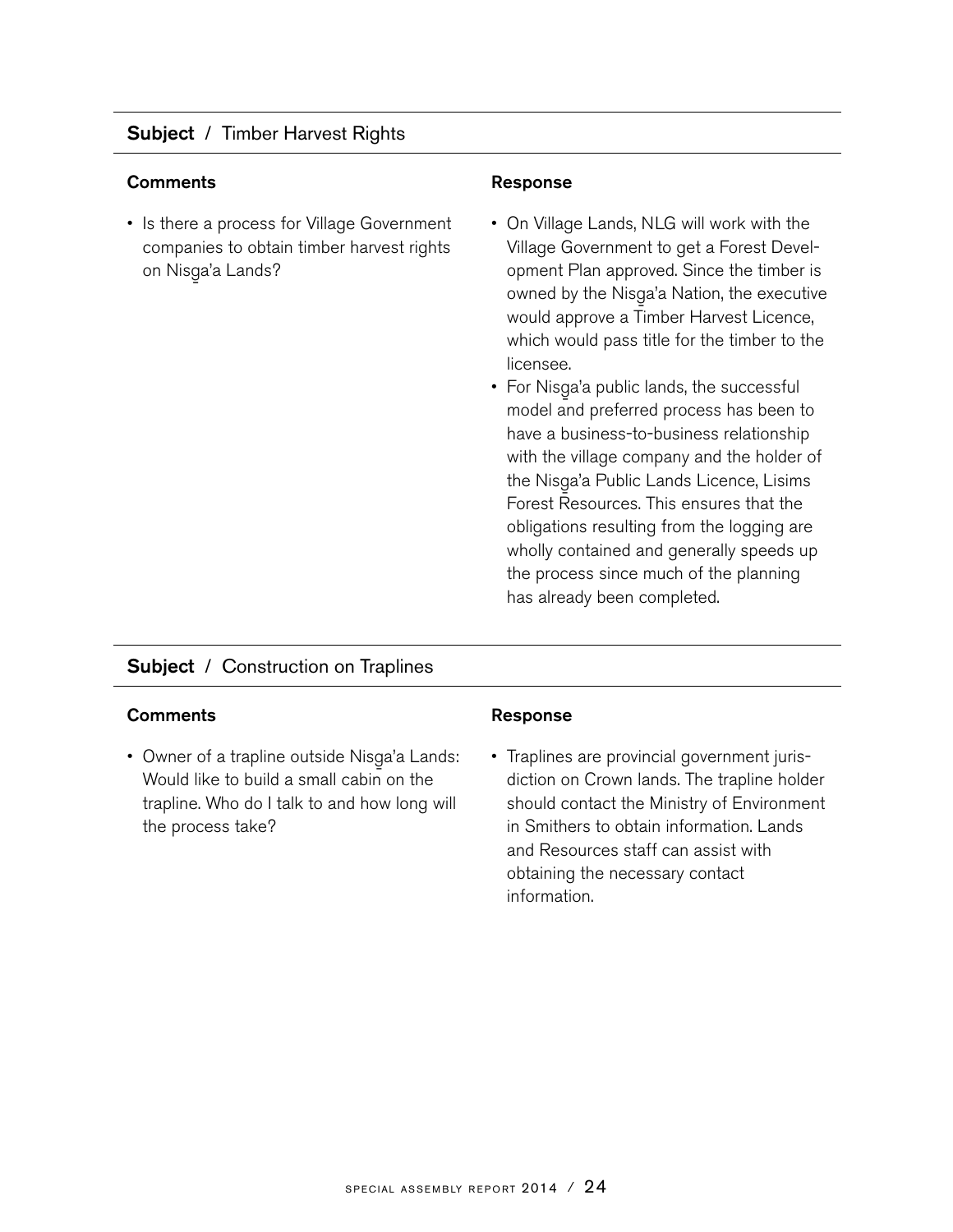## Subject / Mushroom-picking Garbage on Nisga'a Lands

#### Comments Response

- The people who go to pick mushrooms leave their empty beer cans, on trees and on the ground, so they can find their way home. People build tents on the west side of the Nass and leave their garbage piled high. It's time, as Nisga'a, that we take stock of who we are.
- Why are we allowing people to come on to our lands and disrespect it? It's time for us to change our way of thinking in regards to our precious land. Everything is being thrown out, it seems like we're not looking after our land like our ancestors. It's time for us to sit together and plan, put policies in place, put a stop to people stripping our land.
- Mushroom pickers leave garbage all over, in our communities, tarps all over, total disregard for the sacredness our ancestors used the land for. It's time the whole Nation starts to take a look at who we are, why we are, where we are.

• NLG Lands and Resources continually allocates funds to clean up garbage on Nisga'a Lands related to mushroom camps<br>and illagel dumning Where neesible inves and illegal dumping. Where possible investigations are made to determine the party responsible.

## **Subject** / Resource Development and Representatives from Village Government

#### Comments **Comments** Response

• Concerns with potential resource development: If Gingolx was going to be affected,<br>then a Cingaly mamber should be included then a Gingolx member should be included<br>in the negatiations. This is a small necessa in the negotiations. This is a small perspective but it should be heard and considered. Our administration and local government need to be heard. NLG was not to get involved with community business.

• In 2013, the Executive took steps to ensure that an Executive member representing the communities most likely to be affected was included in all levels of discussions on major resource developments within the Nass Area.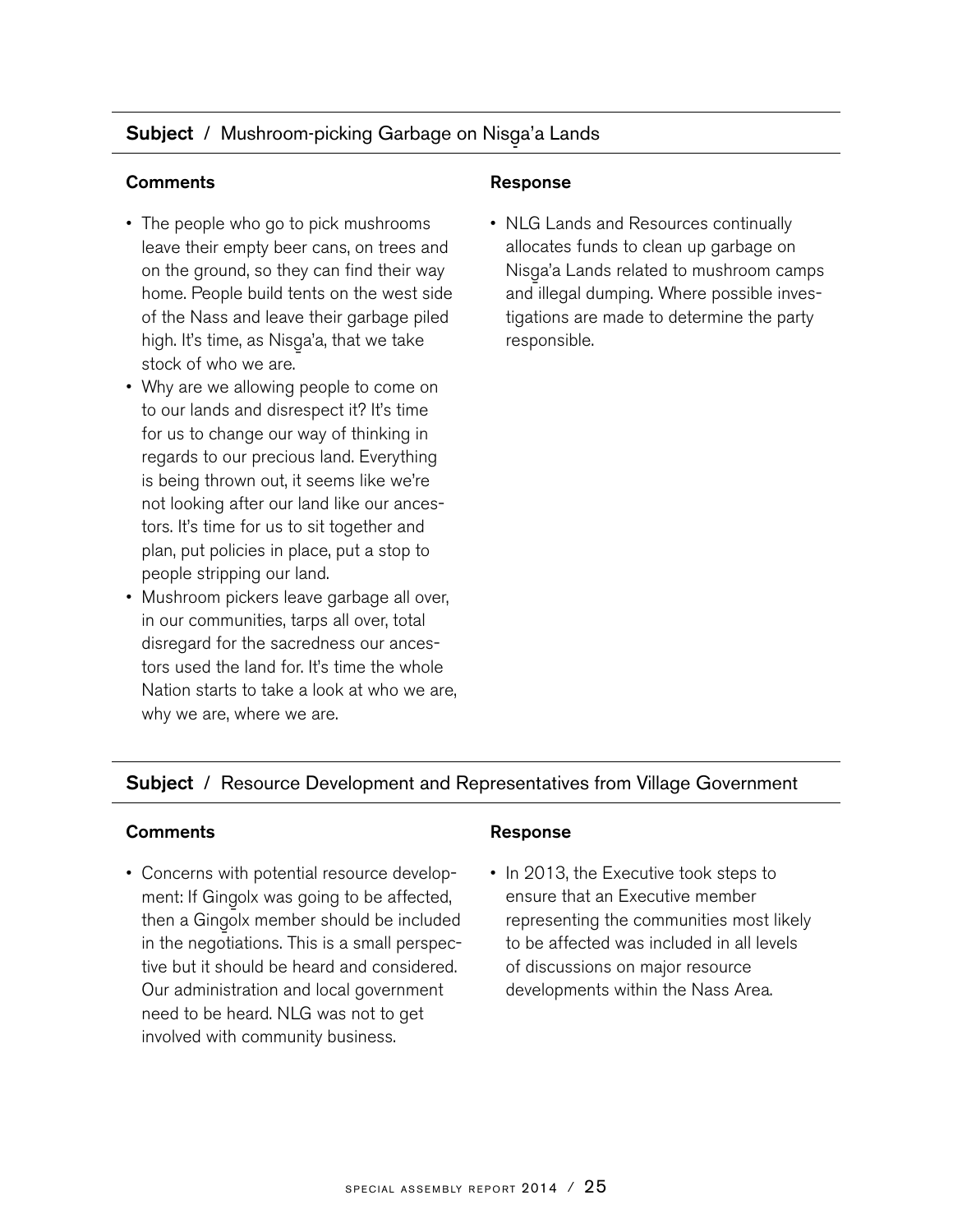# Fisheries & Wildlife

Question & Answer Session

**SUMMARY / IN THIS SESSION, QUESTIONS AND CONCERNS WERE RAISED ABOUT ELIGIBILITY** FOR AND ACCESS TO NISGA'A NATION FISHERIES LICENSES, ALLOCATION OF THE SALMON fishery, changes to the crab boundary, regulation of the individual sales fishery, as well as the protection of kincolith creek spawning area.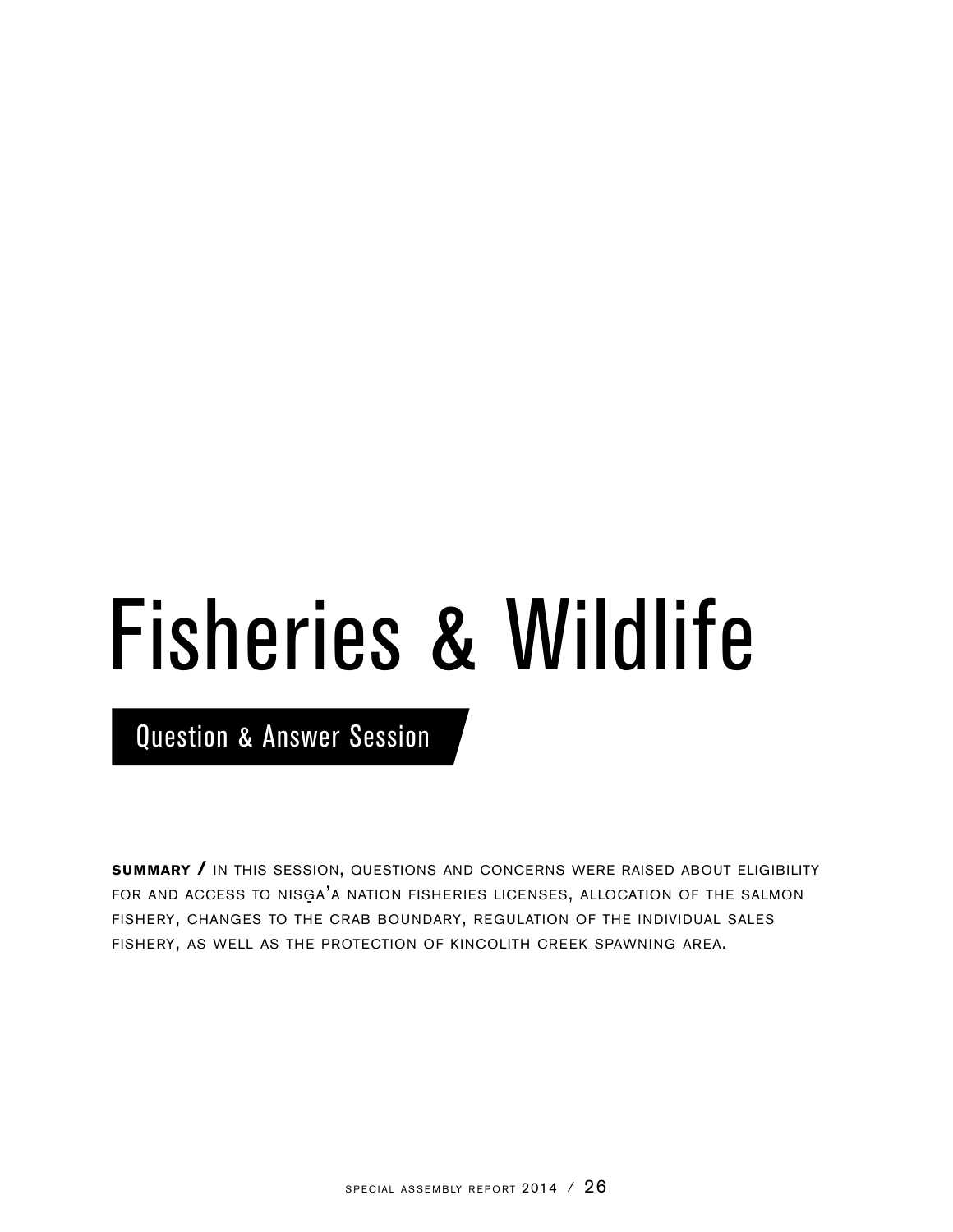# Reference Document: Fisheries & Wildlife Presentation

Subject / Northern Nation Fisheries Corporation (NNFC) Licensing

## Comments **Comments Response**

• We all know that the fisheries predicted a big run in the Fraser, and our fisherman want access to that fish. The Nisga'a<br>ware supposed to sup and third of were supposed to own one third of those licenses. Our Nisga'a fishermen<br>went access to the licenses that were want access to the licenses that were available only to certain fisherman but we were refused.

- William Moore is on the NNFC board. There are a total of 254 commercial salmon licences. Licenses have been changed regarding species and the area's allowable catch by DFO. NNFC decided to designate licenses that are good for five years, in three areas (Southern Area E, Central Area D, and Northern). Each license requires \$650 so it can be used, and you have to apply for the license through NNFC as they have a priority list. Only after the licenses have been given out to the fishermen who have successfully applied, do they become first come first serve. DFO locked in some licenses, and NNFC could not access them. Any license available after May becomes available for in-river fisheries.
- NLG applied for 40 licenses but received 30 for NNFC.

## Subject / Moose Permit Lottery

#### Comments **Comments** Response

• It seems that only certain people get the moose permit. Suggestion that the moose permits be split equally between the four villages.

• We will bring your suggestion to the Nisga'a Fish and Wildlife Committee.<br>'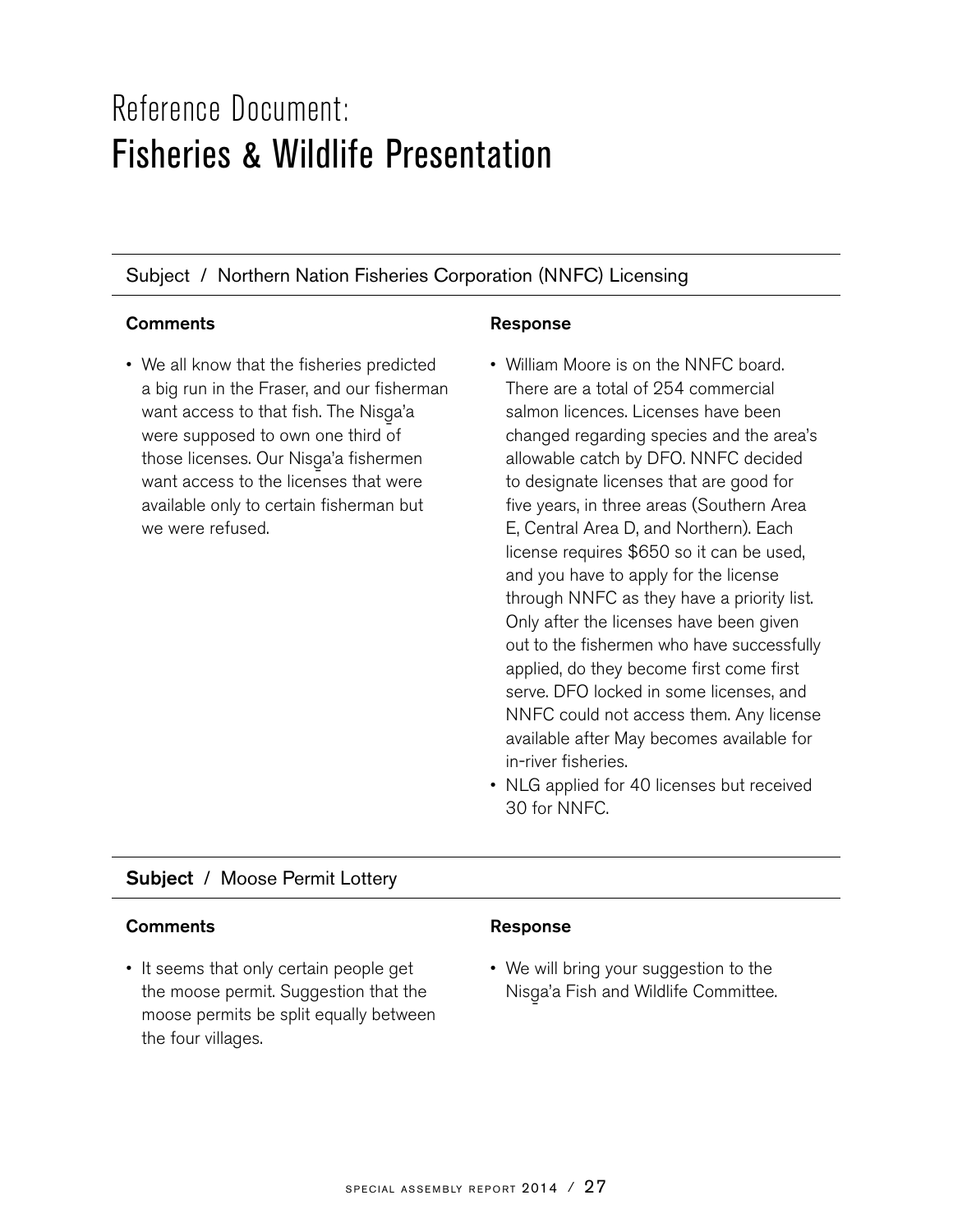## **Subject** / Decline of Chum and Chinook Stock

#### Comments **Response**

• I've fished in 2013 in the in-land fishery and was amazed at the amount of Chinook salmon that was taken. What is the regulation length for gillnet nets? I believe some fishers go over the regulation size. There seems to be no check on how deep the nets are in the inland fishery.

• The regulated net size is 30-40 corks for safety purposes.

## Subject / Crab Boundary

#### Comments **Response**

• The crab boundary is currently outside Kincolith to the government dock. We want it changed from Arrendale to Northpoint. We want the crab for our own Nisga'a<br>fishers not the commercial fishers Form fishers not the commercial fishery. Female crabs are being taken by the Chinese fishermen, and no one is checking on them.

• Our current president handed a letter to Ottawa regarding the crab boundary. We are still getting non-compliance in that regard. Commercial fishers have been cooperating with us. There are 13 licenses available and eight were utilized. Commercial fishers are allowed 400 traps and they cut themselves down to 200 traps.

## Subject / Salmon Allocation and Fisheries Enhancement

#### Comments **Response**

• If we have 50,000 pieces of salmon available to us, why are we only allowed 10,000 pieces for the IS fishery? Who are we conserving the fish for, Alaska? Our own people want access to this fish. Why aren't we enhancing our fish?

- We use a formula to determine our allocation, which is calculated from the numbers through the Total Return To Canada, 18% of which is given to Alaska.
- Elders advised us in the past not to go into the area of enhancement. In saying that, we tried an enhancement program at the Ksi Aks, where we enhanced approximately 80,000 Chinook and 50,000 Coho. Our equipment was vandalized, and due to that, we lost the opportunity in terms of funding. Regarding the enhancement of Chum, we were denied funding by DFO.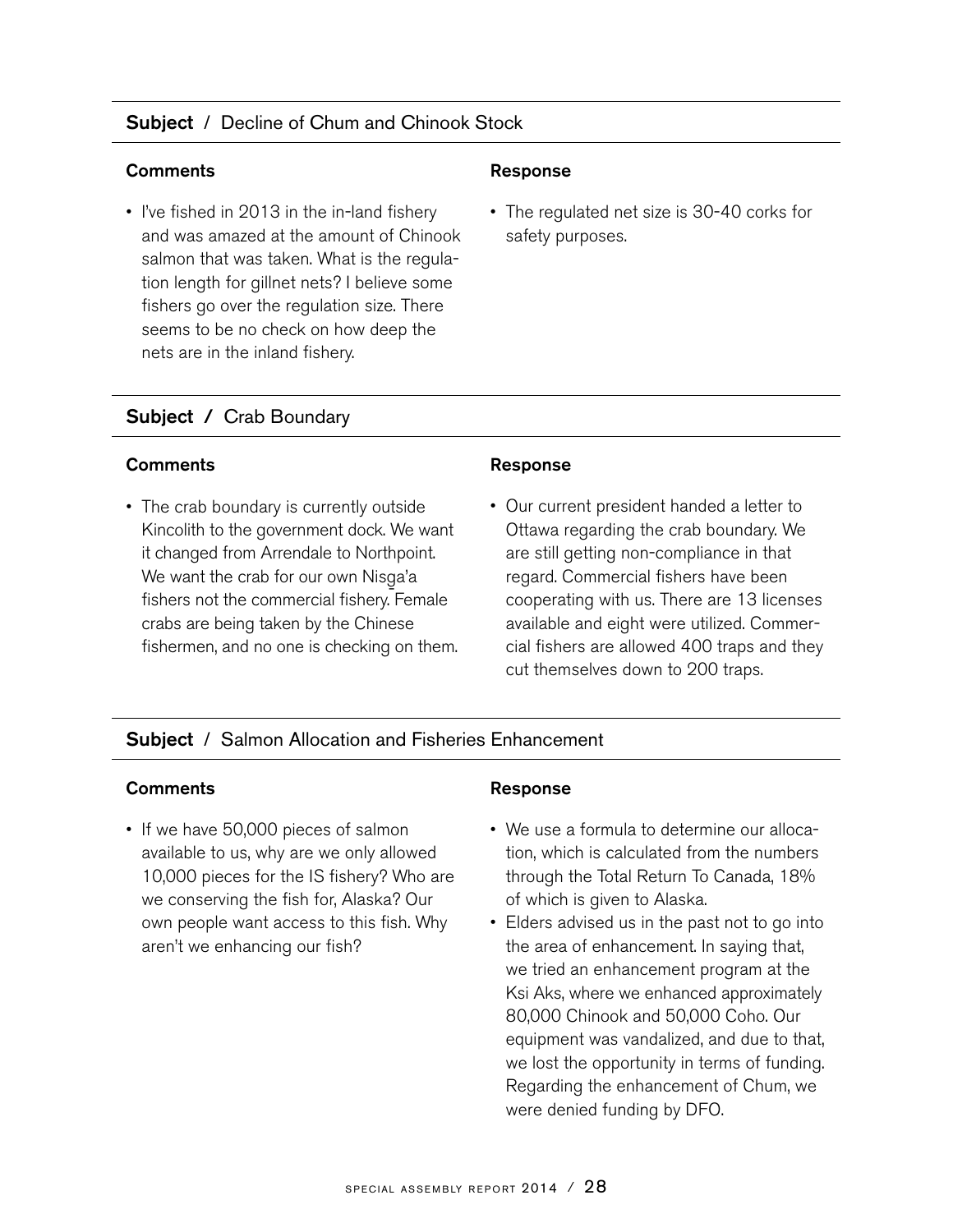## Subject / Sale of Food Fish

#### **Comments Comments Response**

• We have a lot of people coming down to Kincolith and fishing halibut and crab and then selling it. They don't have licenses to do that.

• We share the concern, the domestic catch is for food only. The sale of food fish is not permitted. The committee has been discussing ways of controlling the situation, and we'll have rules and regulations for controlling this soon. We also have a harvest wheel that was made by the elders years ago that we'd like to publish soon. NLG will have a ruling on the sale of food soon.

## Subject / Impacts of Global Warming, DFO

#### Comments **Comments Response**

- Have there been any studies that are conclusive about the impact of global warming on our fisheries?
- IS fisheries: What identifies us as an inland sales fishery? Why are we limited to only one buyer during the IS fishery?
- What are the roles and responsibilities of DFO during the IS fishery? We don't see them during the fisheries in Kincolith because they say that the Prince Rupert DFO is responsible for our area.

- We are keeping an eye on the effects of global warming. Our consultants (LGL) are tracking the situation, and there is a group of scientists that meets every two years regarding the situation. The rise in the temperature of the water is due to the lack of glacier water melt. Fish will travel deeper if the water is too warm near the surface.
- In regards to the DFO in Kincolith, you're right. We've been talking to them regarding their division of work between Prince Rupert and New Aiyansh. We will have our own enforcement team patrolling the area. In regards to the one buyer issue, I'll leave that to the Nisga'a Commercial Group.<br>.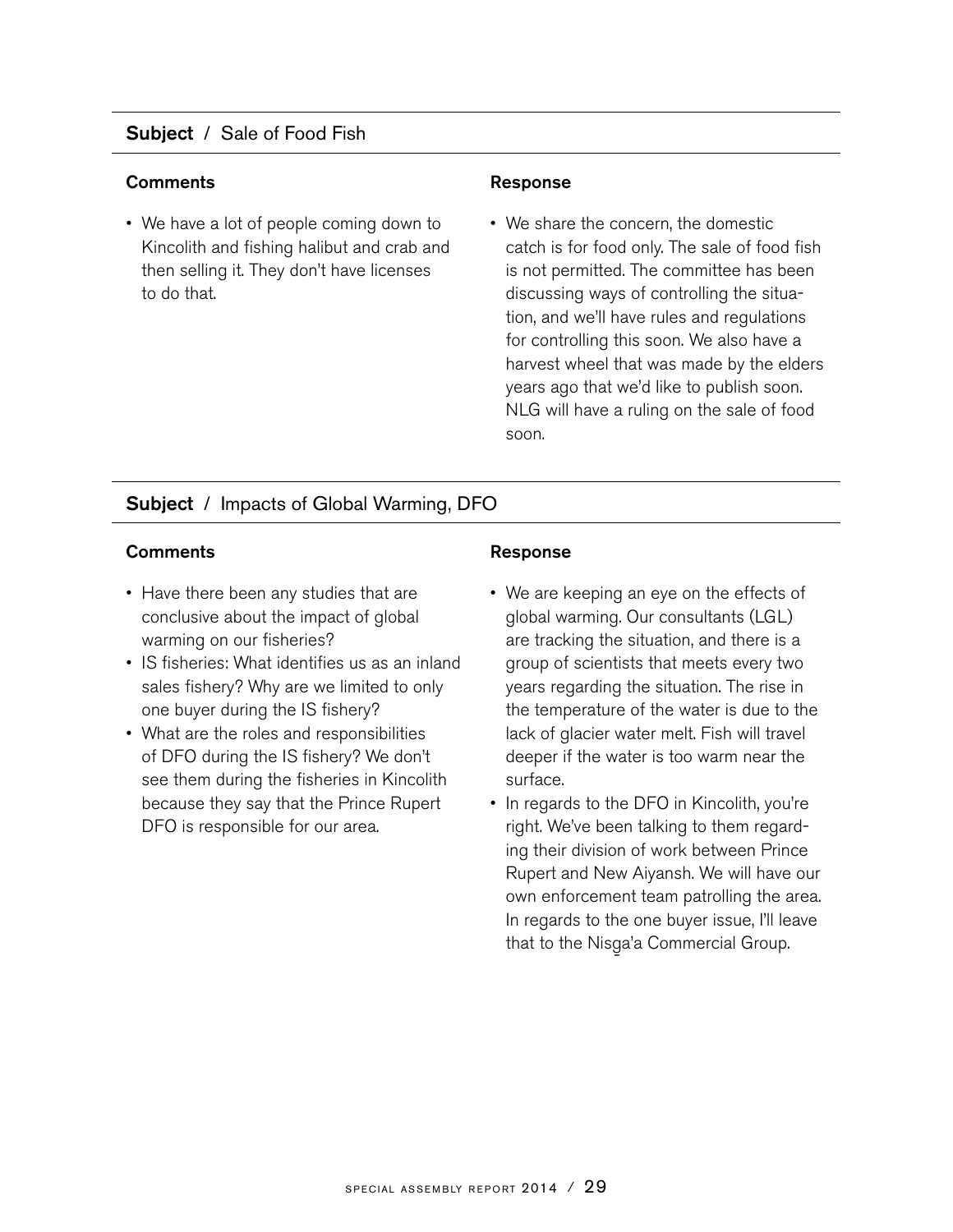## Subject / NNFC Licenses

#### **Comments Comments Response**

- Three tribal council groups: Nisga'a,<br>Citysen Natthaceat tribe Of all the d Gitxsan, Northcoast tribe. Of all the fishermen that used to do commercial fishing, 12 were left out. I went to the NNFC office at the end of March to ask for a D license (Johnston Straight License), but was told they were all gone. Asked where the 70 Nisga'a licenses went and was told<br>the wests all taken busyld like to make they were all taken. I would like to make a motion that we Nisga'a have the right of<br>first refused of these liesnessed ast wear we first refusal of those licenses. Last year, we saw white fisherman with the NNFC sign on the side of their boats. How are we going to get those licenses back? We could be fishing for you guys if you knew what you were doing. Salmon is worth more than steaks right now.
- There are 10 licenses in the Fraser River, I hope they're Nisga'a fishermen.<br>'

- There is a process and formula that the board works with in regards to the licenses.
- The Fraser River licenses were done before our time.

## Subject / Fishing, Fallen Trees in Kincolith Creek Spawning Area

## Comments **Response**

- The Kincolith Creek is a wild salmon spawning area and there are people fishing for Steelhead in that creek. We'd like a moratorium on that area.
- Can the fisheries officers patrol the area of Kincolith Creek?
- There are trees falling down in the spawning area. Can fisheries do s omething regarding clean up?

- We share your concern. The people going in that area are guides who have grandfathered their opportunity. As for a moratorium in that area, we can discuss it again.
- The enforcement team is listening and we support the checks in that area.
- Fallen trees: We can do a survey in that area and see what can be done about it.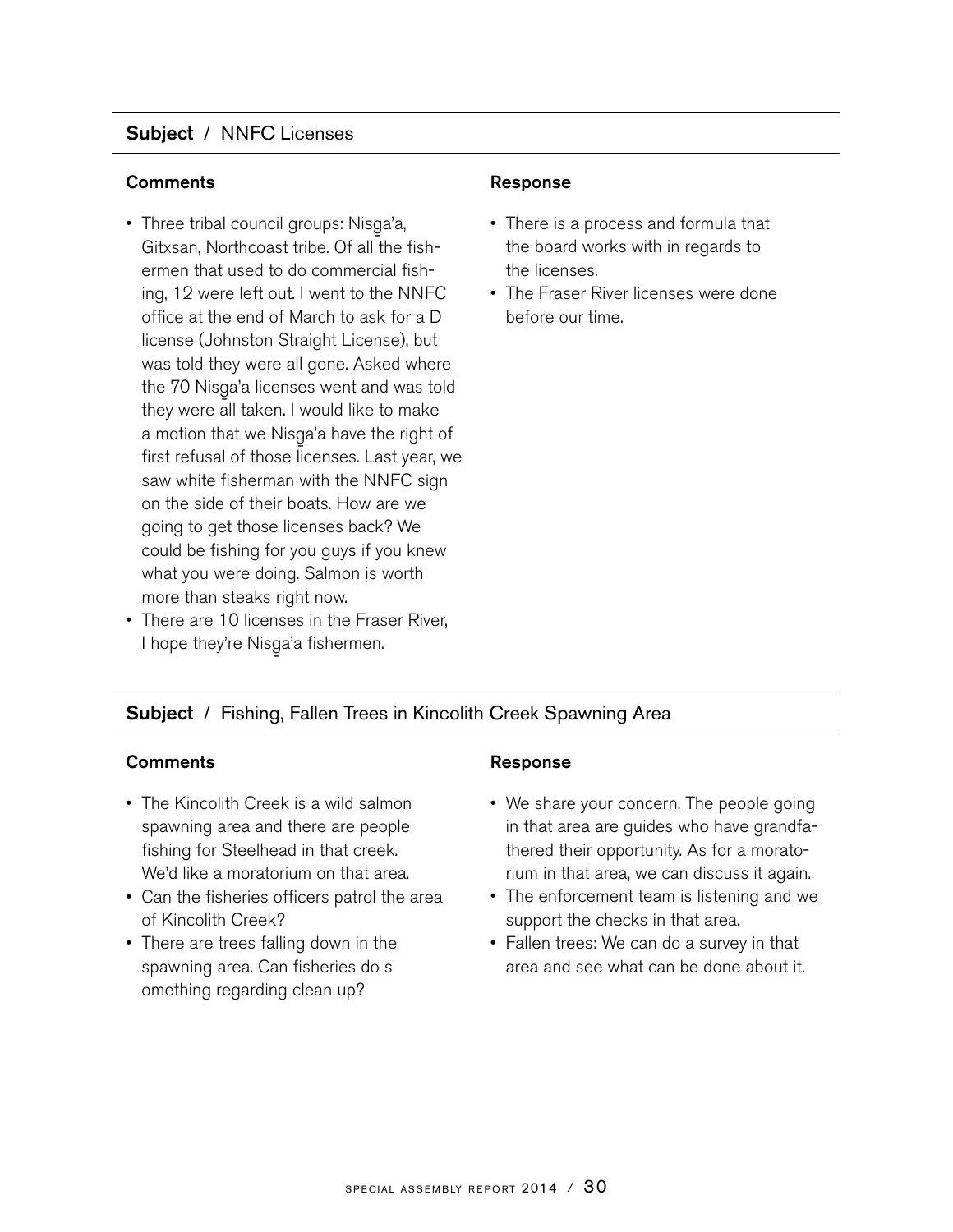## **Subject** / Spelling of Nisga'a Names at Sites

#### Comments Response

• The Nisga'a spelling of our sites needs to<br>his analized acrossible be spelled correctly.

#### Subject / Health of Our Fish Since Disaster in Japan

#### Comments **Response**

• We're hoping to change those in time.

• How are the tests going? • • Health and Welfare Canada and DFO check for that. DFO checks on the outside and we check further in. Our fishwheels gather information, and they watch for any changes.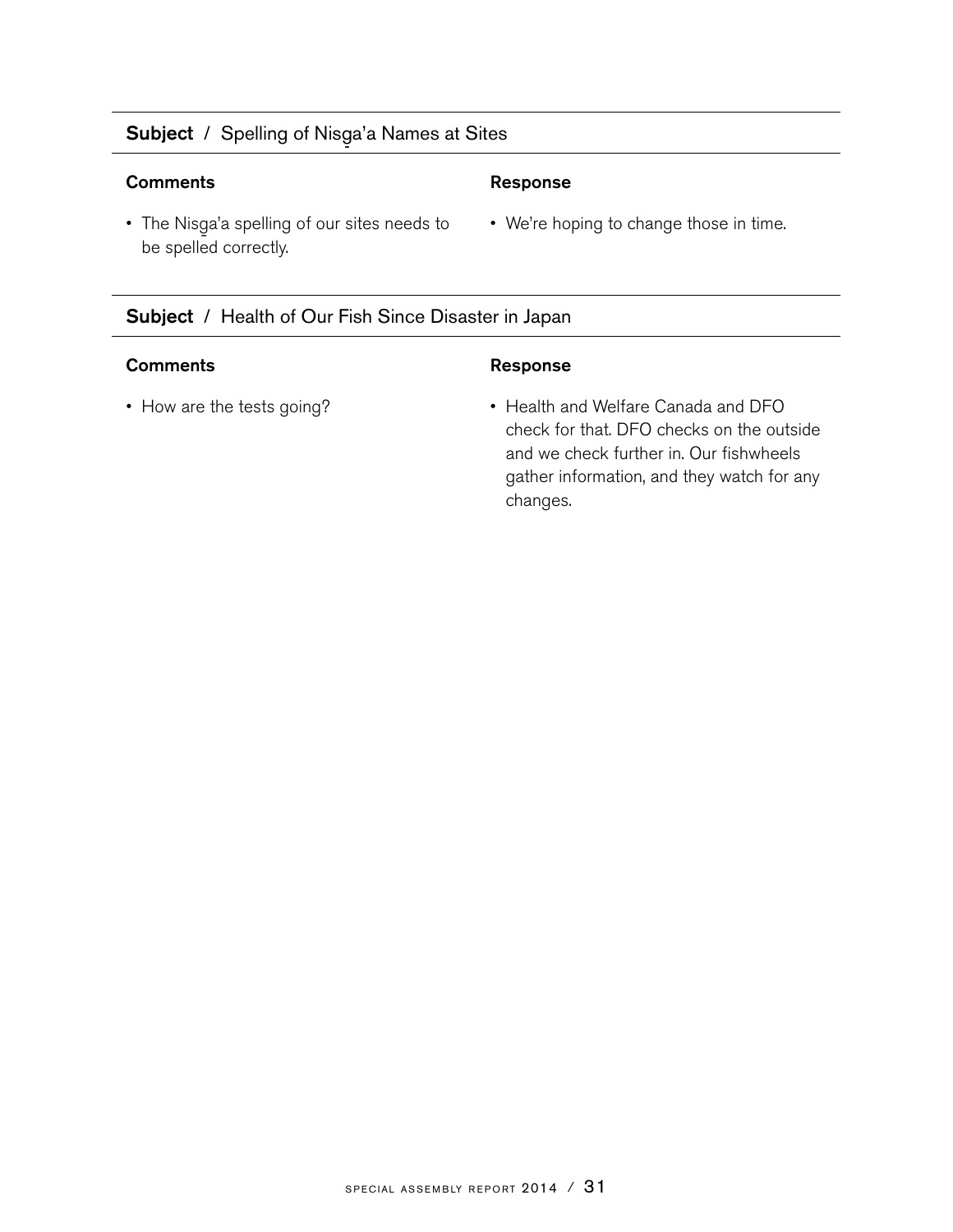# Communications & Intergovernmental Relations

Question & Answer Session

**SUMMARY /** NISGA'A CITIZENS INQUIRED AS TO WHAT INFORMATION WILL BE AVAILABLE about this meeting following the special assembly.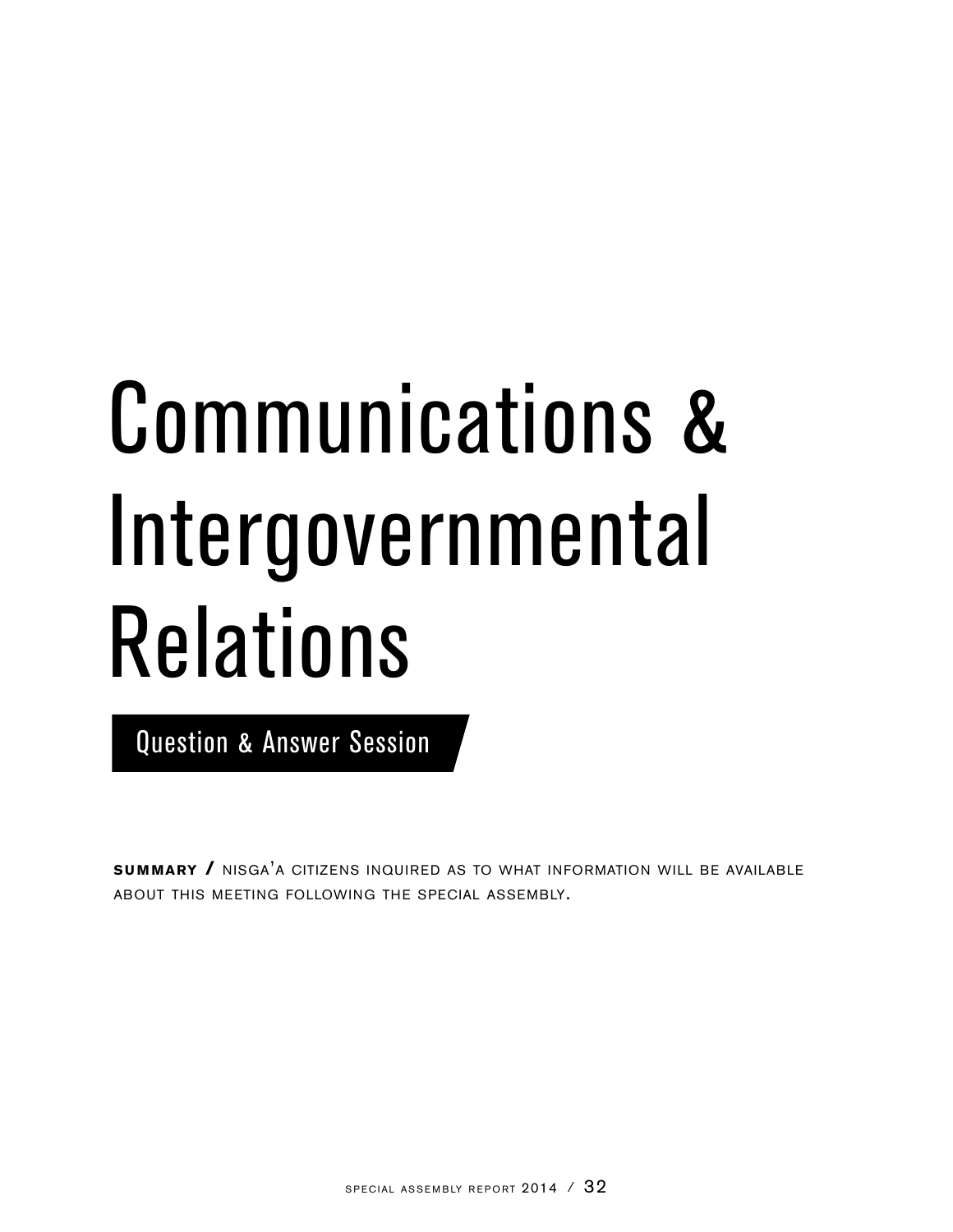# Reference Document: Communications & Intergovernmental Relations Presentation

## Subject / Access to Special Assembly Information, Honouring Women

## Comments **Response**

• Will the information from the Special Assembly and about the Honouring Women ceremony be available following the Special Assembly?

• We will be making the information about the Special Assembly generally available on our website, including the Honouring Women ceremony, and will be addressing questions through our Special Assembly report summarizing the notes from our departments.

## Subject / Online Questions

#### Comments **Response**

• What happens to questions sent from viewers online?

• When time permits on the agenda, the Chairpersons may entertain questions on the floor from online viewers. Also, all questions received from online viewers are provided to all departments within NLG for follow up, and questions are also incorporated into the Special Assembly post report.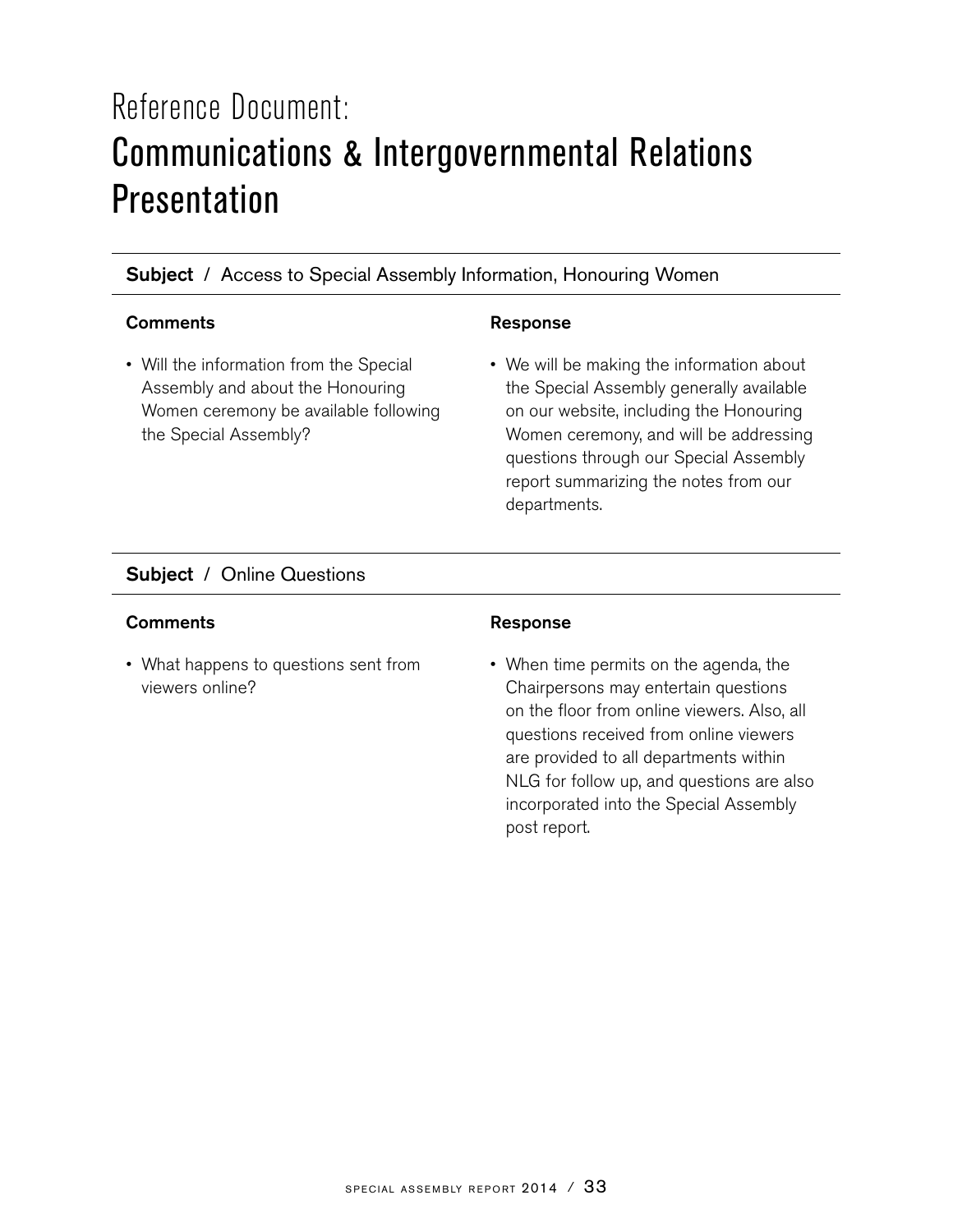# Programs & Services

Question & Answer Session

**summary /** in this session, participants voiced concerns about the need for safe homes for women and children in abusive situations. questions were raised ABOUT THE PROGRAMS AND SUPPORTS OFFERED BY NISGA'A CHILD AND FAMILY SERVICES and about how to access them. concerns were also expressed about the need to address social problems and about the importance of creating more cultural programs to bring elders and youth together.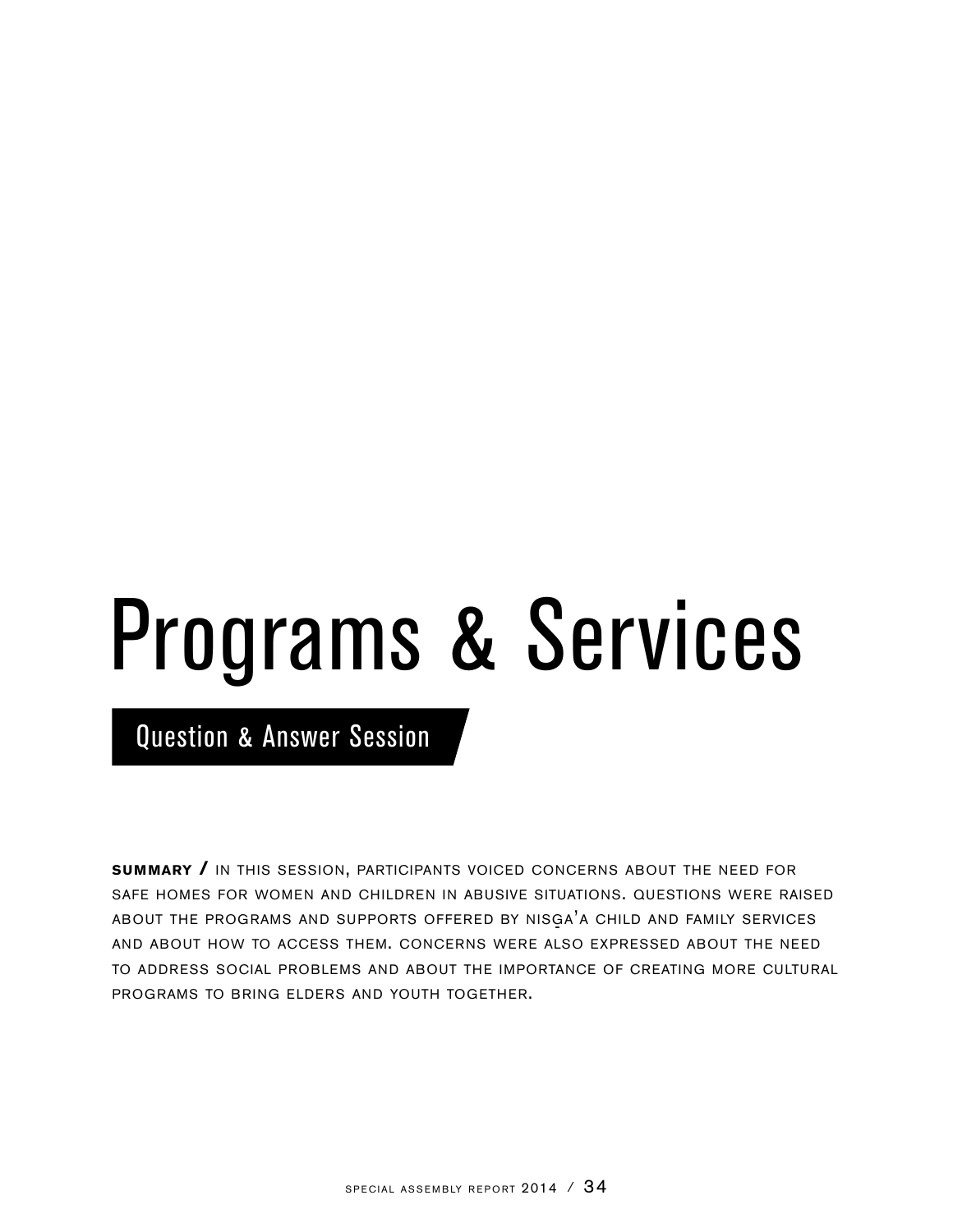## Reference Document: Programs & Services Presentation

## **Subject** / Ayuukhl Nisga'a Department

## Comments **Response**

- Chiefs and matriarchs: You have written the laws that we are to follow (referring to the feast book).
- Address the ways of our young people we are mixing our traditional ways.
- We are becoming weak in our traditional ways.
- Counselling comes at a wedding. I would like you to consider this, it is still the chiefs and matriarchs who are responsible.
- This work is so deep that you are doing, and it is on our behalf. And yet the Chiefs and matriarchs are left out of the counselling process. We are weakened. Kids don't listen anymore; don't hear our voices. Matriarchs are charged with counselling.
- It is the Chieftains and Matriarchs who are to carry on the traditions, but the Chieftains are being left out of the process.

- The comments and inquiries on the Feast book will be brought to the Council of Elders for review and feedback.
- Council of Elders will discuss plans for a workshop with Simgigat and Sigidim Haanak for consideration. To disburse documents provided by Council of Elders and Ayuukhl Nisga'a Department: Regard-<br>ing Klasta the Easethaak and Lask Staal ing K'aats, the Feast book and Lock, Stock and Barrel documents.

## Subject / Nisga'a Child and Family Services (NCFS), Foster Parenting

## Comments **Comments Response**

• Inquiry about additional funds to take foster children into Terrace for sports events.

- Client was contacted and referred to the NCFS social worker that she works with.
- Follow up: Referred to NCFS social worker.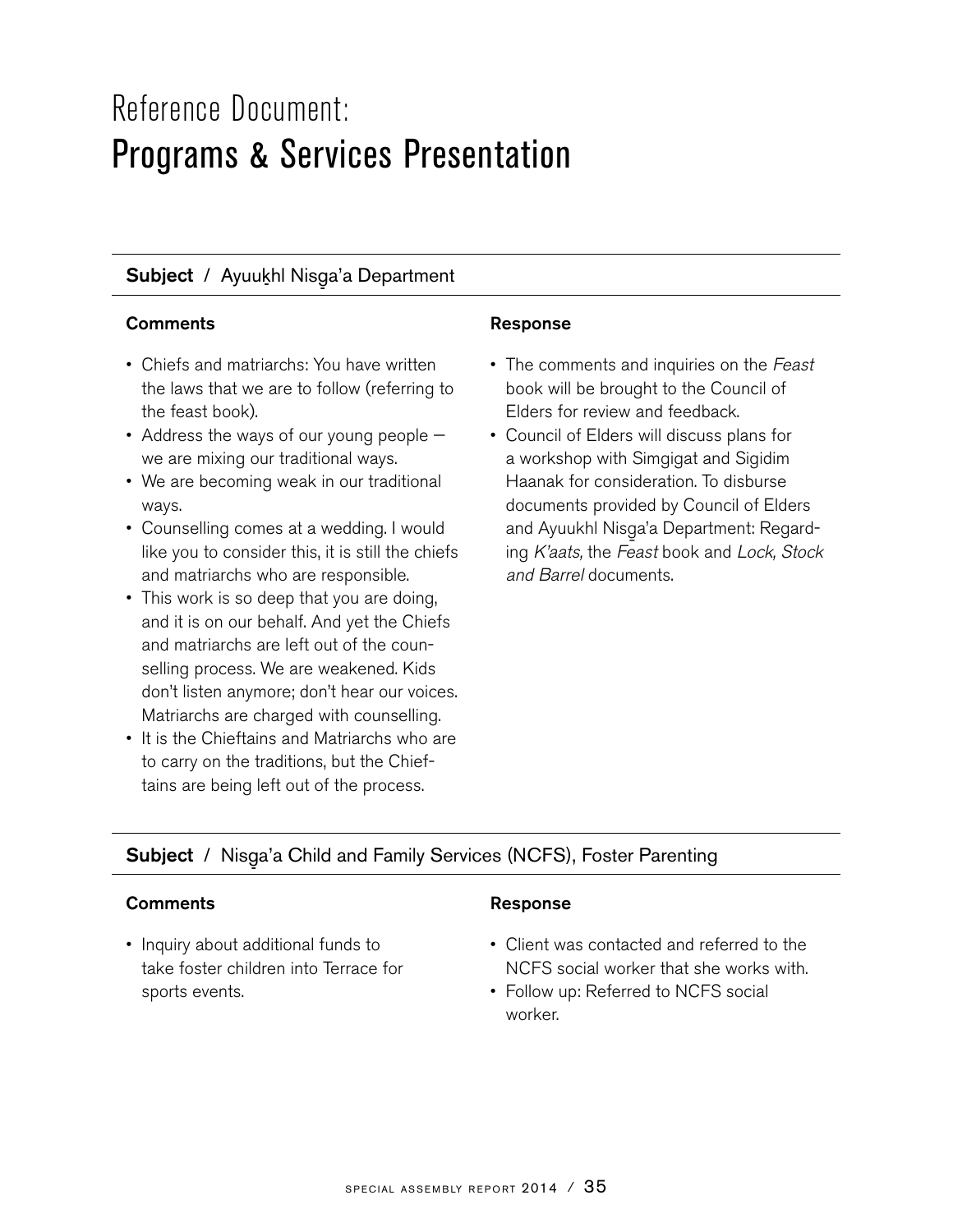## Subject / Special Assembly, Safe Homes for Women and Children

## Comments **Comments** Response

- Suggestion: At the Special Assembly, there should be an equal amount of time for questions as the presenters are provided.
- Are there safe homes for women and children and elders in abusive situations in the valley?

- Suggestion will be passed onto the Special Assembly planning committee.
- There are no safe homes in the valley at this time. There are discussions in individual communities about creating safe homes for women, elders and children.
- Follow up: NLG Special Assembly planning Committee and Individual Village Governments.

## Subject / Elders Council

### Comments **Response**

• Suggestion: Open the Enrolment and Eligibility Elder's committee to include a youth on the committee to learn.

- Elder's Enrolment Committee is a criteria of the citizenship regulations.
- Follow up: Any other persons designated to the committee will be in violation of the regulations.

## **Subject** / Nisga'a Youth Advisory Council (NYAC) Budget

### Comments **Comments Response**

• Suggestion: Programs and Services increase the NYAC budget to \$15,000.

• NYAC and Youth Organizing Youth (YOY) workplans will need to be submitted to examine a budget increase.

## Subject / School District #92

### Comments **Response**

- Suggestion: School District 92 hold public meetings in each community.
- Education is important, and we feel ignored.

• Suggestion will be forwarded to SD#92.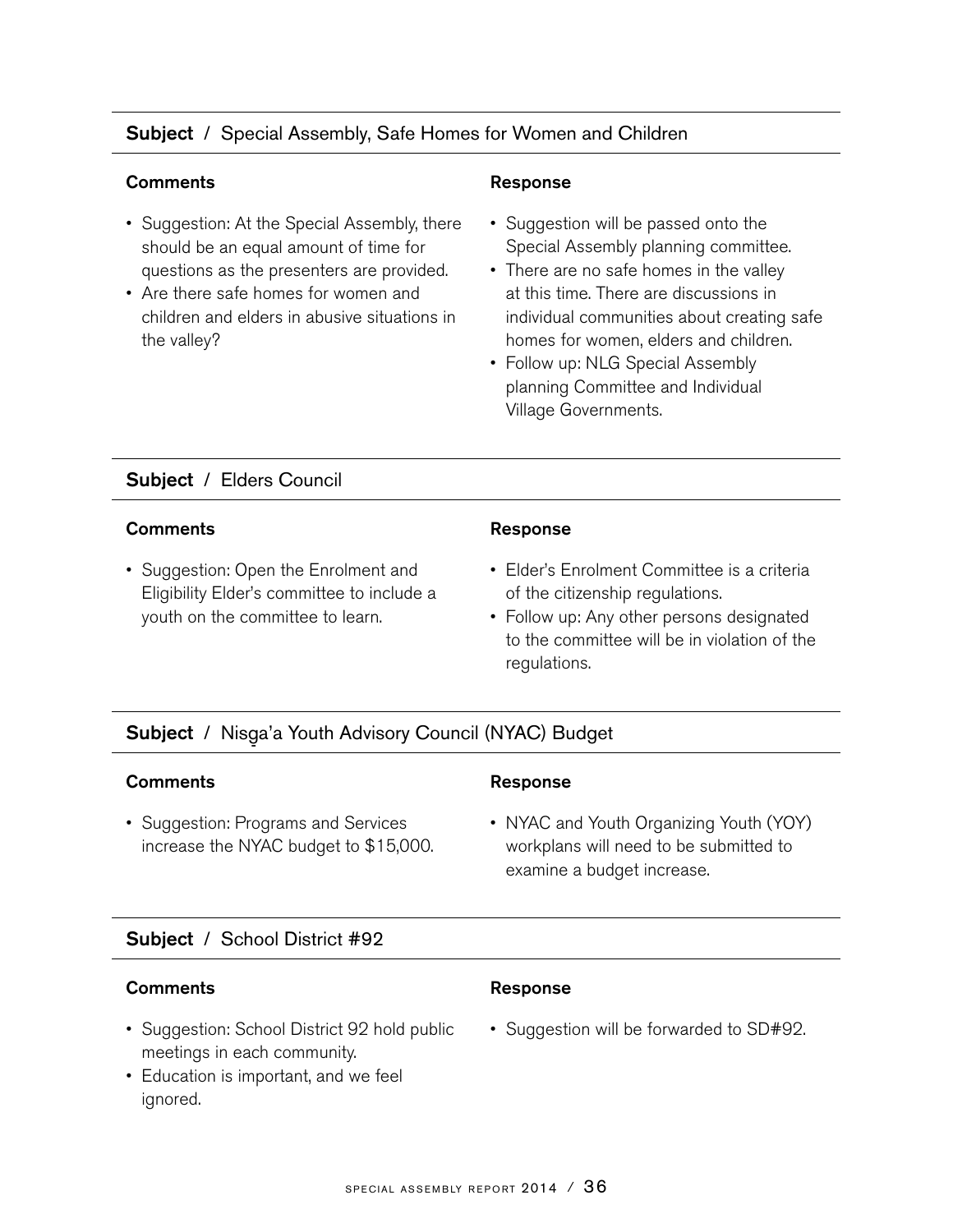## Subject / Children in Care

## **Comments Comments Response**

• What action is being taken to help families with children in care in Vancouver?

• Nisga'a family support and advocate<br>recourses are holing implemented for resources are being implemented for the Vancouver Nisga'a Ts'amiks.<br>'

## **Subject** / Counselling, Social Problems

### **Comments Comments Response**

• There are huge social problems in our communities, and we need counseling and programs to be developed that help deal with the affects of residential school and colonization. How are you going to address this?

• We aim to coordinate resources among the helping organizations, i.e. child and youth mental health counselling, Children and Family Services, youth workers, and by developing long term programs.

## Subject / Safe Homes for Women Experiencing Violence

### Comments **Response**

• Support the comments about safe homes for women, and to start bringing programs into the communities to raise aware about abuse.

• Community education is ongoing with sexual exploitation and we are planning future education on abuse and violence.

## Subject / Healing Centre and Treatment

## Comments **Comments** Response

- In 2012, there was a question asked about opening a healing centre at Vetter Lodge. It could be a treatment centre.
- Immediate steps are needed to stop the violence against women.

• Suggestion will be presented to economic development and within the strategic plan to address violence with a treatment model for families.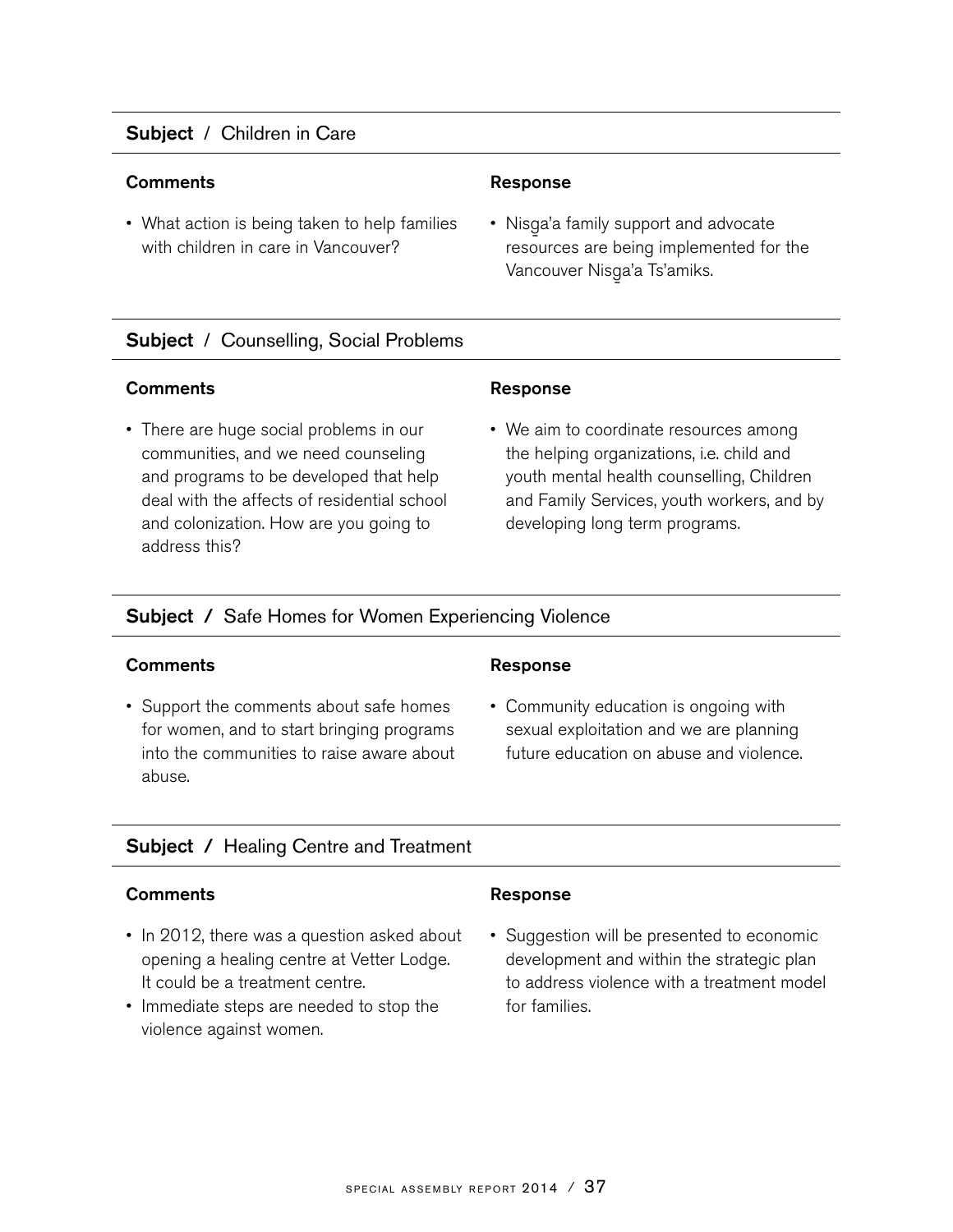## Subject / Nisga'a Valley Health Authority (NVHA) and Livecare

### Comments **Response**

- Regarding the issue of Livecare: NVHA was alerted that a man needed immediate care. Family members participated in live care for four months but by the time the follow up was conducted with a live physician, he was diagnosed with stage four liver cancer. He lived for six months.
- Humiliated with the service of live care.

## Subject / Nisga'a Laws and Acts

### Comments Response

- Provide clarity to the Nisga'a Societies:<br>Llader the Society Act are thou in Niega Under the *Society Act,* are they in Nisga'a<br>Iaus as wall? laws as well?
- Suggestion: Review of Programs and Services funding received.
- Monthly financials should also provide dates to determine efficiency and a comprehensive review of funding received.
- Communities need to be involved in addressing areas of need, as there has not been a adequate involvement of our people. Processes are not followed and honoured.
- Society boards and staff need more education of Nisga'a laws.<br>.

• Director will review the matter with NVHA.

• Director of Programs and Services and CFO will examine the Societies' reports. In addition, there are plans to develop service delivery agreements with each local society.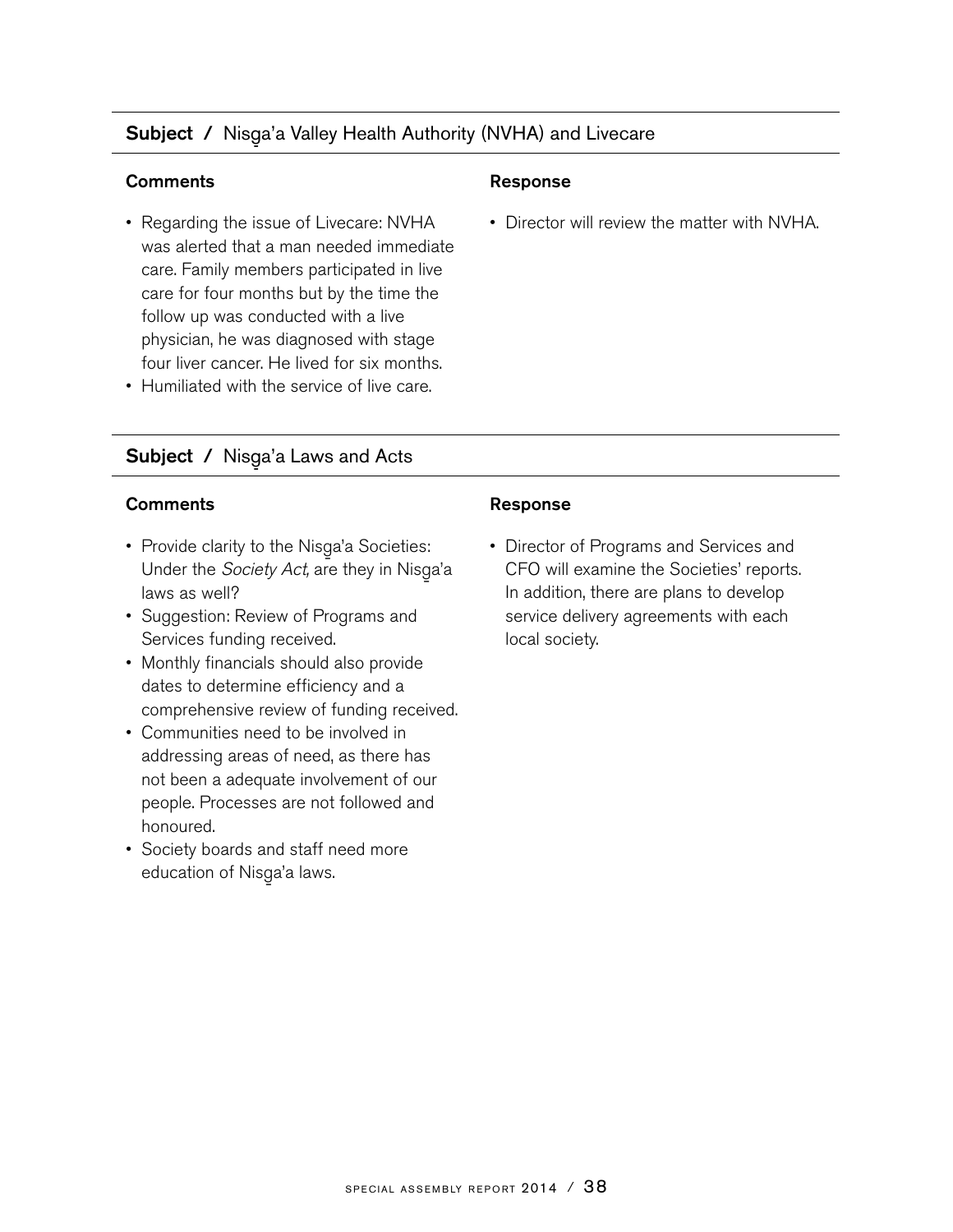## Subject / Family Support in Vancouver for Children in Care

## Comments Response

- What is needed is a support program in Vancouver for families when children are in care.
- NCFS tells families in Vancouver that the families are out of their jurisdiction, therefore they cannot help them.
- Resources are needed to ensure the kids are not taken away from parents.

- A Nisga'a Family Support position is being<br>implemented in Veneeuwer Telemike implemented in Vancouver Ts'amiks
- NCFS staff will forward the requests to NLG support resources in the interim.
- In addition to this support position, there are plans to advocate for additional resources.

## Subject / Ayuukhl Nisga'a Department

## Comments **Comments** Response

- Thank you to Programs and Services for the elder and youth gathering.
- Have been working with youth for seven years, and have found that they want more interaction with elders, more programs and language retreats.
- Suggestion: Enhance language skills outside of institutions; and that COE focus on language programs and retreats to connect youth back to lands, such as old sites and old villages.
- Suggestion: Provide new material to help with language and learning such as protocols.
- Want to see more Nisga'a language and<br>culture arecrements arouided culture programming provided.

- Culture and language are being enhanced in the schools. As well, the urban societies are all offering culture and language courses.
- The Council of Elders and Ayuukhl Nisga'a Department appreciated the<br>nationation of the vouth alders and participation of the youth, elders and community delegates at the Nisga'a Youth and<br>Elder Ferum interest and angegament wee Elder Forum, interest and engagement was a great success.
- The suggestion and request to provide for more language workshops with the youth and elders will be provided to the Council of Elders.
- Ayuukhl Nisga'a Department currently<br>complexe a Language Coordinater who employs a Language Coordinator who provides for and supports the efforts of Nisga'a Lisims Government language<br>revitalization pregram and convice a Th revitalization program and service.s The Language Coordinator achieved a grant to support moving forward with the Nisga'a<br>Language and Culture Authority and its Language and Culture Authority and its implementation. Planning is projected for the first orders of the Language and Culture Authority.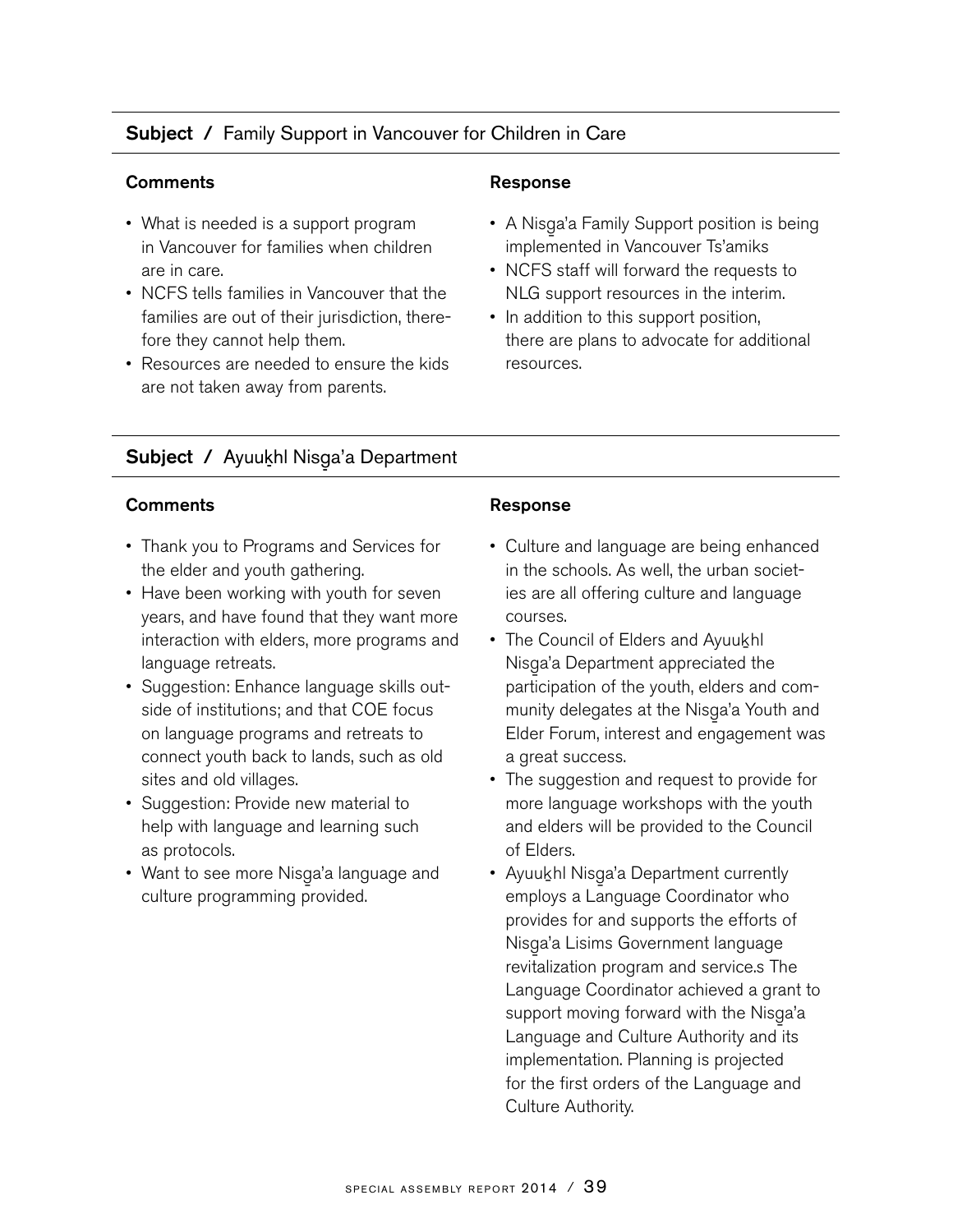## Subject / Conflict of Interest and Denial of Services

## Comments **Response**

- Family in crisis: I have reached out to the crisis team but services were denied due to a conflict of interest. A relative works in the building. Not feeling supported, feel like an intruder
- Where does one go if family are in a conflict of interest?

- Due to insufficient information this situation cannot be responded to.
- In conflict of interest situations there are alternative support services that are offered.

## Subject / Special Needs Care

### Comments Response

- Have written letters at all levels requesting assistance for special needs care, only to be referred back and rejected.
- How come you don't have programs and services that support our special needs children?
- Had home support for about ten months but it was cut off due to lack of funding.

• Varied special needs services are offered within the schools, home care services, NVHA and with MCFD.

## Subject / Access to Traditional Healers

## Comments **Comments** Response

• We have traditional healers in the valley. Can we have access to these here?

• Suggestions will be forwarded to NVHA.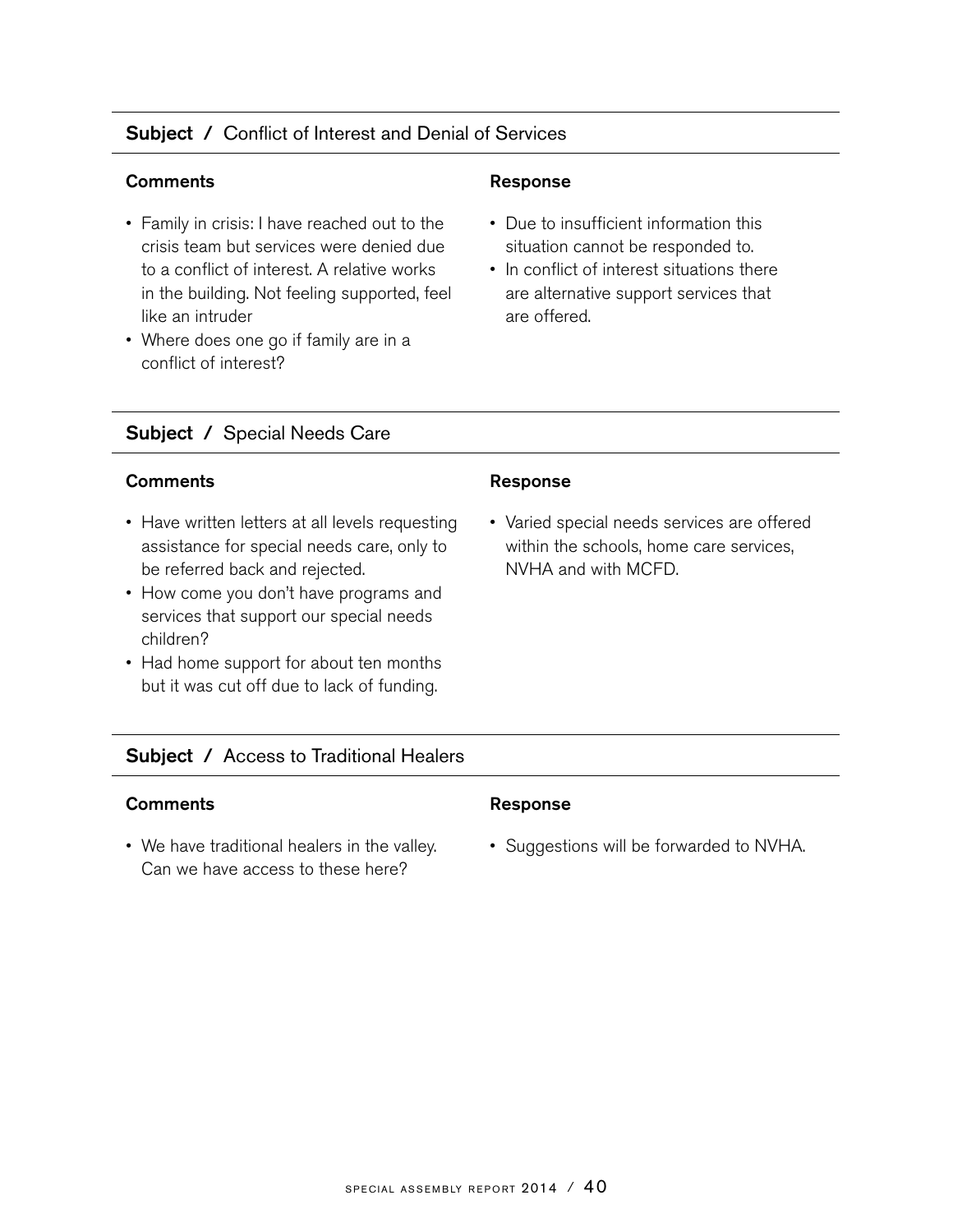## Subject / Support for Special Needs

## Comments **Comments** Response

- We need support for families in Prince Rupert with special needs. (For example one family has a son with autism and they need support).
- We're told there is no help until age 19. We need to prevent those in need from being denied based on age.

• Families may access MCFD for youth and children with special needs, especially autism assessments and supports.

## Subject / Ambulance and Nisga'a Valley Health Authority

### Comments Response

- Ambulance first responders: We do not have a vehicle to transport people so we transport them in the back of our pickups. We have been trying get support or a vehicle.
- "B.C. Responders" is not a certificate it is a licence.
- Every year we try to work with NVHA and the individual we deal with is let go or leaves, and our issues have been passed to different individuals each year.
- Lean on health authorities and address this and have them stop worrying about their raises next year.
- Ask the NVHA to deal with the tasks at hand.

• NVHA will be informed of this situation. NVHA is currently in the process of engaging with B.C. Emergency Services to have an ambulance and a paramedic to service the Nass Valley.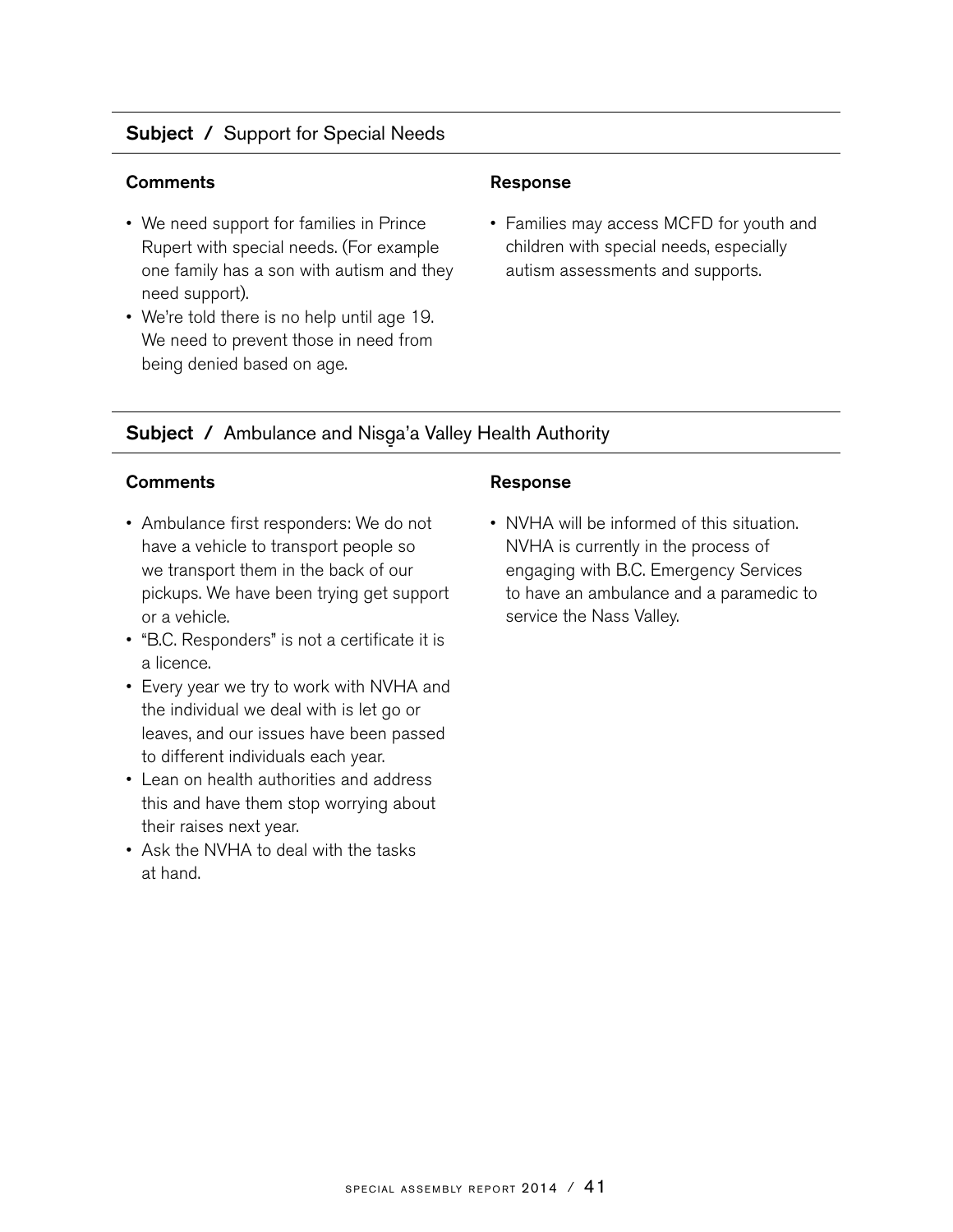## Subject / Justice System

### Comments **Response**

- There is a concern regarding cultural obligations for those under house arrest entering community buildings (a Chief was handcuffed and escorted out).
- Where is the cultural protocol to address such an issue?

• This will be reviewed with the Public Order, Peace and Safety Committee.

## Subject / Recognizing Chieftains

## Comments Response

- To the Chieftain who spoke this morning: We have forgotten the authority of the chieftain and yet it is our family lands that were offered so we can realize our Treaty.
- In the old days, if you walked on someone's land without authority, you were breaking one of our laws, this does not happen today.
- The past chiefs spent a lot of money to support our self-government and we have forgotten this.
- We have forgotten to consult our Chieftains that are not at the table.
- We are here to welcome all the leaders, who have come in from the Nisga'a<br>Nation Thark vay and vyslesme inte Nation. Thank you and welcome into the Nass Valley.
- In the culture of our grandfathers, when people come to our land, we recognize them, it is our law.

• Chiefs from each community did welcome the visitors into the Nisga'a lands and to<br>the Assambly the Assembly.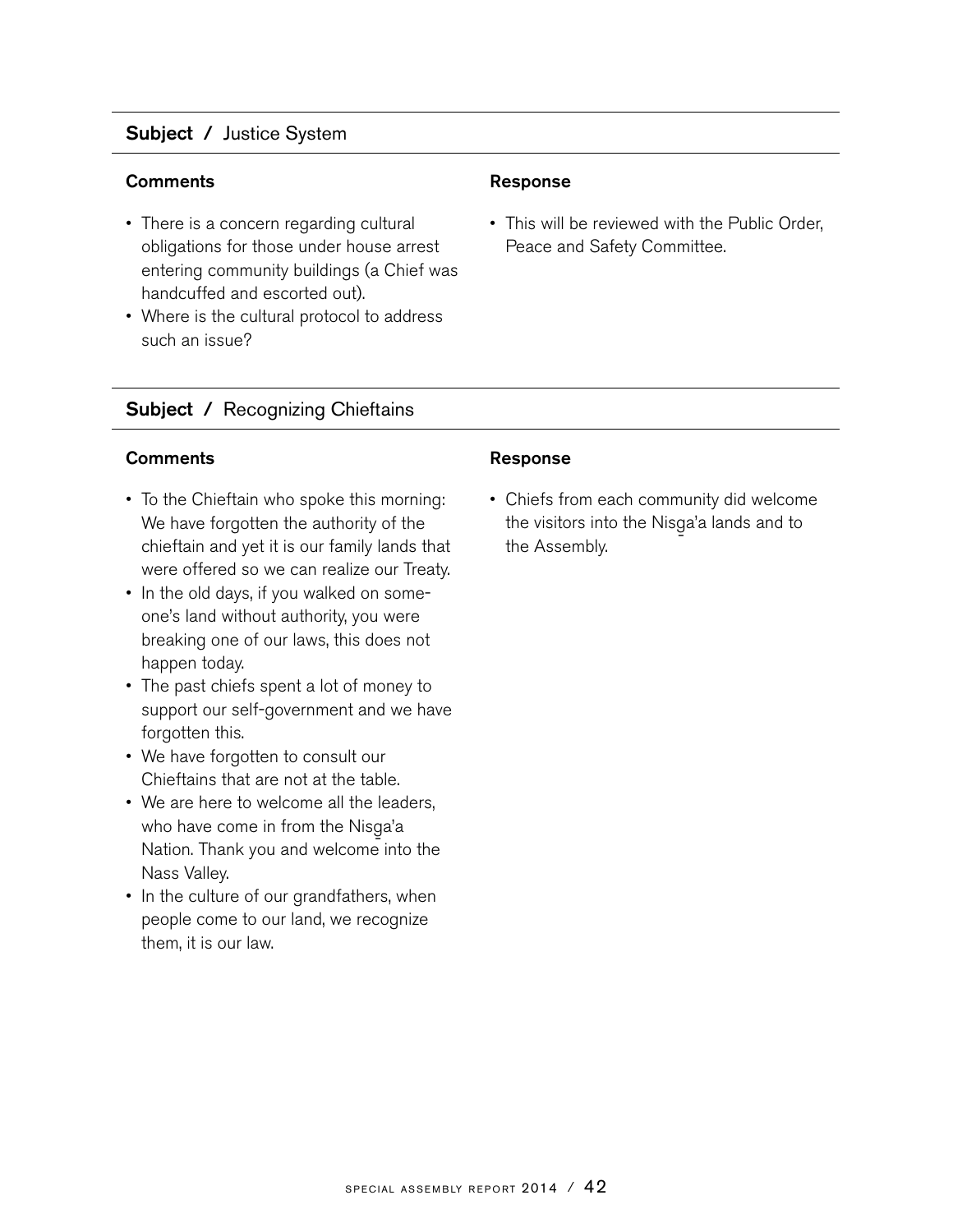# Economic Development / NEST Supporting Prosperity for the Nisga'a Nation

Question & Answer Session

**summary /** in this session, participants expressed the need for <sup>a</sup> treatment AND HEALING CENTRE ON NISGA<sup>'</sup>A LANDS, POSSIBLY AT VETTER LODGE. CONCERNS AND questions were also voiced about eligibility for the commercial fisher's fund and the coast opportunity fund, as well as how to access employment training PROGRAMS OFFERED THROUGH NEST (NISGA'A EMPLOYMENT, SKILLS AND TRAINING).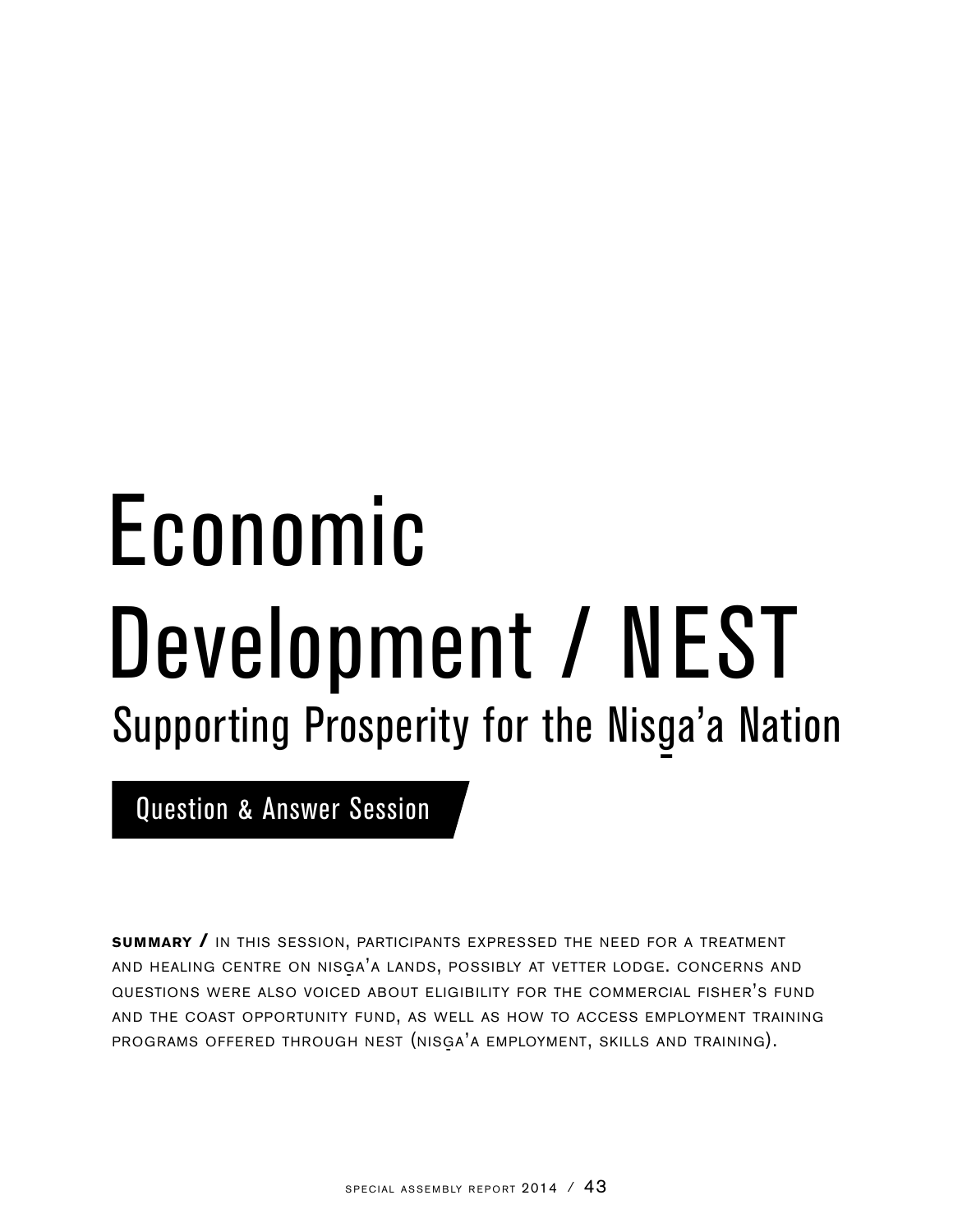## Reference Document: Economic Development / NEST Presentation

## Subject / Healing Centre

## Comments **Response**

- How can we address the needs of our citizens who require healing and treatment?
- The Vetter Lodge was suggested as a healing or treatment centre.

## Subject / Vetter Falls

## Comments **Response**

• How does that investment affect ownership? Who is going to be steering the direction of Vetter Falls Lodge?

• Will follow up with appropriate people within NLG with respect to Vetter Lodge being used as a healing centre.

• The Executive makes the decision on this.

## Subject / Commercial Fishers Fund (CFF)

## Comments **Response**

- Feeling discriminated against: Inland and marine fishers have the same wear and tear on boats and should both be eligible to receive CFF.
- Who received these CFF grants?
- Request for a meeting with the Executive to discuss the Commercial Fishers Fund.
- IS Fishery: Why are they excluded and are they going to be given an opportunity to access funding?

- We are assisting in administering the fund and developing an investment strategy. It is up to the Executive to maximize the program.
- A question was asked about providing a list of active Nisga'a fishers and a list of<br>inestive fishers. A question was asked inactive fishers. A question was asked about releasing a list of names of all applicants on file. My response was that any applications to the CFF program and the NBDF program are confidential.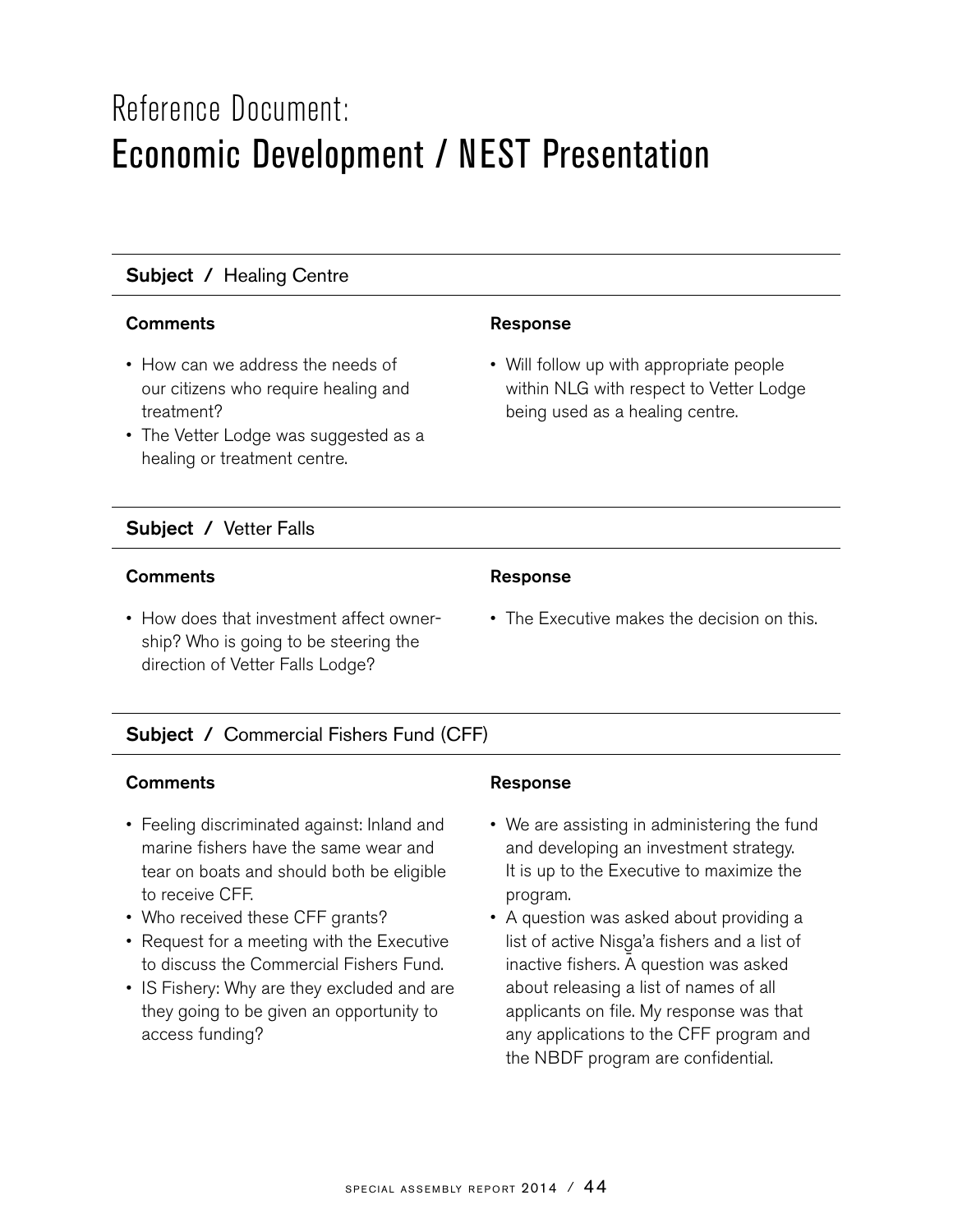- Will there be flexibility on this fund program to allow gillnet fishers to access the fund without an N License?
- Why can't a person who owns two boats access this fund?
- The Executive makes the decision on this.
- Nisga'a fishers requested a meeting with<br>https://www.itting.ct.the.next Executive the NLG Executive at the next Executive meeting to discuss their concerns.
- The Executive would need to review and make that decision regarding the IS Fishery and gillnet fishers gaining access to the fund.
- The CFF allows for one grant, i.e. one fisher, one boat. \$30,000 per boat is available. Working on investment strategy to maximize the program.

## Subject / Coast Opportunity Fund (COF)

### Comments **Response**

• How do you apply to this fund and how much is allocated to Nisga'a? Is there a<br>ariarity an have this is dishwaad? priority on how this is disbursed?

• Applications for COF are done through one's respective Nisga'a Village Govern-<br>mente (NVE). The englisent would requir ments (NVE). The applicant would require a resolution from the NVE to support an application to the COF program. Each NVE received \$250,000.

## Subject / Nisga'a Commercial Group (NCG), Nass Area Enterprise (NAE)

## Comments **Response**

• Are there financial statements available from NCG and NAE?

• Refer to the respective companies and their boards, NCG and NAE.

## Subject / Cellular Service

## Comments Response

- How long until there is cell service? Cell service is not yet in the plans.
- -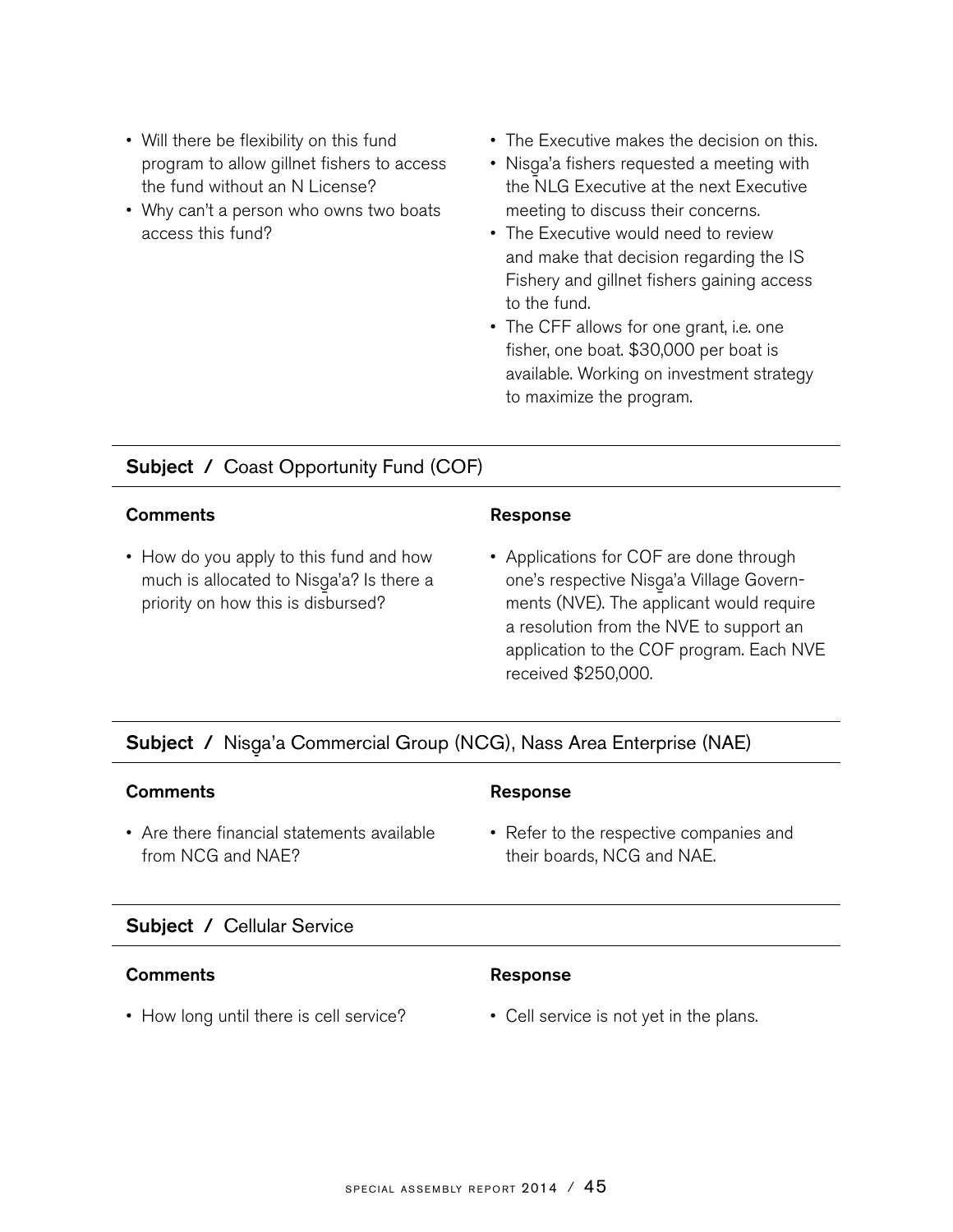## Subject / Economic Development

## Comments **Comments Response**

- Wellness centre is a good investment and will generate income.
- Invest in education.
- Support a development strategy of keeping money here, reinvesting here.

## Subject / Quality of Life

### Comments Response

• What can the culture do to help when in crisis?

• Statement: No response required.

• Cultural approaches have been used in child family services, diversion programs such as Yuuklamkaskw, and other dispute resolution processes.

## Subject / Employment

### Comments Response

• Vancouver Urban Local rep. wants to know if we would be able to access funds to attend employment training events in the Nass Valley?

• Specific NEST funds are intended for Nisga'a citizens residing in Prince Rupert,<br>Pert Edward Kitimet Terrace Therphill Port Edward, Kitimat, Terrace, Thornhill, Gitlaxt'aamiks, Gitwinksihlkw, Laxgalts'ap, and Gingolx.<br>.

## Subject / Friendship Centre

### Comments **Response**

• Suggestion: Open a friendship centre for our people that you don't have to pay for. Where there is a will, there is a way.

• Please visit the B.C. and National Friendship Centre websites.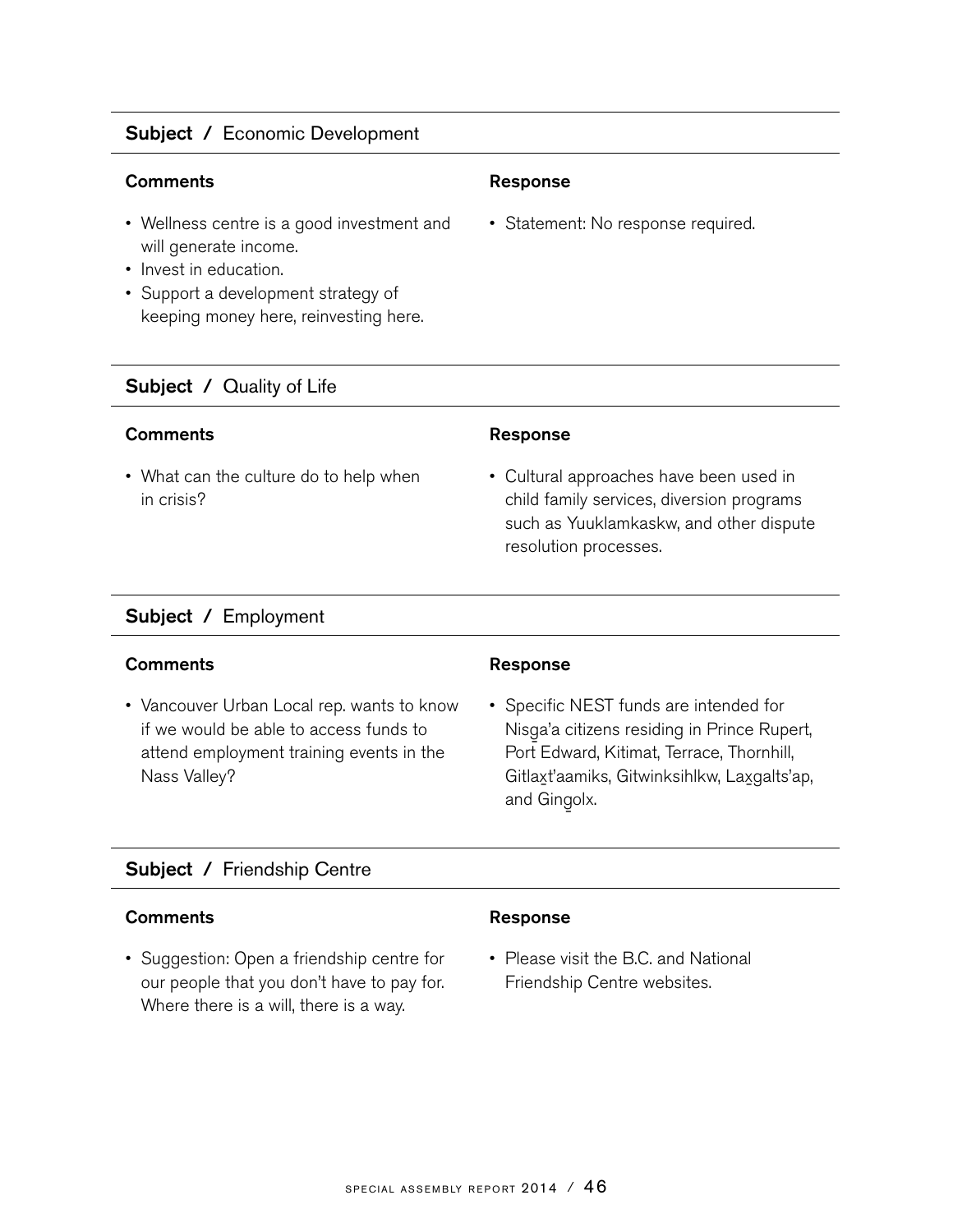## Subject / Training and Employment for New Mothers

### **Comments Comments Response**

• What programs do you offer for new mothers? Is there a training allowance?

• Come see us, we are more than happy to help as long as the training results in employment.

## Subject / Grade 12

## Comments Response

• Will there be any money? I already have a degree. Will there be money available for me? What about housing for Wilp Wilxo'oskwhl Nisga'a Institute (WWNI)<br>atudente? students?

• NEST funds are specific to helping Nisga'a citizens in our coverage area<br>te find maaningful ample mant Villeg to find meaningful employment. Village Government funding comes from other sources and cannot overlap services. Agree that we need housing. There are many discussions going on regarding housing.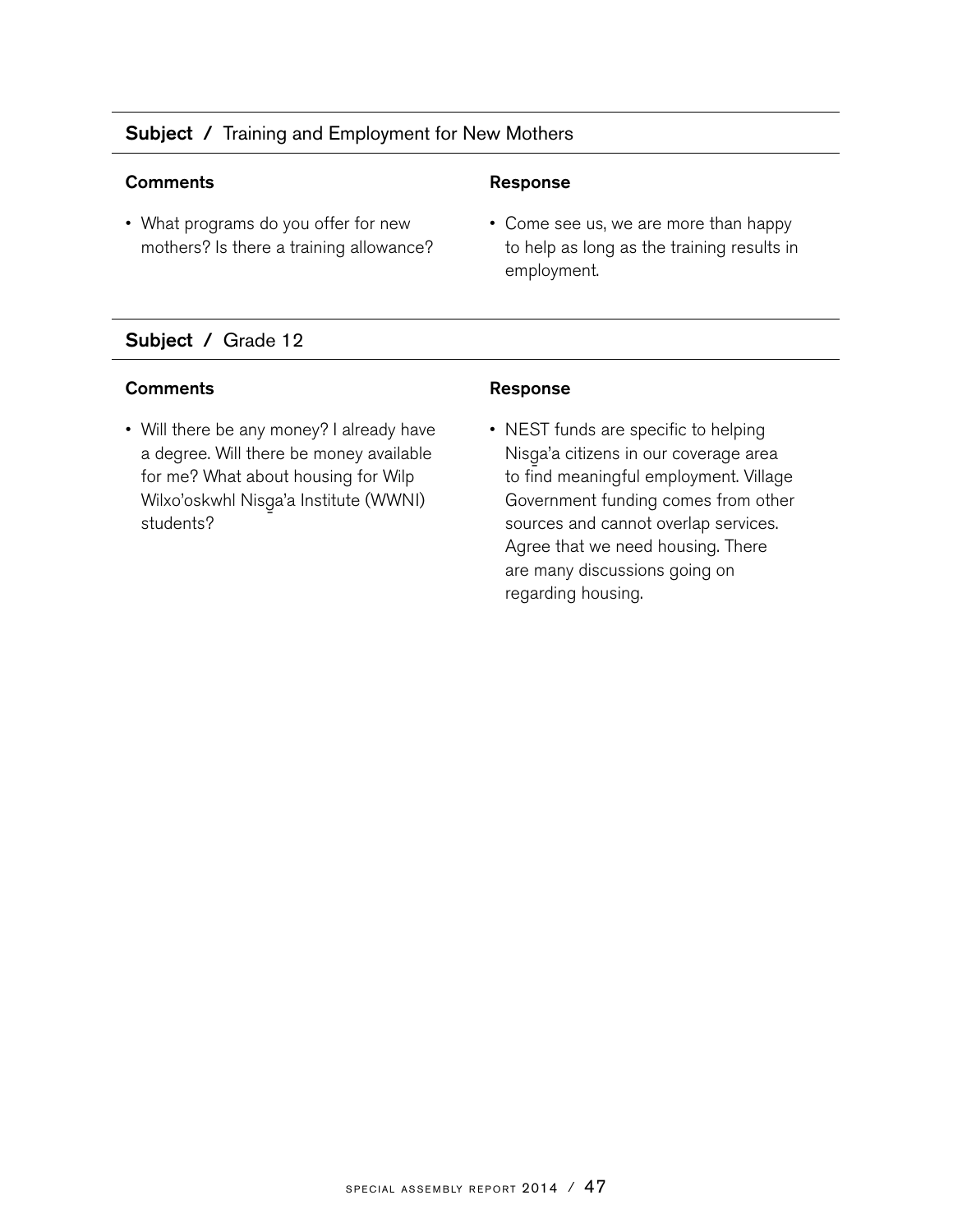# Proponent Presentations

## TransCanada / Spectra Energy

Question & Answer Session

**summary /** in this session, citizens responded to the proponent presentations with concerns and questions about the environmental impacts of the projects as well as the potential effects on sensitive areas such as the memorial lava bed park. questions were also voiced about the kinds of employment and training OPPORTUNITIES THAT WILL BE AVAILABLE TO NISGA<sup>'</sup>A CITIZENS, THE LONG TERM BENEFITS OF THE DEVELOPMENTS TO NISGA'A COMMUNITIES, AND THE MITIGATION OF ANY NEGATIVE social impacts of the projects.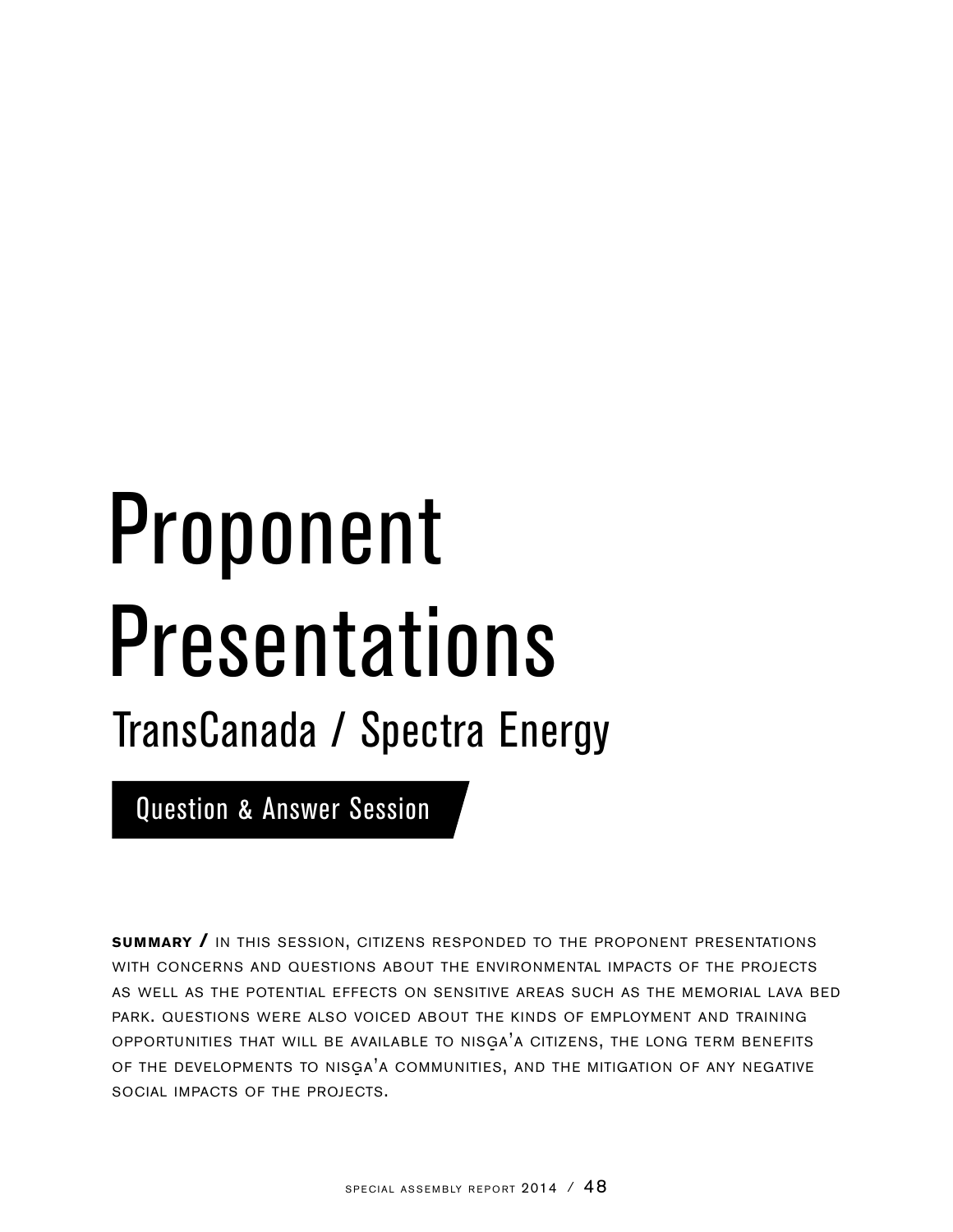## Reference Document: TransCanada Presentation

| <b>Subject</b>                             | <b>Comments</b>                                                                                                                                       | Response                                                                                                                                                                                                                                                                                                                                                                                                                                                                                                                                                                                                                                                                                                                                                                                                                                         |
|--------------------------------------------|-------------------------------------------------------------------------------------------------------------------------------------------------------|--------------------------------------------------------------------------------------------------------------------------------------------------------------------------------------------------------------------------------------------------------------------------------------------------------------------------------------------------------------------------------------------------------------------------------------------------------------------------------------------------------------------------------------------------------------------------------------------------------------------------------------------------------------------------------------------------------------------------------------------------------------------------------------------------------------------------------------------------|
| • Discussions with<br><b>First Nations</b> | • Is TransCanada (TC) in<br>discussion with other First<br>Nations in the upper regions<br>of the Nass Area?                                          | • There will be an opportunity<br>to meet with prime contrac-<br>tors, and to meet with rep-<br>resentatives to discuss what<br>those opportunities are, as<br>well as training information.<br>• A prime contractor has not<br>been selected yet. Once<br>they are in place they will<br>meet with Nisga'a Lands<br>representatives.<br>• Career opportunities for<br>compressor station: There will<br>be 10-12 positions available.<br>• Experience and qualifica-<br>tions: There are specialized<br>positions, mid-level positions<br>available. The reality of the<br>job opportunities is during<br>the construction phase of the<br>project. Some folks will not<br>have the ability to participate<br>in the higher level sections of<br>the project.<br>• Transferable positions to<br>another position is possible<br>but not likely. |
| • Effects on marine<br>habitat             | • Concerns about traditional<br>foods affected by the pipeline<br>(PL) in the marine habitat.                                                         |                                                                                                                                                                                                                                                                                                                                                                                                                                                                                                                                                                                                                                                                                                                                                                                                                                                  |
| • Memorial Park<br>• LNG Plant             | • Suggestion: Refer to the lava<br>park as a memorial park.<br>· Suggestion: Have Liquid<br>Natural Gas (LNG) plant on<br>Nisga'a Lands.              |                                                                                                                                                                                                                                                                                                                                                                                                                                                                                                                                                                                                                                                                                                                                                                                                                                                  |
| • Contracting                              | • Contracting will be union?<br>• Will TC meet with prime<br>contractors to ensure we are<br>prepared and have a "red<br>seal" trained person?        |                                                                                                                                                                                                                                                                                                                                                                                                                                                                                                                                                                                                                                                                                                                                                                                                                                                  |
| • Community<br>consultations               | • Where are your failures,<br>please share them.<br>• How many long term jobs can<br>you commit to Nisga'a Nation?                                    |                                                                                                                                                                                                                                                                                                                                                                                                                                                                                                                                                                                                                                                                                                                                                                                                                                                  |
| • Environmental<br>assessments             | • Will this process be<br>streamlined?                                                                                                                |                                                                                                                                                                                                                                                                                                                                                                                                                                                                                                                                                                                                                                                                                                                                                                                                                                                  |
| Air Quality<br>Heritage Parks              | Carbon emissions: What is<br>the total generated?<br>Carbon tax credits?<br>Is there anything in the<br>benefits agreement to up-<br>grade the parks? |                                                                                                                                                                                                                                                                                                                                                                                                                                                                                                                                                                                                                                                                                                                                                                                                                                                  |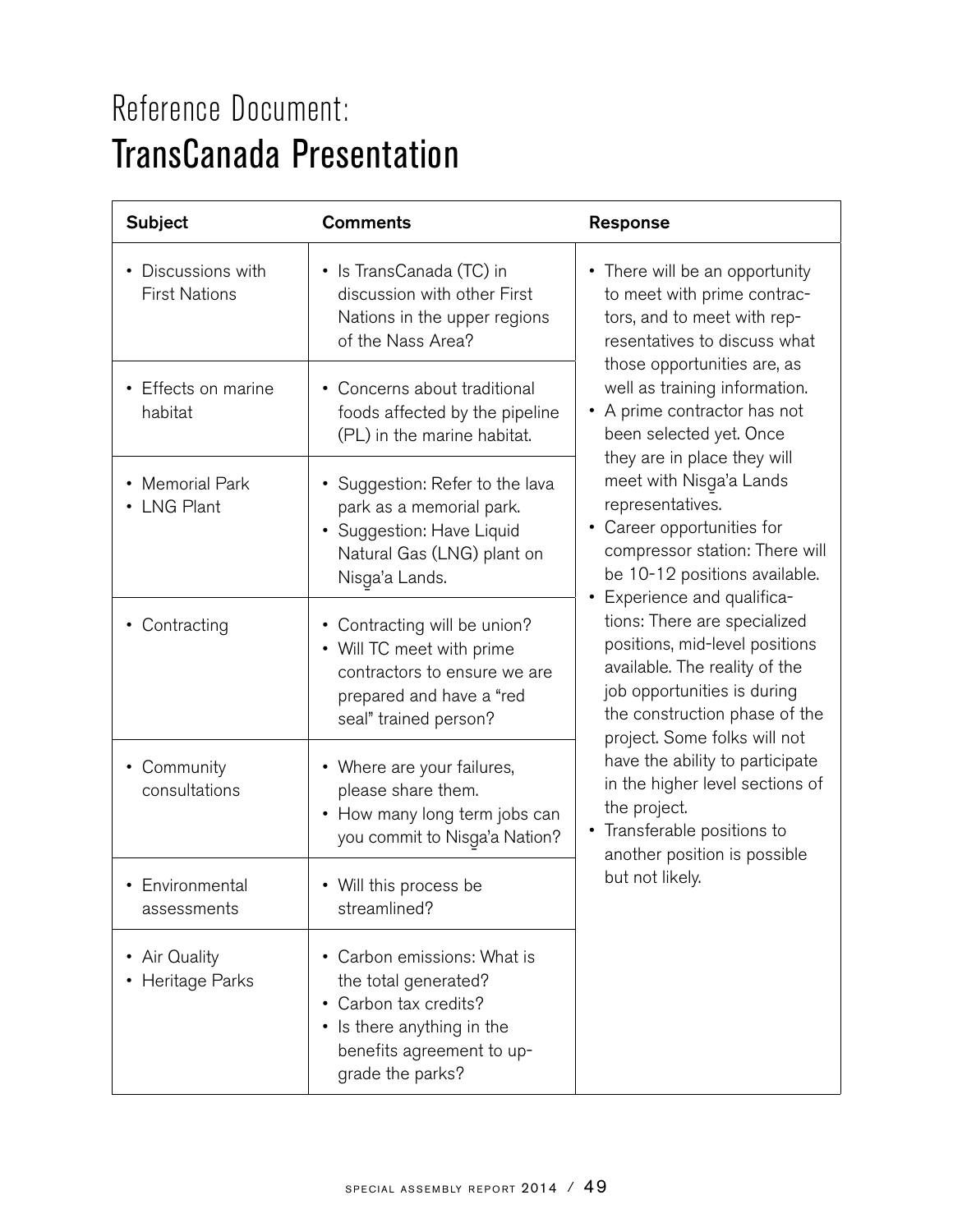| <b>Subject</b>                     | <b>Comments</b>                                                                                                                                                                                                                                                                         | Response                                                                                                                                                                                                                                                                                                                                                                                                                                                                                                                                                                                                                                                                                                                                             |
|------------------------------------|-----------------------------------------------------------------------------------------------------------------------------------------------------------------------------------------------------------------------------------------------------------------------------------------|------------------------------------------------------------------------------------------------------------------------------------------------------------------------------------------------------------------------------------------------------------------------------------------------------------------------------------------------------------------------------------------------------------------------------------------------------------------------------------------------------------------------------------------------------------------------------------------------------------------------------------------------------------------------------------------------------------------------------------------------------|
| Effects on salmon<br>stocks        | • How long will the LNG be<br>exported?<br>• Will TransCanada provide<br>natural gas to residents?<br>Training opportunities: Will<br>٠<br>there be full time tech<br>position for the lifetime of<br>the project?<br>. What are the effects of the<br>development on salmon<br>stocks? | • Outside workers: TC needs<br>to ensure they have the<br>skilled workers in place. But<br>will ensure commitment to<br>Nisga'a for employment<br>opportunities.<br>• TC will work with outside<br>companies if and when<br>needed.<br>• Marine bio: TC has been<br>conducting EA impact as-<br>sessments in a number                                                                                                                                                                                                                                                                                                                                                                                                                                |
| • Benefits to land<br>owners       | • Provide examples of benefits<br>to past land owners.                                                                                                                                                                                                                                  | routes. Some potential routes<br>have been dropped due to<br>the amount of impacts. TC<br>is committed to avoid EA<br>impacts.<br>• Dredging: The marine<br>pipeline is controlled and very<br>technical.<br>• Killer whales: Will bring<br>this information to our biolo-<br>gist. There was a study done<br>on killer whales on other<br>projects.<br>• There is continued monitoring<br>through technical devices -<br>"pigs."<br>• A comprehensive emergency<br>program is in place.<br>• Reporting system and spill<br>kits during construction on<br>LNG equipment to ensure<br>minimum environmental<br>impact.<br>• There are carbon emissions<br>from all projects, and these<br>are reported to the Federal<br>and Provincial Governments. |
| • Job training<br>• Qualifications | • What qualifications are<br>needed to operate compres-<br>sor stations?<br>• When do our guys start the<br>job training?                                                                                                                                                               |                                                                                                                                                                                                                                                                                                                                                                                                                                                                                                                                                                                                                                                                                                                                                      |
| • Employment<br>Outside workers    | Suggestion: Nisga'a to have<br>higher level employment.<br>• Will you be bringing in out-<br>side workers to the valley for<br>employment?                                                                                                                                              |                                                                                                                                                                                                                                                                                                                                                                                                                                                                                                                                                                                                                                                                                                                                                      |
| Compensation                       | Harvesting off land and<br>water: We should be com-<br>pensated for all work that is<br>being done.                                                                                                                                                                                     |                                                                                                                                                                                                                                                                                                                                                                                                                                                                                                                                                                                                                                                                                                                                                      |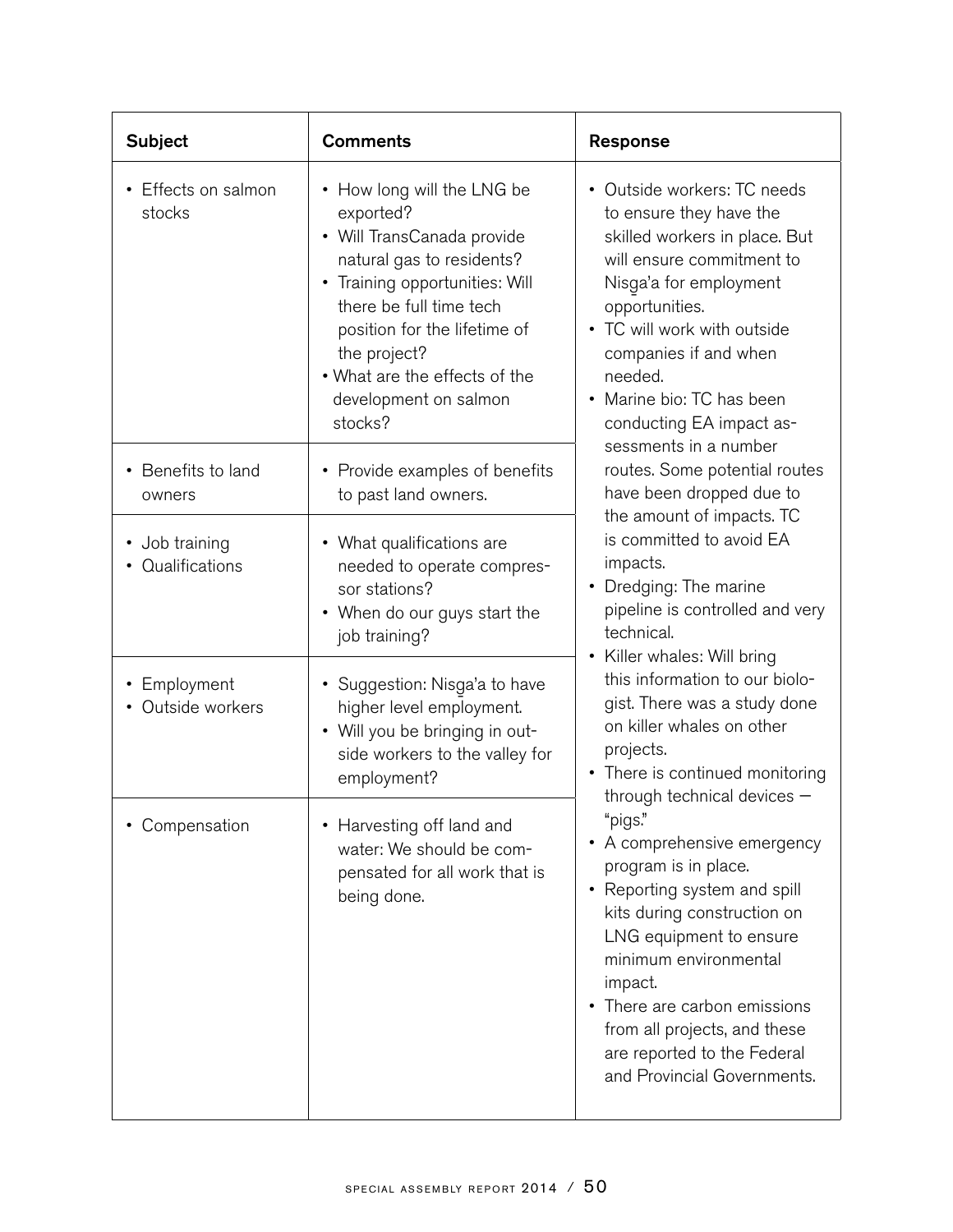| <b>Subject</b>                                              | <b>Comments</b>                                                                                                                                                     | <b>Response</b>                                                                                                                                                                                                                                                                                                                                                                                                                                                                                                                                                                                                                                                                                                                                                                                                                                                                                                                |
|-------------------------------------------------------------|---------------------------------------------------------------------------------------------------------------------------------------------------------------------|--------------------------------------------------------------------------------------------------------------------------------------------------------------------------------------------------------------------------------------------------------------------------------------------------------------------------------------------------------------------------------------------------------------------------------------------------------------------------------------------------------------------------------------------------------------------------------------------------------------------------------------------------------------------------------------------------------------------------------------------------------------------------------------------------------------------------------------------------------------------------------------------------------------------------------|
| • Dredging<br>in estuaries                                  | • Are you going to be changing<br>the estuaries due to dredging,<br>and how will you be creating<br>new ones?                                                       | • Lava Bed Memorial Park: We<br>recognize this is a sensitive<br>area, but there are a number<br>of reasons - due to habitat<br>area, geotech results $-$ that<br>terrain in other areas is not<br>suitable.<br>• Pipeline is for 20 years as<br>contracted. Probably will be<br>utilized much longer than<br>that.<br>• Access to natural gas from<br>reserves to communities for<br>home use: It would be up to<br>the owners of the natural gas<br>to make this decision.<br>• TC is consulting with other<br>First Nations groups with<br>treaty rights.<br>• Financial status of the proj-<br>ect: Will provide benefits and<br>is in discussion.<br>• On job training for compres-<br>sor station: Have one Nisga'a<br>citizen working in Alberta<br>with intent to bring him back<br>to work on the project here in<br>the Nass.<br>Will continue to work with<br>NLG to assure a benefits<br>agreement is established. |
| • Water quality                                             | • What guarantee do you have<br>for environmental protection<br>of water quality?                                                                                   |                                                                                                                                                                                                                                                                                                                                                                                                                                                                                                                                                                                                                                                                                                                                                                                                                                                                                                                                |
| • Lava beds                                                 | • Why are you going through<br>Lava beds?                                                                                                                           |                                                                                                                                                                                                                                                                                                                                                                                                                                                                                                                                                                                                                                                                                                                                                                                                                                                                                                                                |
| • Qualifications                                            | • Will we need five to six years<br>experience to get work on<br>the pipeline?                                                                                      |                                                                                                                                                                                                                                                                                                                                                                                                                                                                                                                                                                                                                                                                                                                                                                                                                                                                                                                                |
| • Financial status<br>of project                            | • What is the financial status<br>for the development of the<br>pipeline and for shareholders<br>for the lifetime of the pipeline?                                  |                                                                                                                                                                                                                                                                                                                                                                                                                                                                                                                                                                                                                                                                                                                                                                                                                                                                                                                                |
| • Protection of<br>Nasoga Gulf                              | • Nasoga Gulf: What kind of<br>studies are being done?<br>There are killer whales that<br>come into this area, what is<br>going to be done to protect<br>this area? |                                                                                                                                                                                                                                                                                                                                                                                                                                                                                                                                                                                                                                                                                                                                                                                                                                                                                                                                |
| Referendum                                                  | • Will there be a referendum<br>vote on the project?                                                                                                                |                                                                                                                                                                                                                                                                                                                                                                                                                                                                                                                                                                                                                                                                                                                                                                                                                                                                                                                                |
| • Impacts on environ-<br>ment and tourism<br>• Job creation | • Tourism: How do we know<br>that there will be no major<br>impacts to the environment?<br>• Job creation for our people<br>should be mandatory.                    |                                                                                                                                                                                                                                                                                                                                                                                                                                                                                                                                                                                                                                                                                                                                                                                                                                                                                                                                |
| • Benefits to Nisga'a<br>Lands                              | • Concerned about the amount<br>of benefits Nisga'a Lands will<br>receive from project.                                                                             |                                                                                                                                                                                                                                                                                                                                                                                                                                                                                                                                                                                                                                                                                                                                                                                                                                                                                                                                |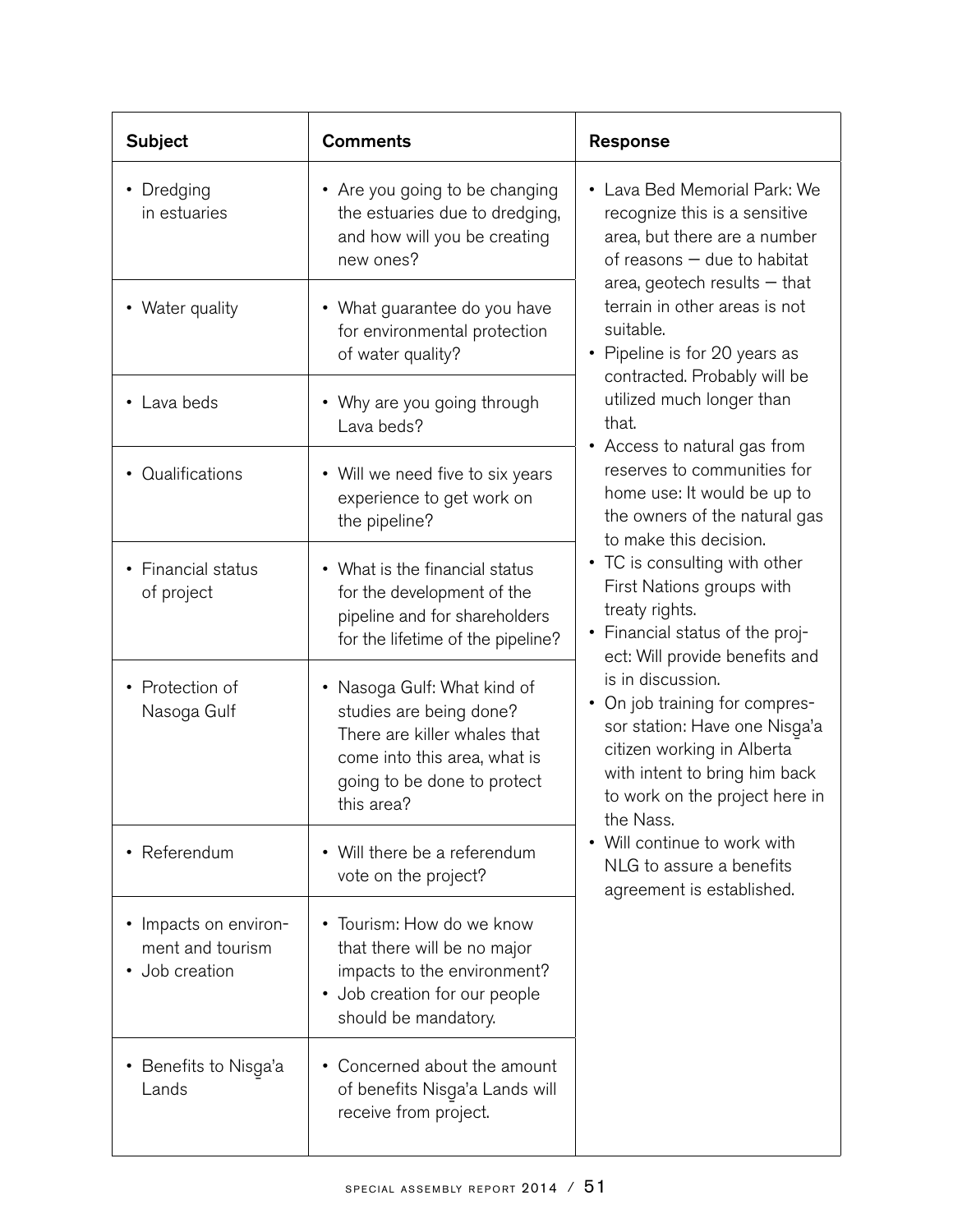## Reference Document: Spectra Energy Presentation

| <b>Subject</b>        | <b>Comments</b>                                                                                                                                        | Response                                                                                                                                                                                                                                                                                                                                                                                                                                                                                                                                                                                                                                                                                                                                                                                                                                                                                                                                                                                                                                                                                                                                     |
|-----------------------|--------------------------------------------------------------------------------------------------------------------------------------------------------|----------------------------------------------------------------------------------------------------------------------------------------------------------------------------------------------------------------------------------------------------------------------------------------------------------------------------------------------------------------------------------------------------------------------------------------------------------------------------------------------------------------------------------------------------------------------------------------------------------------------------------------------------------------------------------------------------------------------------------------------------------------------------------------------------------------------------------------------------------------------------------------------------------------------------------------------------------------------------------------------------------------------------------------------------------------------------------------------------------------------------------------------|
| • Education           | • WWNI-UNBC have a uni-<br>versity in the valley, will you<br>assist with funding?                                                                     | • We are not at the end of the<br>discussions and they will be<br>ongoing for awhile.<br>• Institution buildings: Spectra<br>has a history of supporting<br>educational institutions to<br>assist in responding to the<br>demand jobs on the LNG<br>pipeline.<br>• Opportunities for First Nations:<br>It has been difficult to import<br>people from the urban areas.<br>Will be working with institu-<br>tions to train residents living<br>in the area.<br>• Habitat for Humanity: Looking<br>forward to expanding on this.<br>• Social issues: Concerns with<br>effects of wealth and increase<br>of substance abuse. Will work<br>with communities to discuss<br>further.<br>• There have been instances<br>where there was a break in a<br>pipeline due to slope stability<br>and it was resolved.<br>• Spectra is very deliberate in<br>the placing of the pipeline<br>and ensures the integrity of<br>the pipeline. Monitoring is<br>consistent to ensure there<br>are no further impacts.<br>They will not plan to drill on<br>$\bullet$<br>a trapline that is in operation<br>and will work with people to<br>ensure less impacts. |
| • Jobs                | • How many administrative<br>positions will be available for<br>the Nisga'a?                                                                           |                                                                                                                                                                                                                                                                                                                                                                                                                                                                                                                                                                                                                                                                                                                                                                                                                                                                                                                                                                                                                                                                                                                                              |
| • Compensation        | • What compensation plan is in<br>place for both land and water<br>resources (cultural foods)?                                                         |                                                                                                                                                                                                                                                                                                                                                                                                                                                                                                                                                                                                                                                                                                                                                                                                                                                                                                                                                                                                                                                                                                                                              |
| • Social impacts      | • Don't forget about those<br>Nisga'a who live outside of<br>the Nass Area.<br>• Please be aware of the social<br>impacts of the project.              |                                                                                                                                                                                                                                                                                                                                                                                                                                                                                                                                                                                                                                                                                                                                                                                                                                                                                                                                                                                                                                                                                                                                              |
| • Traplines           | • What are the impacts of<br>boreholes on traplines?                                                                                                   |                                                                                                                                                                                                                                                                                                                                                                                                                                                                                                                                                                                                                                                                                                                                                                                                                                                                                                                                                                                                                                                                                                                                              |
| • Cranberry Connector | • Will the Cranberry Connec-<br>tor be upgraded to highway<br>standards?                                                                               |                                                                                                                                                                                                                                                                                                                                                                                                                                                                                                                                                                                                                                                                                                                                                                                                                                                                                                                                                                                                                                                                                                                                              |
| • Social impacts      | • Suggestion: Create work-<br>shops on life skills to assist<br>with social impacts.<br>Build safe houses to deal<br>$\bullet$<br>with social impacts. |                                                                                                                                                                                                                                                                                                                                                                                                                                                                                                                                                                                                                                                                                                                                                                                                                                                                                                                                                                                                                                                                                                                                              |
| Elders housing        | • Suggestion: Build a home for<br>elders here in the Nass rather<br>than having to go to Terrace.                                                      |                                                                                                                                                                                                                                                                                                                                                                                                                                                                                                                                                                                                                                                                                                                                                                                                                                                                                                                                                                                                                                                                                                                                              |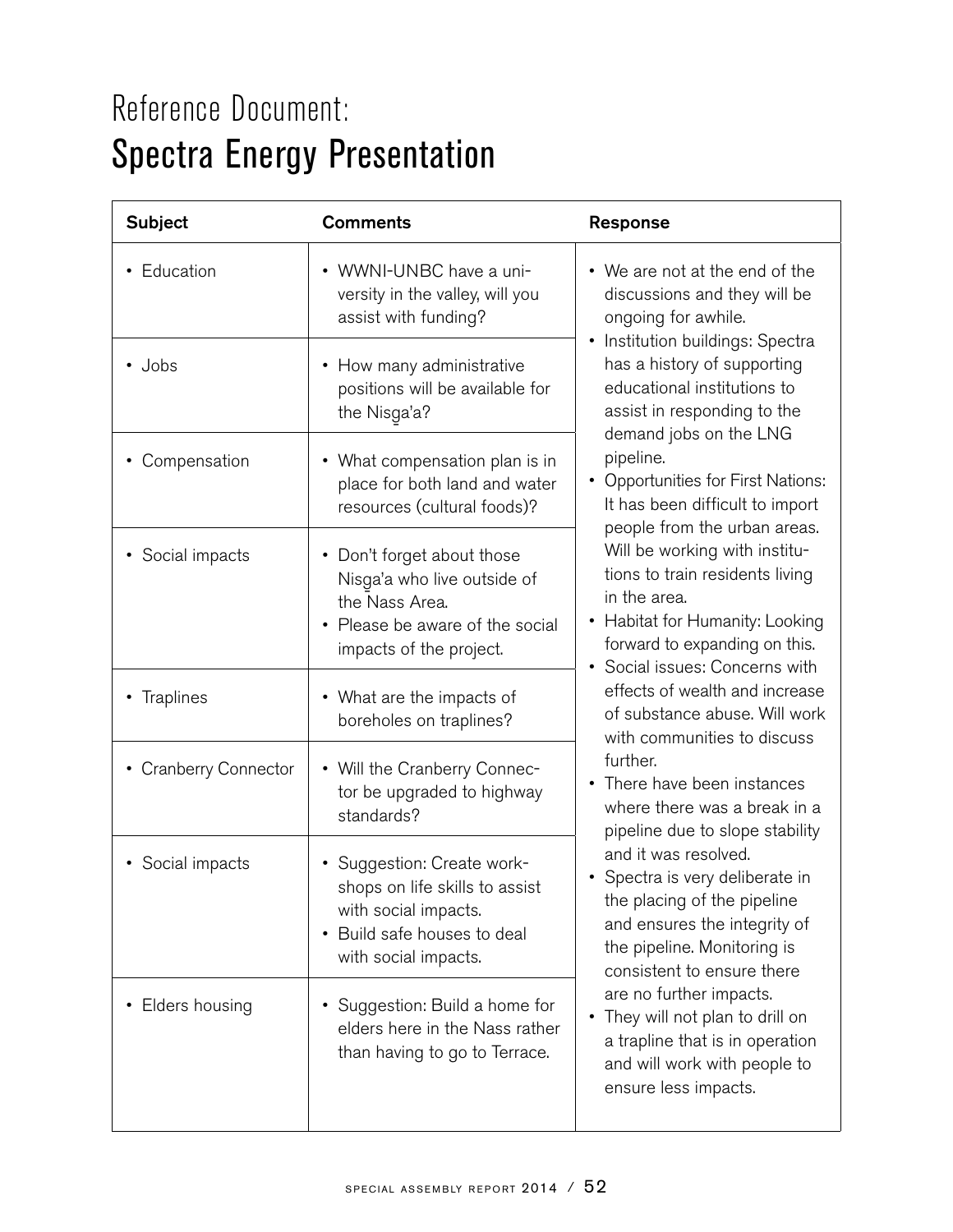| <b>Subject</b>                            | <b>Comments</b>                                                                                                                                                                                                                                                 | Response                                                                                                                                                                                                                                                                                                                                                                                                                                                                                                                                                                                                                                                                                                                                                                                                                                                                                                                                                                                                                                                                                                                                                                             |
|-------------------------------------------|-----------------------------------------------------------------------------------------------------------------------------------------------------------------------------------------------------------------------------------------------------------------|--------------------------------------------------------------------------------------------------------------------------------------------------------------------------------------------------------------------------------------------------------------------------------------------------------------------------------------------------------------------------------------------------------------------------------------------------------------------------------------------------------------------------------------------------------------------------------------------------------------------------------------------------------------------------------------------------------------------------------------------------------------------------------------------------------------------------------------------------------------------------------------------------------------------------------------------------------------------------------------------------------------------------------------------------------------------------------------------------------------------------------------------------------------------------------------|
| • Environmental<br>impacts                | • Concerns about the impact to<br>wildlife and marine habitats.                                                                                                                                                                                                 | • We will make the public<br>aware of where the pipelines<br>are put in the ground.<br>• Capacity improvements:<br>Spectra will work with you<br>on that.<br>• Life skills: Willing to work<br>with communities on these<br>issues and to develop<br>programs.<br>• Small business: We will forward<br>information to contractors.<br>• Recognize the long term<br>effects on social structures,<br>elders. Building to assist with<br>issues.<br>• Environmental effects:<br>Mitigation plans with the<br>communities are ongoing.<br>• Sediment erosion: There are<br>a lot of considerations.<br>• Marine habitat: Will continue<br>to survey and to share infor-<br>mation.<br>• Earthquakes: There are<br>designs in place for PL in the<br>area of faultlines. If there was<br>a failure, there are emergen-<br>cy plans that are in planning.<br>For example, there was a<br>place where a major earth-<br>quake happened and the<br>pipeline was not impacted.<br>Memorial Lava Bed Park:<br>Spectra will be very consider-<br>ate in this area. The technical<br>side is to ensure that the<br>ground work is done and<br>to make sure there are no<br>impacts on the area. |
| • Natural disasters<br>Cultural education | • What are the impacts if there<br>are natural disasters such as<br>earthquakes?<br>• What are the opportunities<br>that would assist with pre-<br>serving cultural education?                                                                                  |                                                                                                                                                                                                                                                                                                                                                                                                                                                                                                                                                                                                                                                                                                                                                                                                                                                                                                                                                                                                                                                                                                                                                                                      |
| • Pipline locations                       | • Provide information on where<br>the pipelines are going to be<br>placed and what the impacts<br>will be to the area.                                                                                                                                          |                                                                                                                                                                                                                                                                                                                                                                                                                                                                                                                                                                                                                                                                                                                                                                                                                                                                                                                                                                                                                                                                                                                                                                                      |
| • Royalties                               | • Will there be royalties for<br>businesses where the pipe-<br>line goes through their<br>property?                                                                                                                                                             |                                                                                                                                                                                                                                                                                                                                                                                                                                                                                                                                                                                                                                                                                                                                                                                                                                                                                                                                                                                                                                                                                                                                                                                      |
| • Cultural duties<br>• Invasive plants    | Nisga'a citizens have cultural<br>duties and as employees,<br>must have allowable time<br>to participate in our cultural<br>duties.<br>• Invasive plants: We will not<br>allow invasive plants in our<br>area and will not comply with<br>Provincial standards. |                                                                                                                                                                                                                                                                                                                                                                                                                                                                                                                                                                                                                                                                                                                                                                                                                                                                                                                                                                                                                                                                                                                                                                                      |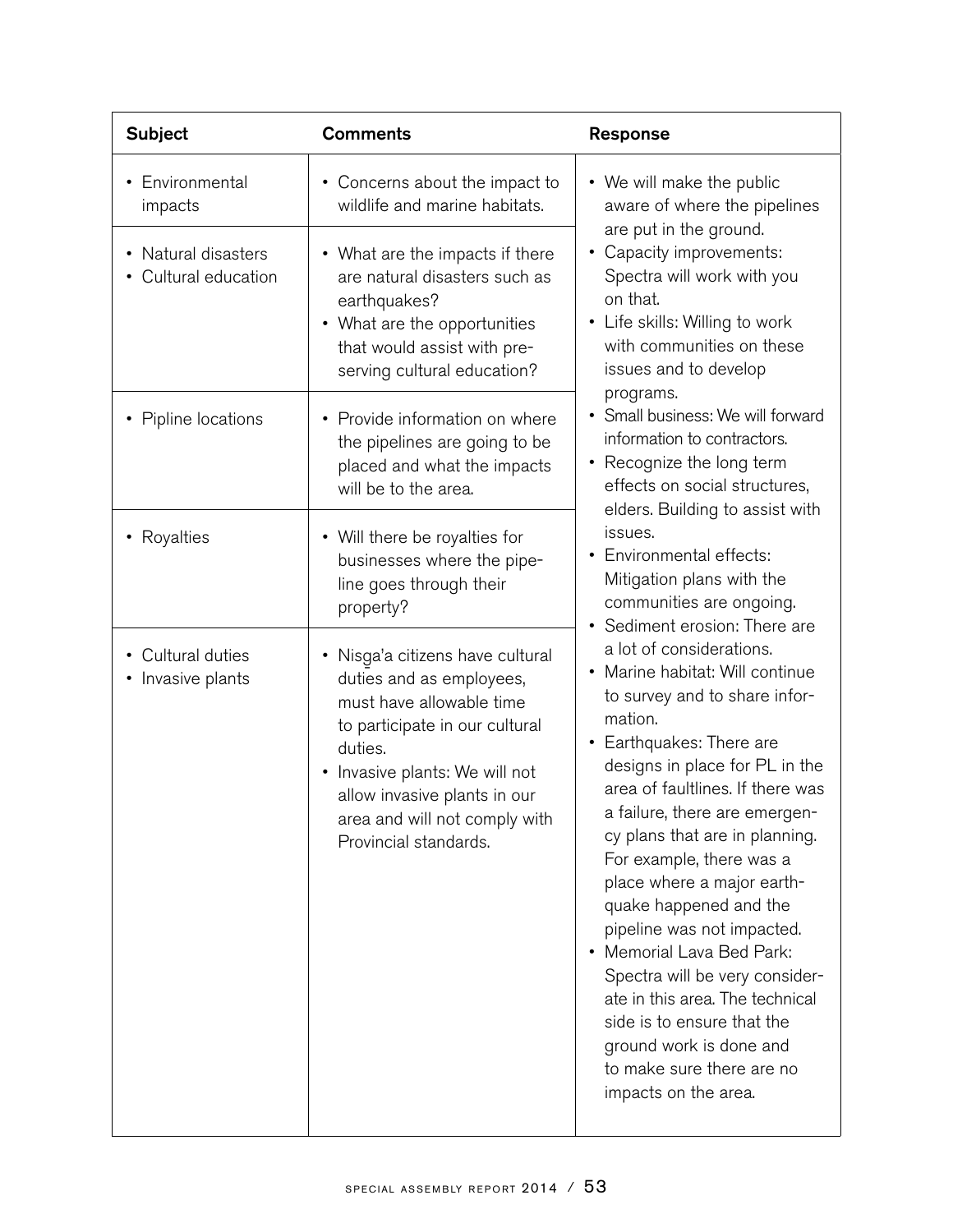| <b>Subject</b>               | <b>Comments</b>                                                                                                                             | Response                                                                                                                                                                                                                                                                                                                                                                                                                                                                                                                                                                  |
|------------------------------|---------------------------------------------------------------------------------------------------------------------------------------------|---------------------------------------------------------------------------------------------------------------------------------------------------------------------------------------------------------------------------------------------------------------------------------------------------------------------------------------------------------------------------------------------------------------------------------------------------------------------------------------------------------------------------------------------------------------------------|
| • Pipeline capacity          | • What is the weight that the<br>pipelines can carry?<br>• Are there transferable skills<br>from the forestry sector to<br>pipeline jobs?   | • Spectra will ensure there are<br>opportunities for small busi-<br>ness, and available jobs.<br>• Archeological heritage<br>inspection: Will avoid sensi-<br>tive areas by speaking with<br>elders, NLG, and communi-<br>ties with respect to historical<br>areas.<br>• Forestry on the right-of-way:<br>Opportunities will be made<br>available.<br>• There are speciality jobs that<br>qualified individuals will fill.<br>Other jobs will be made<br>available for citizens. Train-<br>ing in these speciality areas                                                  |
| • Resource<br>sustainability | • Natural resources: We want<br>to make sure our resources<br>are sustainable for the sur-<br>vival of future generations.                  |                                                                                                                                                                                                                                                                                                                                                                                                                                                                                                                                                                           |
| • Fracking                   | • There are concerns about<br>hydraulic fracking in a num-<br>ber of communities. How is<br>Spectra going to resolve this<br>ongoing issue? |                                                                                                                                                                                                                                                                                                                                                                                                                                                                                                                                                                           |
| • Effects of pipelines       | • Impacts in mining area of<br>Kitsault: What are the effects<br>of the pipeline on tailings?                                               | can be made available in<br>the education institutions. A<br>database with NEST will be<br>utilized.<br>• Cultural harvest resources:<br>Spectra is aware of the<br>importance of this and will<br>work with NLG on this issue.<br>• Fracking: Has been done<br>safely in a few areas. Spectra<br>understands the concerns.<br>Spectra is willing to share<br>studies and speak with<br>communities at a later time.<br>• Tailings: Soil disturbance will<br>be avoided if Spectra takes<br>this route.<br>• Hockey arenas: Assets to the<br>community, support the idea. |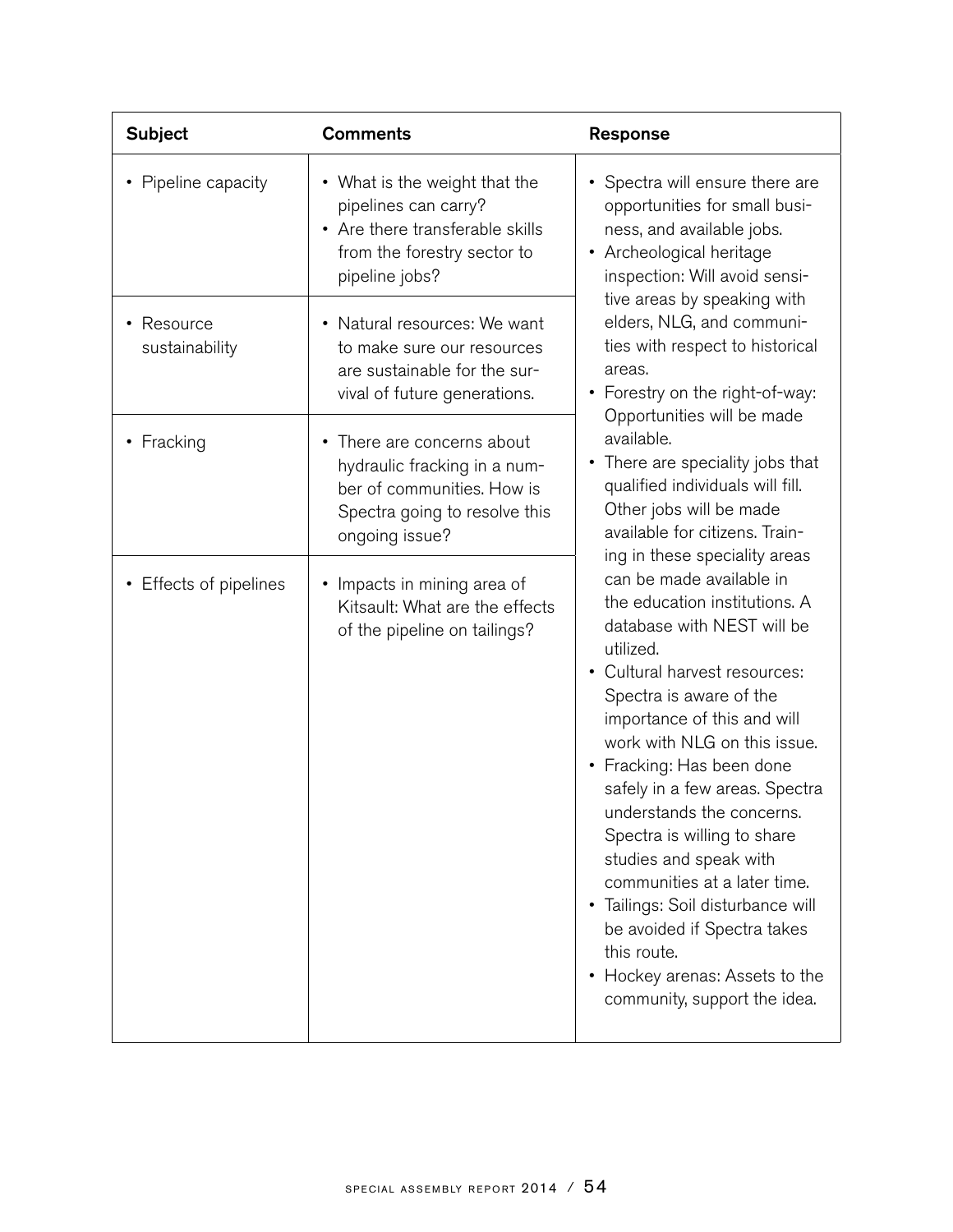# Reflections from the Executive Office

Concluding Remarks

**h. mitchell stevens /** office of the president **kevin mckay /** office of the executive chairperson **corinne mckay /** office of the secretary-treasurer **shirley morven /** office of the chairperson, council of elders **collier azak /** office of the chief executive officer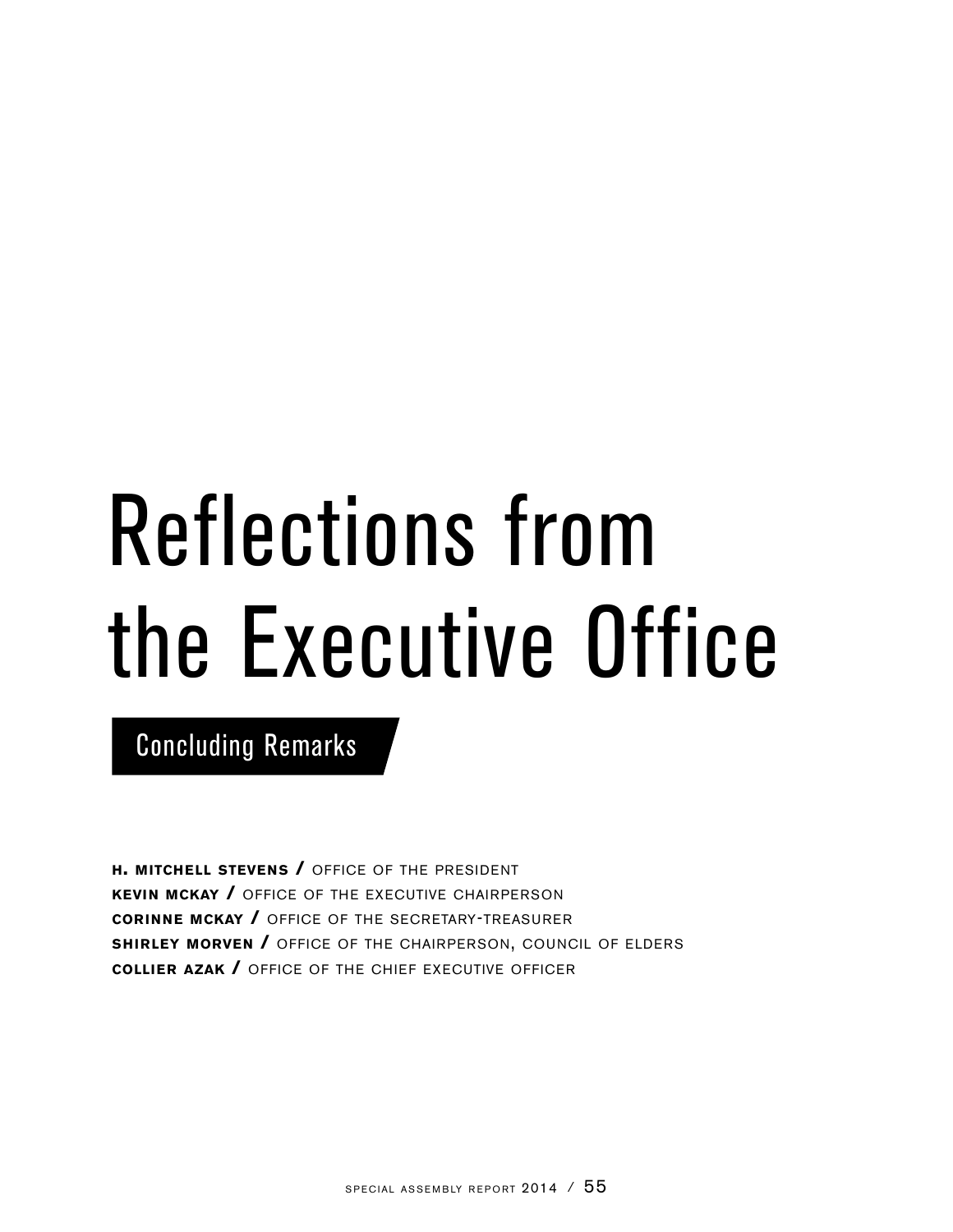## H. Mitchell Stevens / President

Thank you to the Chieftains and those elders who sit with Nisga'a Government. They are the<br>anno that govern aash village. We are hangured to ass all the Chiefe and has them angels to ones that govern each village. We are honoured to see all the Chiefs and hear them speak to this Assembly.

Thank you to our hosts, the people of Gitwinksihlkw, for a job well done.

The tax is from the Provincial government. The Nisga'a Nation's position is that there will be no<br>retroective preparty toy retroactive property tax.

We have heard concerns raised in the villages that dollars within the operations and maintenance budgets are not enough. The final budget process will be in October 2014. There has been a gradual increase since the Effective Date of the Treaty, and we are aware that we are still in a catch-up phase.

The Council of Elders have the power and right. Respect your chiefs and matriarchs in your house; you must follow them.

In regards to our land, present yourself about the land, this goes to everyone on Nisga'a Lands.<br>This is aux land your land We are the largest real estate surpare in B.C. we as langer live an This is our land, your land. We are the largest real estate owners in B.C.; we no longer live on reserves.

We have heard questions and concerns, regarding the reporting of Nass Area Enterprises and Nisga'a Commercial Group. There is a regularly scheduled Annual General Meeting that happens<br>with the shareholders (Executive) in July of seeb veer. with the shareholders (Executive) in July of each year.

As of May, accreditation of NVHA has been granted. Our equipment is so archaic, and we have lost our lab x-ray. We will now have a technician/radiologist in the valley, and starting in June we are going to have a ultrasound technician. This is the power of the industry, by law there are certain requirements that have to be adhered to. We are 80 minutes closer than any other medical facility. I see a new hospital opening in the Nass in very short order. There is no need to destroy the building that is already there, we need to build a new one. The current building can be converted to respite care.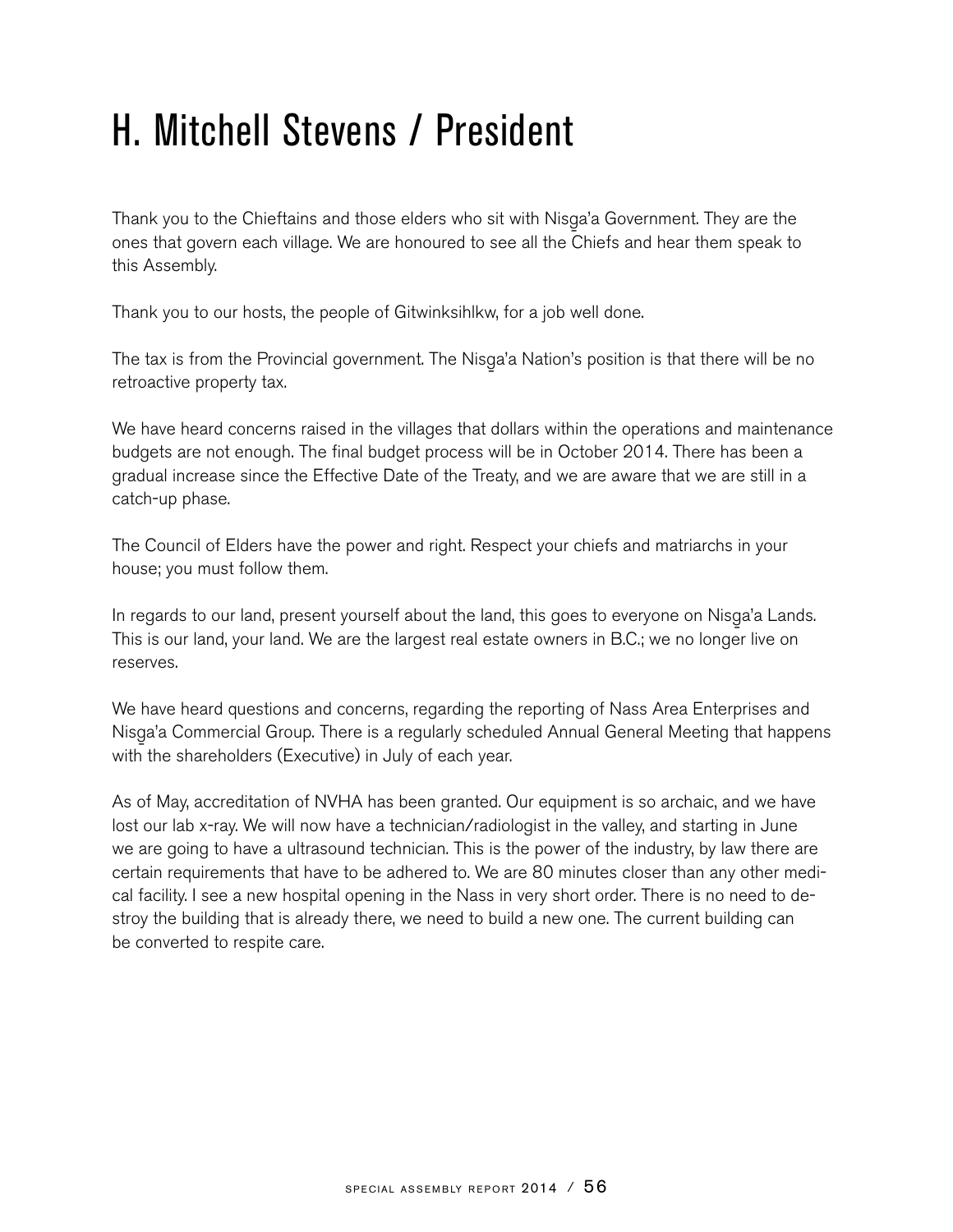We have people who can assist in training and capacity building, and bring in the right people to teach our youth. This has been done through BCIT. All of our youth can participate in this. There are about 23 people who signed up but only three attended. What happened? Chiefs, matriarchs: We must communicate to our children that these opportunities are there. It appears that we are just wasting money when we requested some assistance and we pay and no one shows up to participate. We will be bystanders in this development.

Encourage the young people who are taking the training to stick with it. I am glad to hear that Gitlaxt'aamiks has a group of people in Vancouver getting their "red shield" training. We need your help to talk with your children.

Taxation is at 46%; Own Source Revenue (OSR) agreement with Canada. Personal tax is your business.

The Nisga'a constitution is the supreme law. We are not disposing of any land. We are consider-<br>in a stight of way The Niega's Nation fought for 112 years to get land www.are not disposing a ing a right of way. The Nisga'a Nation fought for 113 years to get land – we are not disposing of<br>caushed in fact we have added in aveces of 400 hasterse of land to Nisga's Lands. The Nisga's any land. In fact, we have added in excess of 400 hectares of land to Nisga'a Lands. The Nisga'a<br>Nation has defected all sourt abellences to the locality of the Nisga's Final Assessment, It has Nation has defeated all court challenges to the legality of the Nisga'a Final Agreement. It has<br>withetaad all aballanges withstood all challenges.

In respect to Nass Area Strategy, as of May 2013, Chief Councillors have been appointed to act as proponents for projects and to flow information back to your elected officials.

When I was younger, I heard an elder Chieftain say that our meetings should be held on Nisga'a<br>Lande not autoide of the vallay We de not reasive any tayog or funding from Venesurer as any Lands, not outside of the valley. We do not receive any taxes or funding from Vancouver or any of those urban communities. We do not receive their share. What are we going to do, Chiefs and Matriarchs? Are we going to be paying land taxes to those living outside of Nisga'a Lands? Our<br>assessives farses within ancestors foresaw this.

In reference to the Special Assembly book, page 34, regarding the Fiscal Financing Agreement (FFA): You must understand the FFA is a side agreement to the Nisga'a Treaty, it is not a guar-<br>antacel acures of menou nor is it "treaty menoy". There is a clause in the Treaty that the Pertiac anteed source of money nor is it "treaty money." There is a clause in the Treaty that the Parties may negotiate. What that says, is that at a whim, Canada can do away with that. They are already starting a process of fiscal harmonization. Through the omnibus bills, they are going through the back door.

The challenge to the Nisga'a Nation Constitution and validity of the Treaty, according to the decumentation has easy the Nisga's Nation class to \$7 million in defauding the Treaty The documentation, has cost the Nisga'a Nation close to \$7 million in defending the Treaty. The<br>maiarity of these shallanges were by Nisga's nearle You have to be aware of thet majority of those challenges were by Nisga'a people. You have to be aware of that.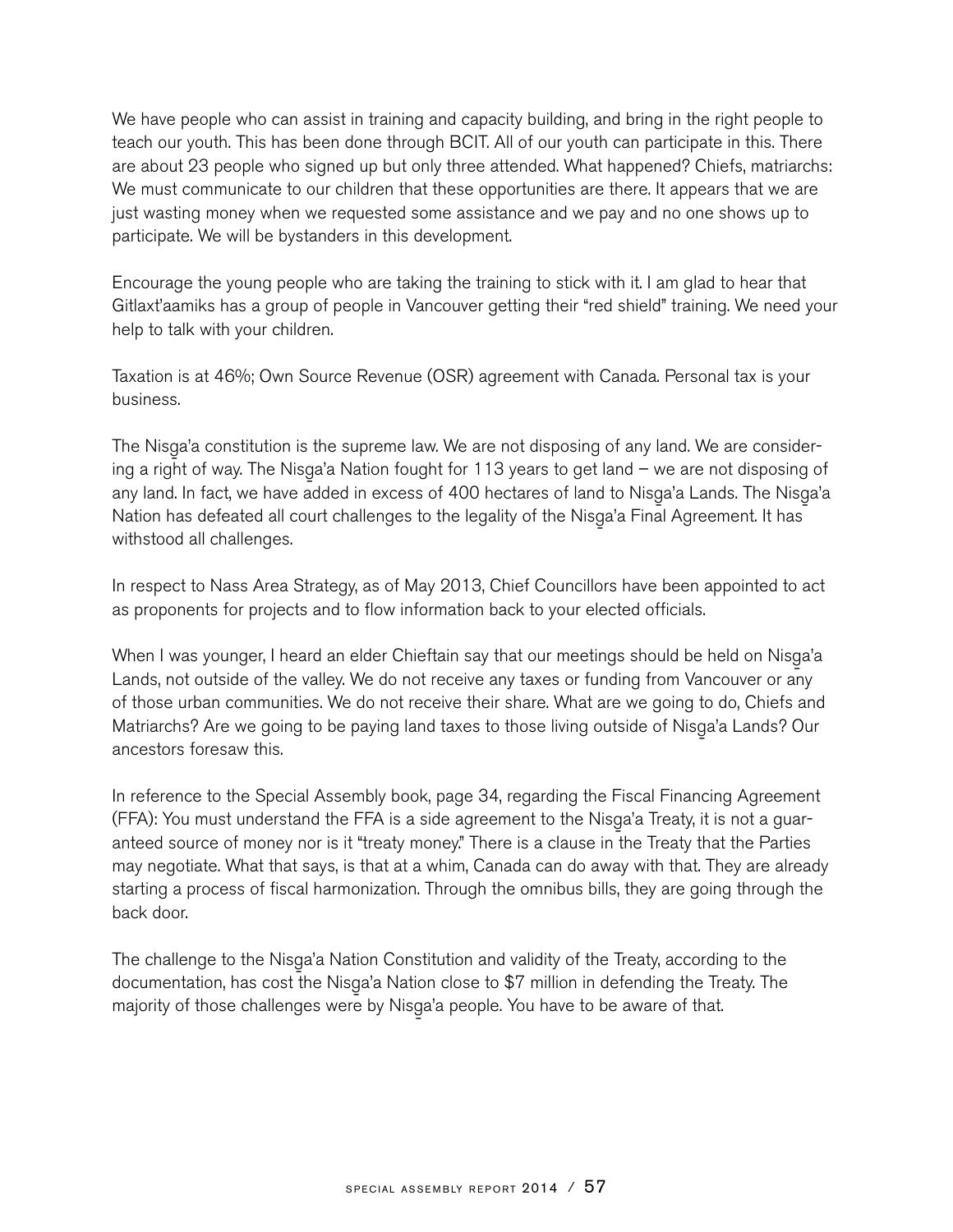This is the final year of the \$22 million transfer, happening in two days. To prepare for that, a financial management plan has been put in place to ensure the stabilization of funding. In 2012, the NVHA got a 9.9% increase, SD 4%, WWNI 2.3 %, Gitlaxt'aamiks 7.6 %, Gitwinksihlkw 10 %,<br>. Laxgalts'ap 6.5 %, Gingolx 6.3 %, Terrace 13.7 %, Prince Rupert 2.4 %, Vancouver 11.7 %.<br>The averages of these increases to the four villages same out to 72% stabilization and Uthe The averages of those increases to the four villages came out to 7.3% stabilization and Urban Locals 8.5% stabilization. We have done this while our budget decreased .4%. Job well done to the Finance Department.

We are in negotiations for the next FFA. Canada's mandating process is very arduous; they still don't have a mandate to negotiate with us. In preparation, all the villages, the entire Nation, got only a 0.7% increase in the provisional budget for this year. We have tightened up to prepare ourselves. We must be able to prove to Canada that there is a definite need for more funding.

To those people who did not make it to the microphone: Thank you for your understanding. You can forward questions to Communications and Intergovernmental Relations. Final reports/ responses will be addressed in a two month timeline.

Also, the Nisga'a Museum has an event on May 11, 2014 – the Effective Date of the Treaty. It is<br>an Arte Fectival also Mather's Day Haak fanyard to seeing you all there an Arts Festival, also Mother's Day. I look forward to seeing you all there.

Thank you.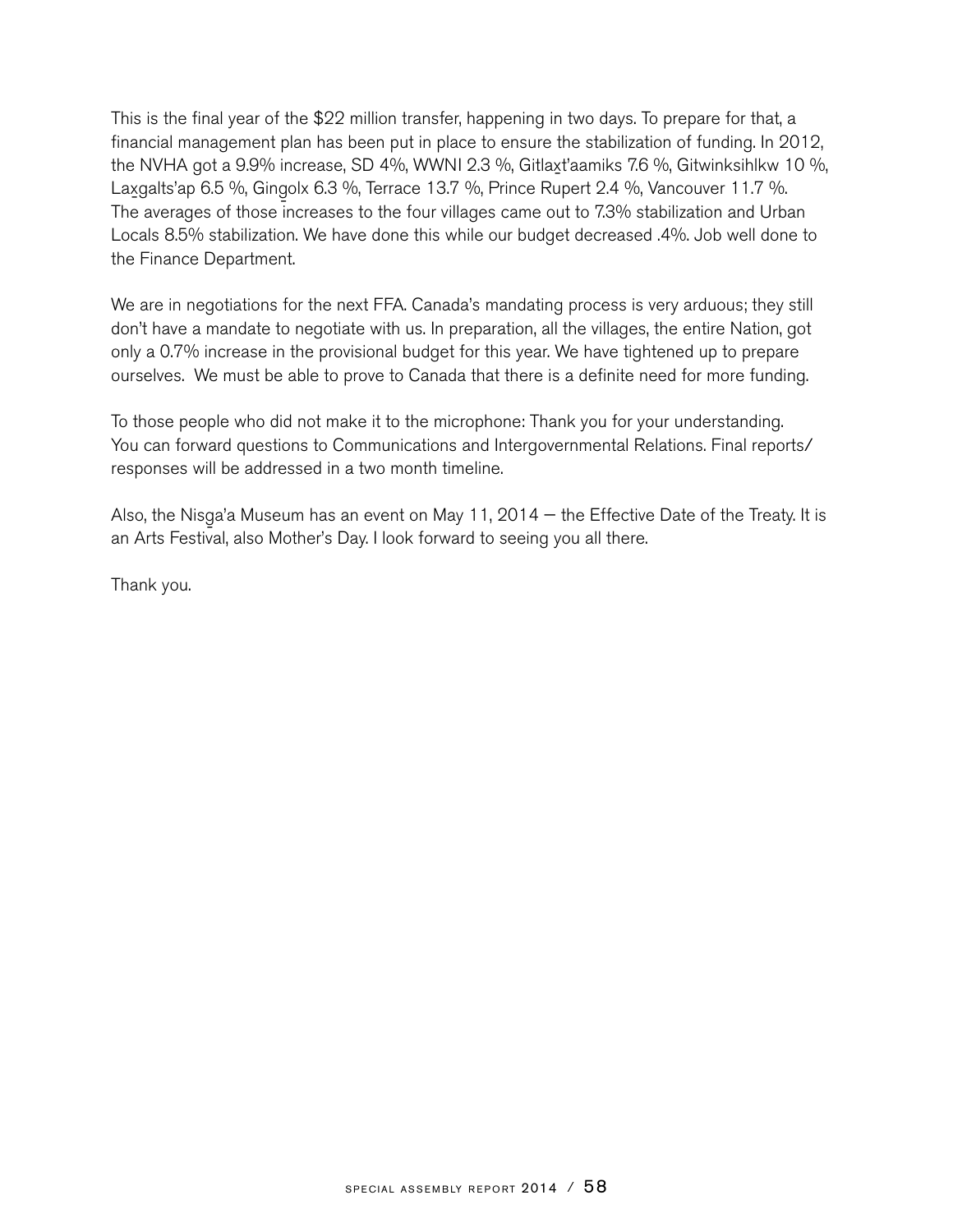## Kevin McKay / Executive Chairperson

Good morning to all the delegates, Nisga'a citizens, non-Nisga'a, and those of you on livestream.<br>It is very appeuracing to see your commitment to this essembly throughout the week. It is very encouraging to see your commitment to this assembly throughout the week.

The Nisga'a Nation will celebrate the 14th anniversary of the implementation of our sacred<br>Treaty This is the soventh Nisga's Nation Assembly nursuant to the Constitution In support Treaty. This is the seventh Nisga'a Nation Assembly, pursuant to the Constitution. In support<br>of the President's comments I would like to effer my perspective of the President's comments, I would like to offer my perspective.

The Special Assembly is an assembly of the Nisga'a Nation. It takes a lot of dedication and com-<br>mitment to see this presess through Legknowledge all the contributions that make this a success mitment to see this process through. I acknowledge all the contributions that make this a success.

To the host community, Gitwinksihlkw: Through you, Chief Councilor Ron Nyce, we communicate our deep appreciation of the tremendous efforts put forward by your leadership and community.

It has been a very productive week.

## Highlights:

I want to express my sincere appreciation to the clergies of the respective churches in our lands.

On Wednesday afternoon, there was a very moving and touching ceremony carried out by "Honouring our Women." It goes without saying that this is very appropriate given that we are a matrilineal society. The reason why it was so effective, is because it was carried out with quiet dignity. We walked in unity with the generations of our women, present and future.

I acknowledge the contribution of three outstanding Nisga'a citizens. It was great to hear from<br>Mr. Llubert Deelen who is a founding member of the Niega's Tribel Council. In addition we Mr. Hubert Doolan who is a founding member of the Nisga'a Tribal Council. In addition, we<br>haard from our quest angelere — Simeegit Hleek and Simeegit Kemburgidie. Thank you fo heard from our guest speakers — Simoogit Hleek and Simoogit Kamluugidis. Thank you for your contribution.

I chair Executive meetings, and have noted some concerns that the Executive needs to address. We will make it a priority for legislative reform.

Thank you all for your contribution at the Assembly this week.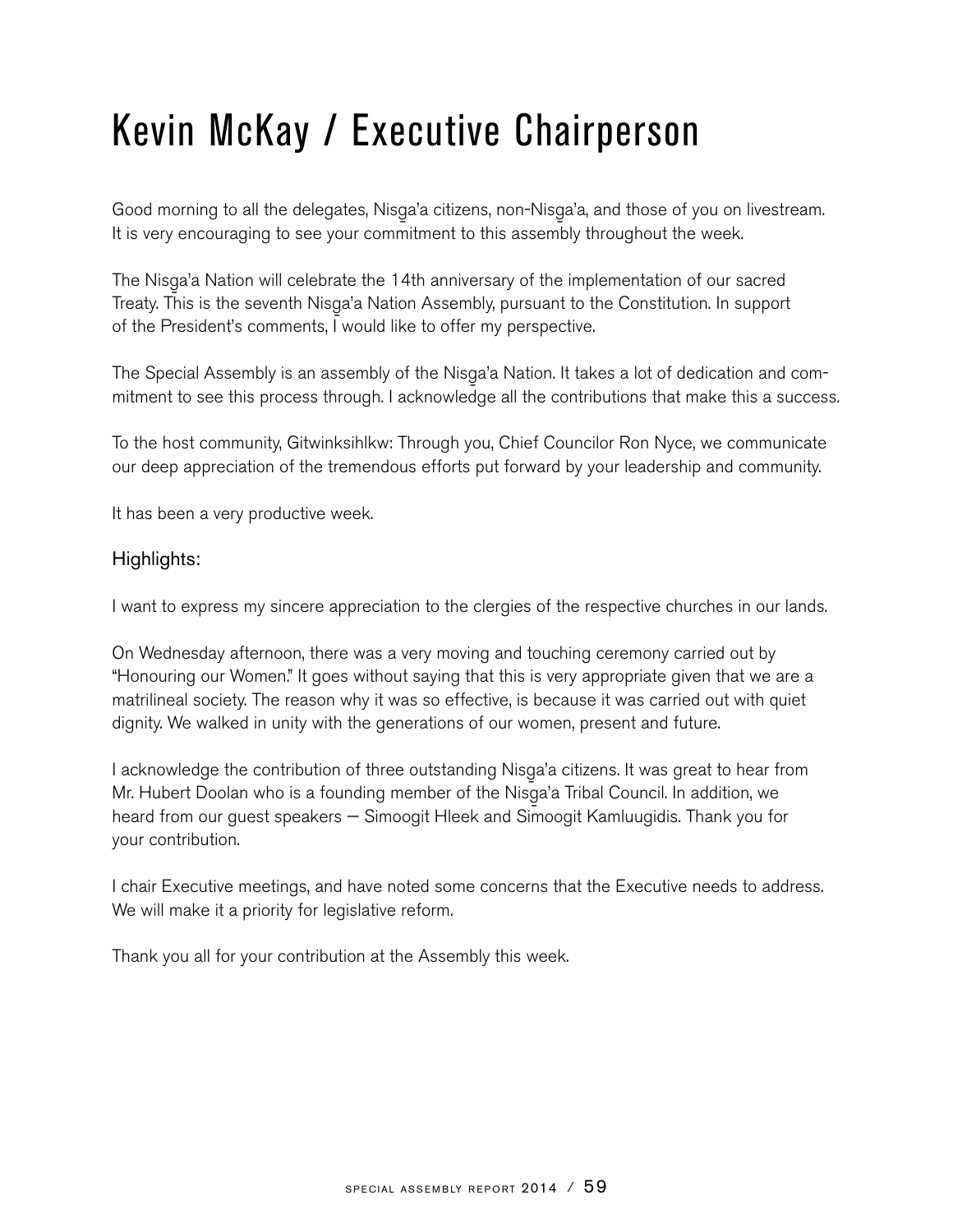## Corinne McKay / Secretary-Treasurer

## **Highlights**

We have heard your concerns and want to assure you that we do not wait for the Special Assembly to hear your concerns. As officers, and we traveled to the communities/locals last fall and we heard your concerns on a frequent basis — more often, through your elected officials that sit on the Executive.

There were concerns raised in areas of housing, health service issues, employment, proponents, and the FFA.

To address these concerns, we turn our attention to those vehicles we have through our administration, without stepping on toes within those entities.

Concerns were raised regarding Nass Area Enterprises (NAE); the President already stated that they will be reporting at an AGM in July. We will be meeting on May 16th with the NAE and will communicate issues that were raised here.

Issues were raised regarding Communications. There is a survey that the NLG Communications department has developed.

We heard that in the fishing industry it was not uncommon for a person to own more than one boat.

It was suggested that with the Settlement Trust we take out \$10,000 to provide to our citizens. The former Secretary Treasurer presented the origin of this Trust and its history. If we leave that alone, that \$227 million would be \$400 million in 10 years. Those funds are for our great grandchildren. It is my opinion that with the direction the Nation is going, that fund will be available for your children. There is power to leaving that fund in the bank to compound.

Concerns were raised on BC Hydro costs, and this will be addressed by BC Hydro. The MLA was also in the assembly hall when this was raised and I am sure that he has noted this.

There was reference to fire fighting equipment and turnout gear. There was approval granted for one of the communities last week but it was not defined in the *Capital Commission Act.* It was approved because of the importance of supporting our fire departments. We have raised this as an issue with the Implementation Committee.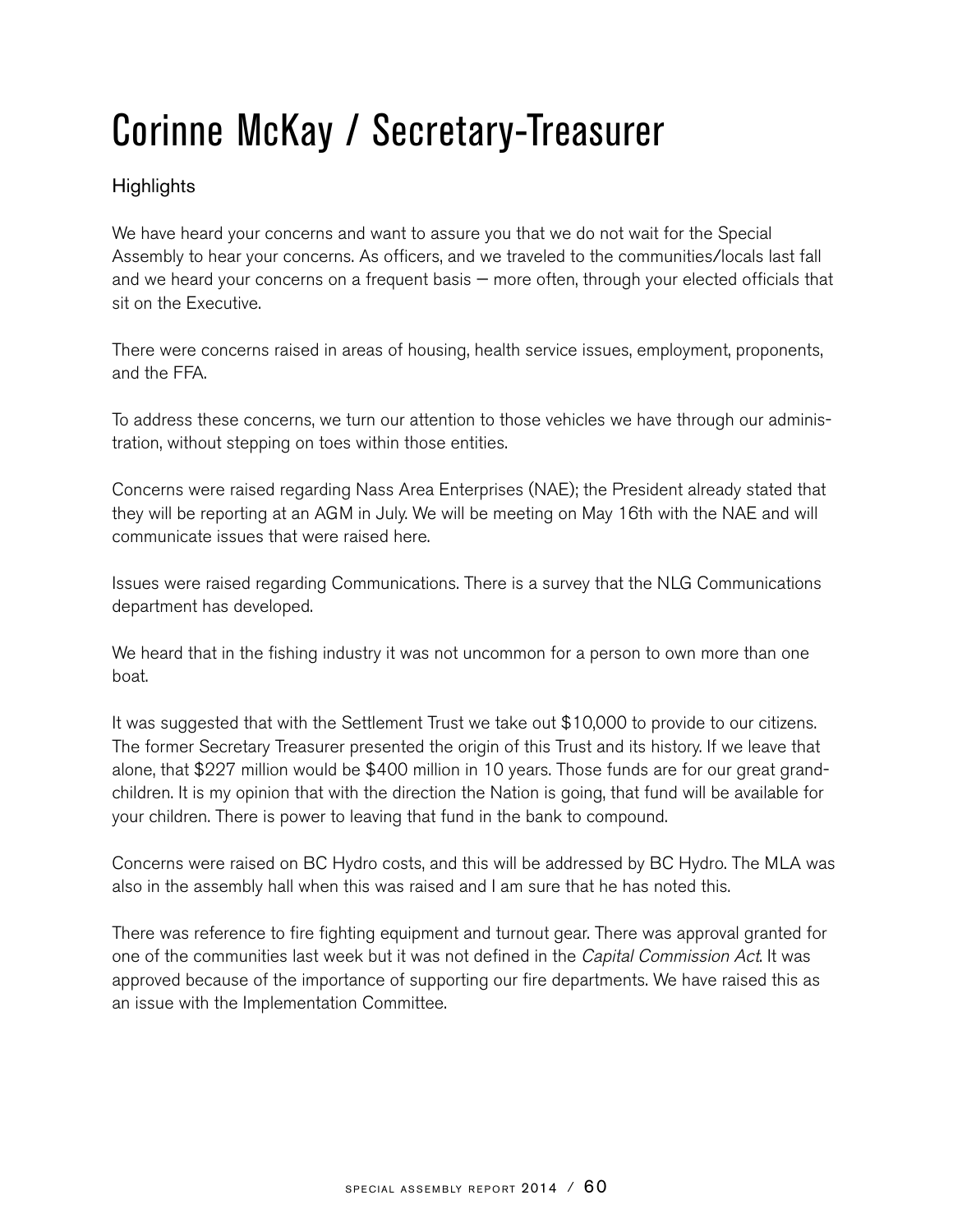For "Honouring our Women," we recognized two of our staff members — Nita Morven and Marianne Guno — as they were unable to be at our Assembly.

Thank you for taking the time to be here and to hear the work of the Nation.

We are challenged with resources. When we considered this year's budget we had to send them back to refine budgets and to cut where possible, while preserving the integrity of our core programs. You should be aware of the cost of the legal challenges to our Nation — the "Treaty Challenge" case cost the Nation \$3.1 million, the Human Rights case cost over \$250,000. We are obligated to defend the Nation and to bring out a legal team to file the necessary documents. If we don't, we are liable.

To the hosts, Gitwinksihlkw – thank you for your hospitality.

Thank you.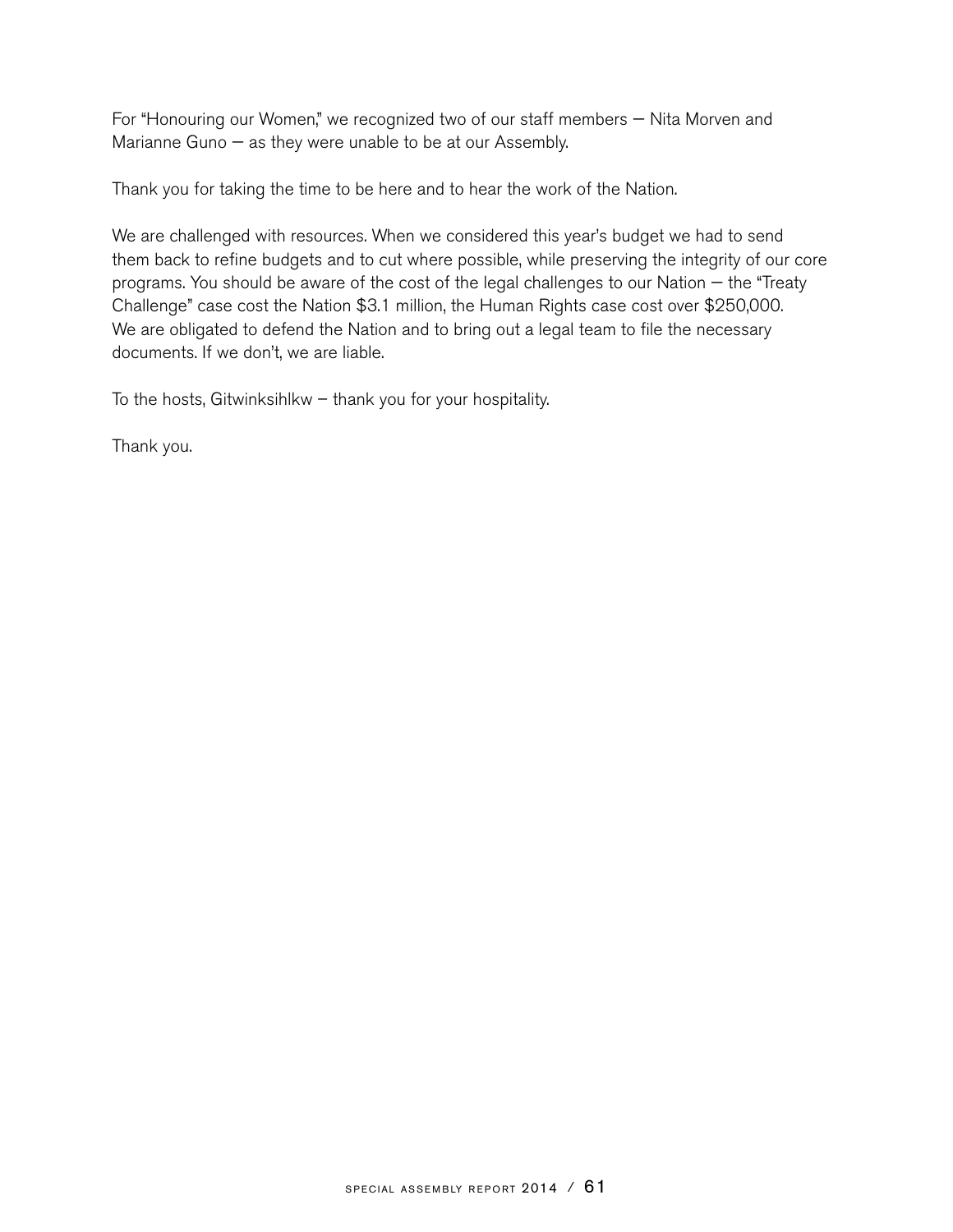## Shirley Morven / Chairperson, Council of Elders

## Highlights:

Thank you to the host, Gitwinksihlkw, for your hospitality.

NLG Senior Management and staff — thank you for coordinating this Assembly.

It is important to practice free speech, but we do have rules of procedures to follow for the Special Assembly.

I want to acknowledge the women who worked on the "Honouring our Women" ceremony. We honour our first Nisga'a Language Teachers — Audrey McKay, Verna Williams, Nita Morven,<br>Adela Casnell, Pasis Rabineen, Ludia Parten, and Tine McKay, Adele Gosnell, Rosie Robinson, Lydia Barton, and Tina McKay.

We have talked about wealth-making  $-$  we do have three or four adaawaks to do this without feeling left behind. I suggest that we gather these wealth-making adaawak to be compiled into books so people can get the wealth and wisdom of our ancestors. Every one of these adaawak have spirit guides within them. Ensure that we do follow some of these old laws that let us be here today.

Message to the Assembly floor:

- maintain very high traditional standards in everything you do,
- stay focused on whatever you are pursing so you are successful,
- be really deliberate in what you are doing, in what you do, so you can reach your goals.

Thank you.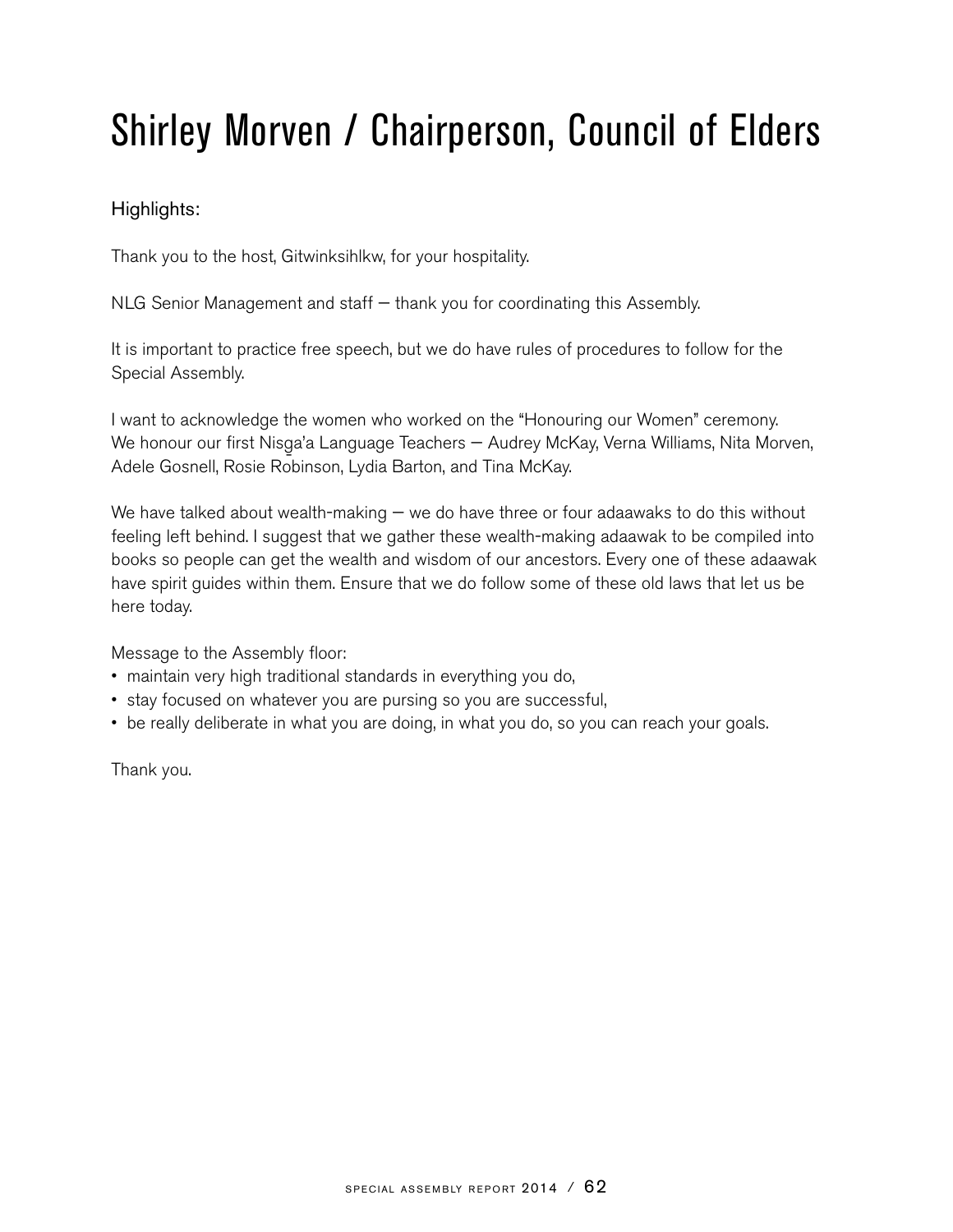## Collier Azak / Chief Executive Officer

Thank you for being with us, right to the end, to discuss all the work we are doing here in the Nisga'a Nation. Thank you, each of you. It is because of all of you that we sit in the office of the<br>Niega's Nation Nisga'a Nation.<br>'

Thank you to Gitwinksihlkw Village Government — you did a great job in helping NLG make this gathering possible.

The President, along with the other officers, have responded to a lot of the issues that have been raised this week.

## Highlights:

From the administration side, the Directors and Senior Staff have kept important notes and questions that have been raised. A full report on responses will be provided. The President spoke to this and has given a timeline.

Certain administrative areas were touched on:

Finance is encouraged to maintain a close relationship with Village Governments and Urban Locals through the Chief Financial Officers (CFO), at CAO levels, and to continue to address issues that come out in that area. One of the important objectives ahead of us is the Fiscal Financing Agreement (FFA) negotiations that are beginning this month. I want to encourage continued work between the Village Governments, Urban Locals, and CFO so that a complete report is compiled for these FFA negotiations.

We need to use the Northwest Transmission Line as a learning experience: environmentally, commercially, and socially. We are working with proponents that come looking to begin developments in our area. We heard we need to have a strong presence in the Nass Area, and that it be maintained and enhanced.

In the area of Programs and Services, there were a lot of issues raised in health, education, and preparation for the work ahead of us with new developments coming to our area. A lot of these different areas link to NLG through our Programs and Services Directorate. There are service delivery agreements in place with our institutions. In order for us to respond in a timely fashion, we are going to address the issue of providing the resources required in our Programs and Services Directorate so that there are enough resources to respond to these different areas. Before the end of the fiscal year, we hope to have in place a Deputy Director of Programs and Services.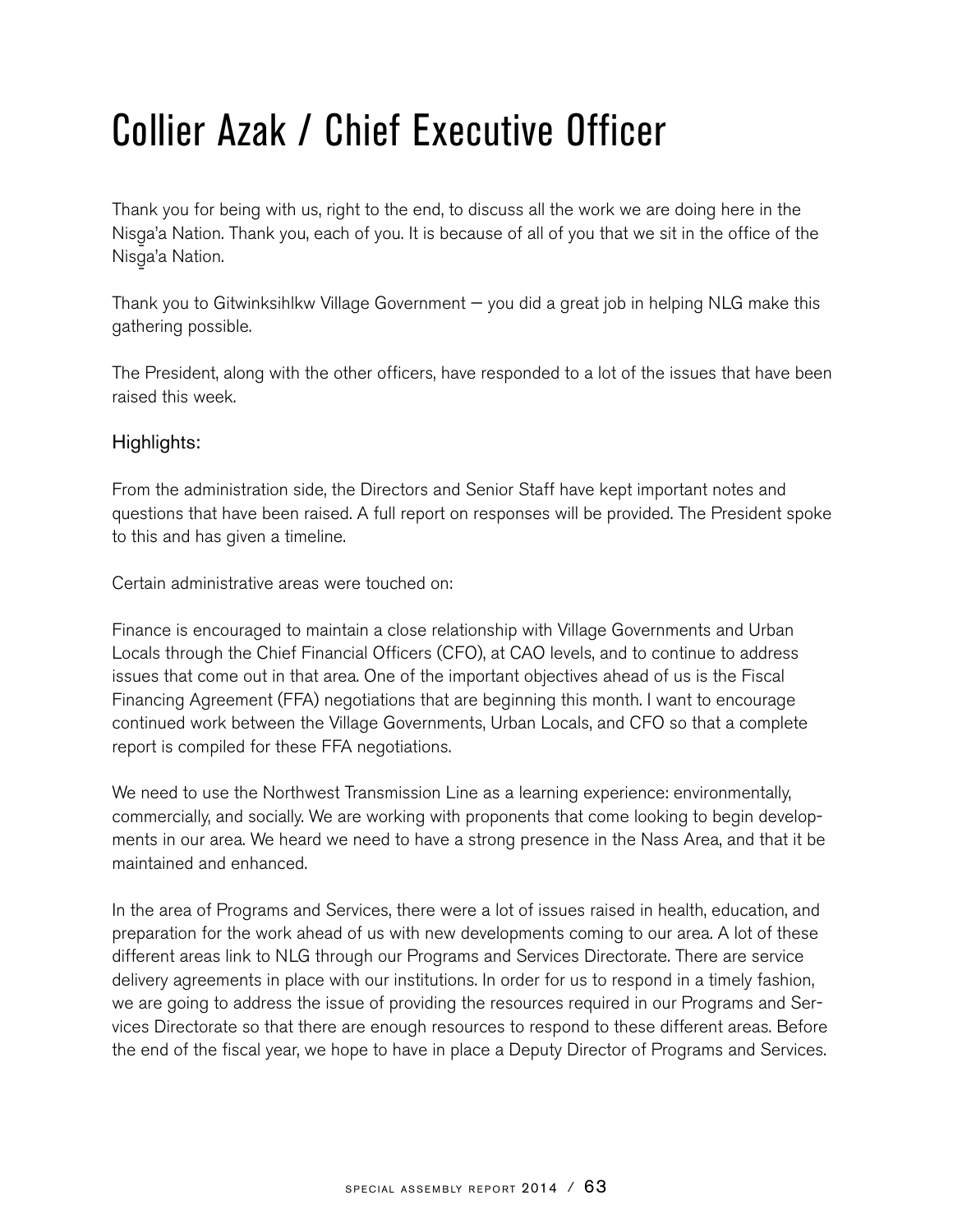Questions about the Commercial Fisheries Fund were raised and we would like to inform you that there is a policy in place and that the Executive can make changes. We have noted those fisher's concerns.

In conclusion: A reminder that the Quality of Life Strategy, begun a number of years ago, is now going to be addressed through administration. All are encouraged to be engaged in future discussions. Have confidence and faith in NLG managers who will be coordinating this initiative. Our goal is to prepare a document for the next Special Assembly.

Thank you to those who stepped forward to voice opinions, express concerns, and ask questions. This is what makes your government work.

Thank you.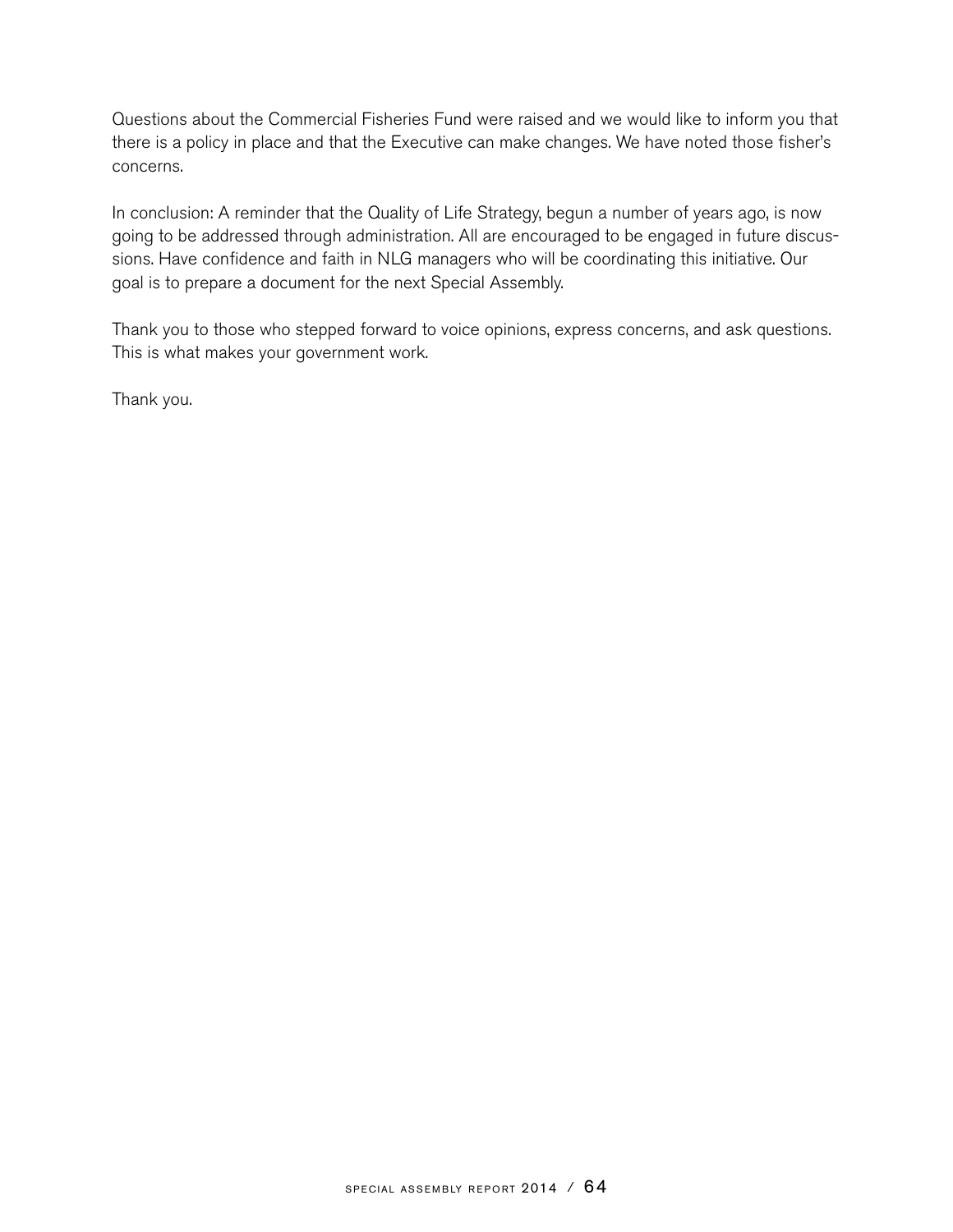# Online Questions

From Nisga'a Citizens

**SUMMARY /** NISGA'A CITIZENS EMAILED QUESTIONS THAT COVERED A VARIETY OF TOPICS including: government size and transparency, environmental regulations, capital projects, the elders package, nlg finances, the value-added forestry industry, HELP FOR NISGA'A FISHERMEN, NISGA'A LANGUAGE PROGRAMS, ACCESS TO ASSEMBLY information, and the fisheries grant.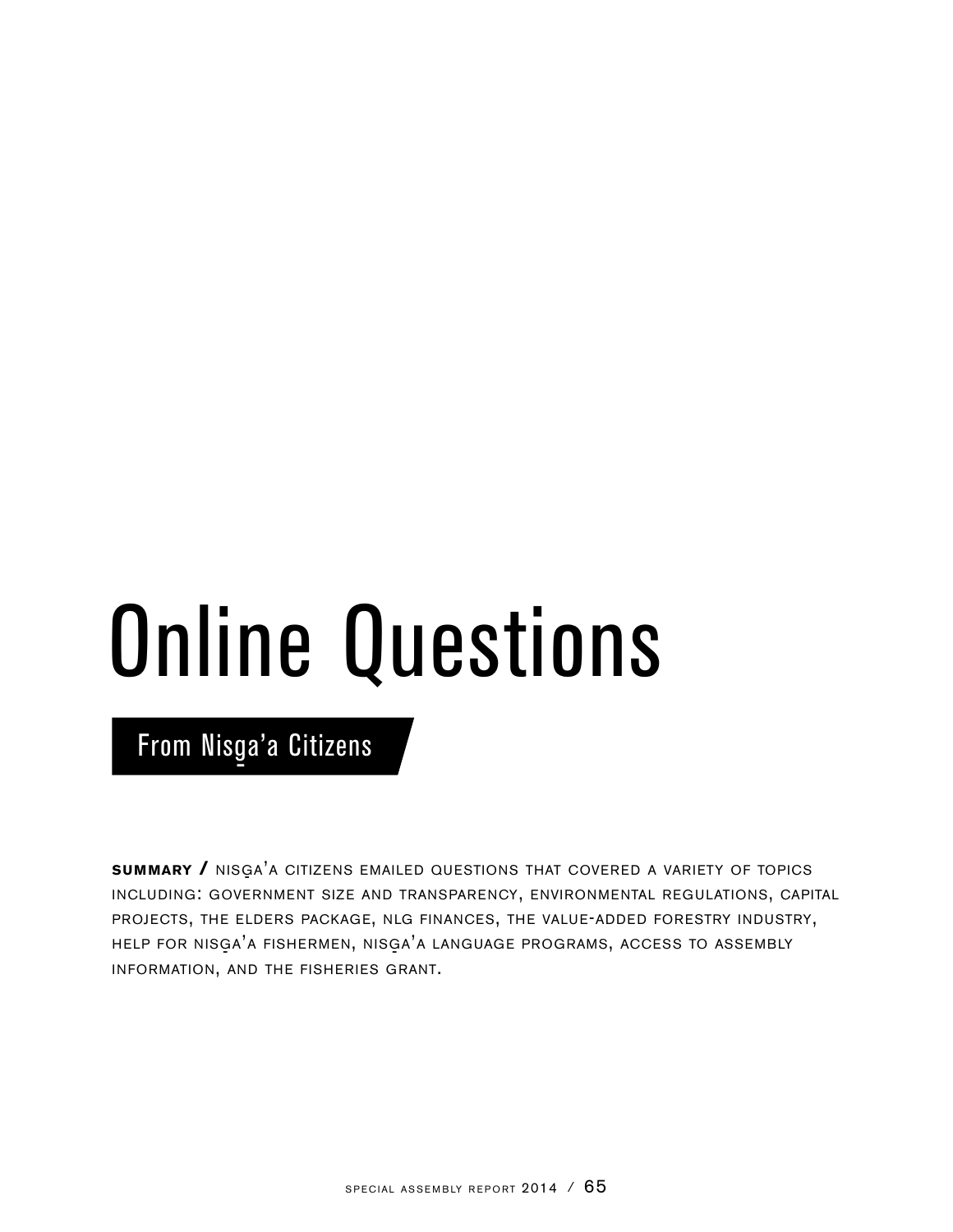## Executive Office

## Subject / Various Subjects

## **Comments Comments Response**

- Are there any plans to build an elders home for our Nisga'a elders?<br>What plane will be mode to era
- What plans will be made to create a business platform of small businesses on our homeland in the interest of retaining wealth?
- Are there any plans on restructuring the existing government model to make it more efficient in terms of size? Do we really need 24 councillors for just over 2,000 Nisga'a citizens living on the<br>berasland<sup>0</sup> homeland?
- Is our government dedicated to bringing more transparency?
- I know that the environment is regulated federally and provincially, but that doesn't mean we cannot put our own input into what we expect in terms of regulations when it comes to the environment, especially when every environment is unique in different areas. How dedicated are we to the environment with regulations? Are those regulations public? How big of a role do Nisga'as play in monitoring<br>the envirament? the environment?
- What sacrifices will Nisga'as have to  $\frac{1}{2}$  canceler in the interest of the (group) consider in the interest of the (proponent) proposals?
- I've heard that no pipeline will go through Nisga'a territory without an LNG plant. It sounds like the LNG plant has already been accepted as an idea. What environmental standards have been given confidence to (in order to) accept an LNG plant as a potential project?

- Housing is a Nisga'a Village Government<br>cree of reepensibility as you are appeured area of responsibility, so you are encouraged to contact your Nisga'a Village Government<br>te see vihet plane they may be ve to see what plans they may have.
- NLG is committed to sustainable prosperity and encourages Nisga'a citizens to estab-<br>ligh their awn businesses to crests weelth lish their own businesses to create wealth in the Nation. Among our many initiatives, we have established the Nisga'a Business<br>Development Eund which provides funding Development Fund which provides funding to Nisga'a citizens to establish businesses,<br>and makes available resources to small. and makes available resources to small businesses, including an online small business development guide. We encourage all interested individuals to contact Bert Mercer of the Nisga'a Business Development Fund<br>et (050) 622,2000 as hartsann@niasse at (250) 633-3000 or bertramm@nisgaa. net or visit our website:

www.nisgaanation.ca/funding

- There are presently no plans to restructure the existing government, but we will take this observation back to our government for further consideration as this would require a constitutional amendment to amend the current representation at NLG.
- Yes, our government is dedicated to transparency. Our website and social media provide daily access to the activities of our government to the people. We provide reporting through our monthly newsletter. Our biennial Special Assemblies provide an opportunity for all Nisga'a citizens to obtain information<br>an eur revernment and to sels ruestians M on our government and to ask questions. We have webcast it, and are providing a postassembly report to follow up on your queries. This is but one example of our commitment to being transparent to Nisga'a citizens.<br>'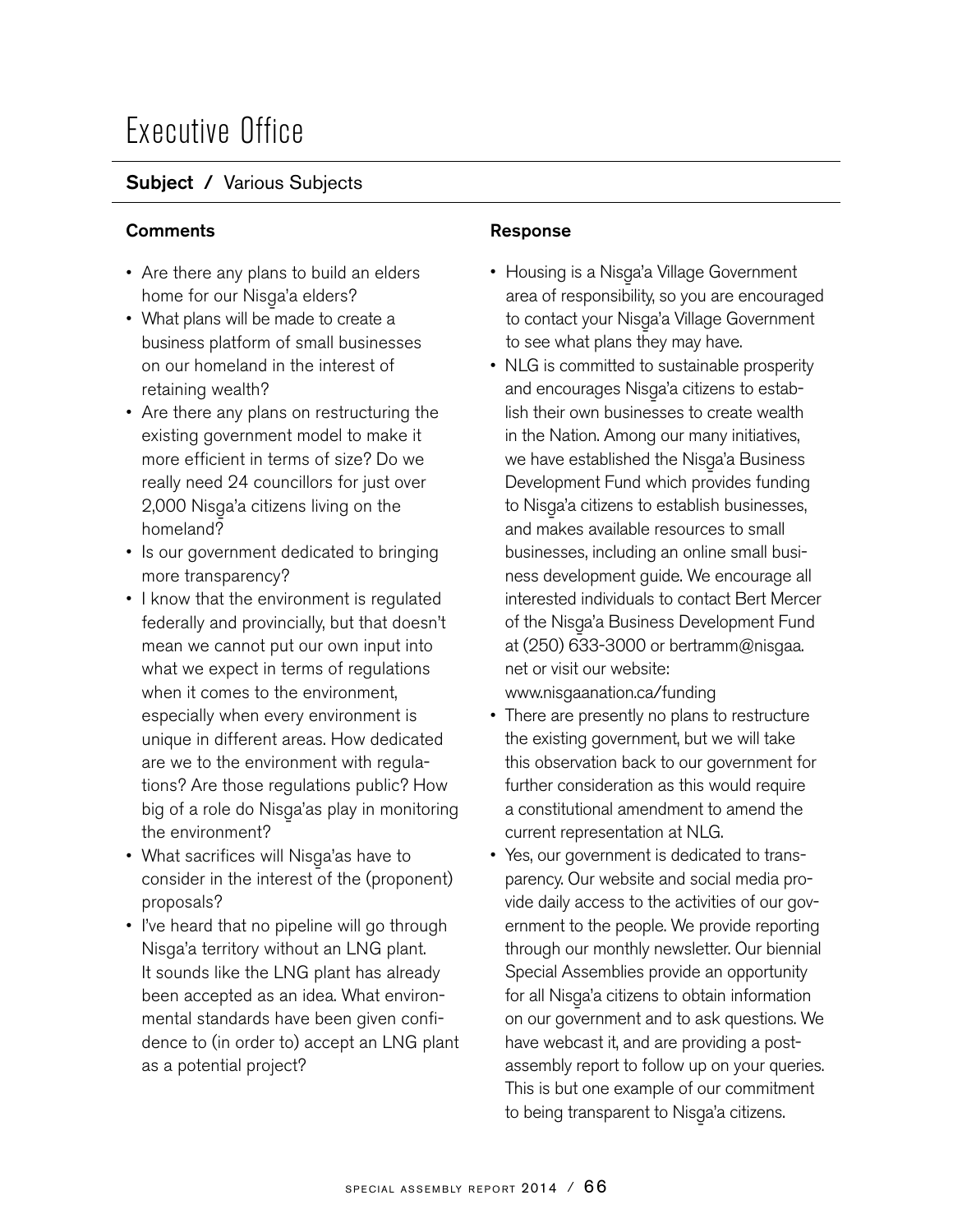- Are there any other energy producing projects being considered such as wind power or solar energy?
- Unions can be made to accept our trained workers. What strategy is being put forward to get our workers involved on a larger scale?
- I've heard that many don't say anything in regards to our government when they have their job on the line. In my mind that isn't right. What code of conduct is in place to protect the rights of employees?
- Thank you for taking the time to read over my questions.
- Environmental regulations: It is the stated policy of Nisga'a Nation to ensure that no<br>development will take alone without answe development will take place without ensuring that it is safe for our people and will have minimal impact on our natural environment. The Treaty provides us with the tools to ensure this result under Chapter 10 of the environmental chapter. We proved this in our dispute under our Treaty with Canada and B.C. regarding the Avanti Mining proposal which, as originally proposed, did not adequately address our human and marine aquatic health and environmental concerns. As a result of the delays to the project, due to the dispute and threatened litigation, Avanti has entered into a benefits agreement which includes guidelines which ensure that all relevant water quality concerns are addressed. We would also add that Nisga'a Government has the abil-<br>ity to draw down aux awn Environmental ity to draw down our own Environmental Assessment legislation as may be needed to supplement the protections under the Nisga'a Treaty.<br>LNC plant: Ou
- LNG plant: Our president has travelled to the communities and discussed at length at the Special Assembly the current position of NLG — we are not interested in simply an LNG pipeline coming through our territories; we are interested in a LNG pipeline that will connect to an LNG facility on or near Nisga'a Lands that would en-<br>aussive obtain lang term tengible benefi sure we obtain long term tangible benefits from such developments on Nisga'a Lands.<br>Befare any preject would take place we Before any project would take place, we would require that the project address all appropriate health, safety and environmental concerns at the proposal stage in the same way every other project must comply with the Nisga'a Treaty.<br>'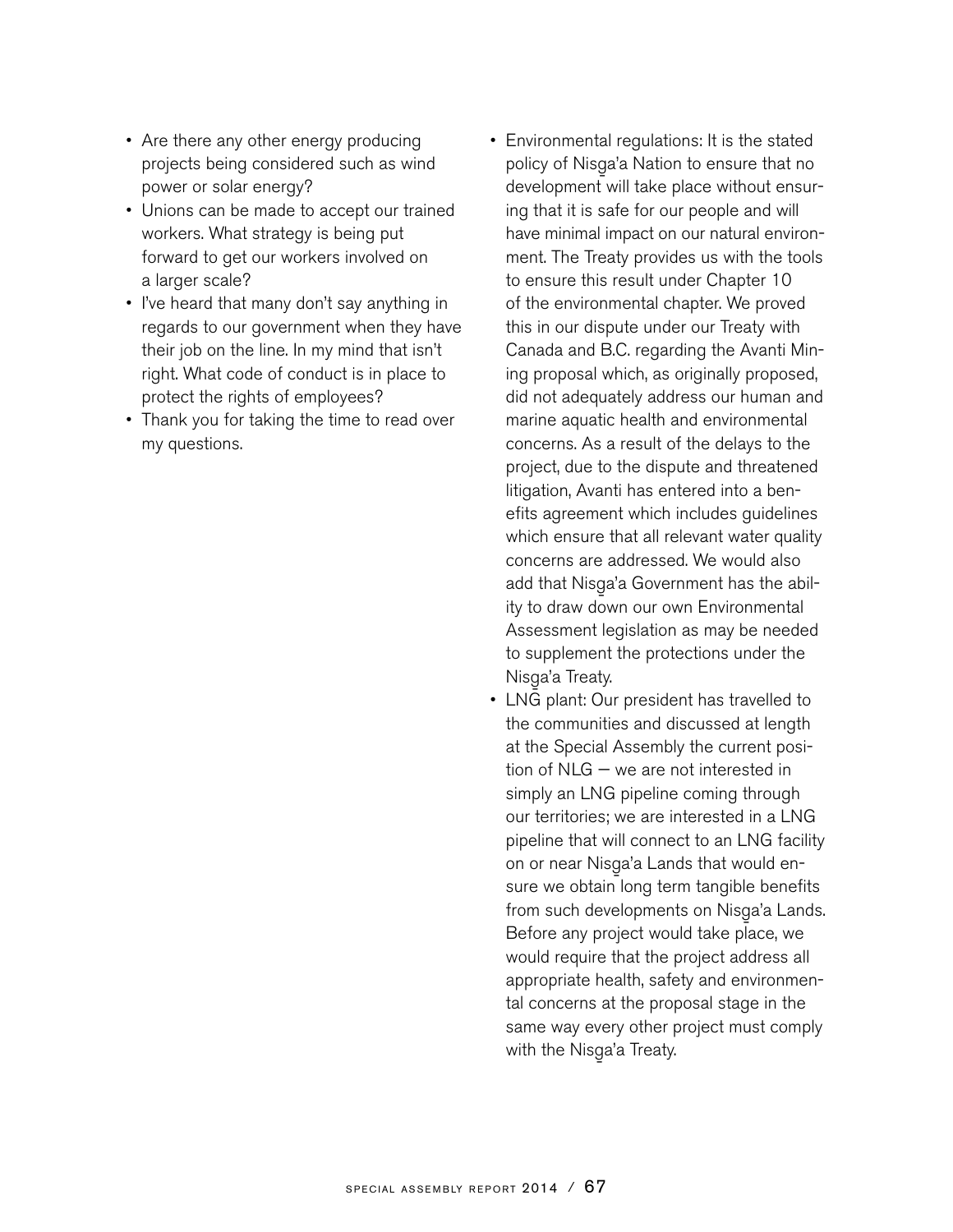- Other energy producing projects: We are exploring several energy options including wind and hydroelectric power generation. As a result of our agreement to the Northern Transmission Line, the infrastructure is in place to ensure that we can market any power we generate to the main grid.
- Strategies to get our workers involved: As part of the Nass Area Strategy, all proponents are informed that in addition to economic participation, royalties and other benefits, our people must be given an opportunity to obtain meaningful employment on these projects. These opportunities are now assured as set out in the Avanti and Seabridge benefit agreements. Our people must also be ready for these opportunities. Our NEST program as administered by Gary Patsey supports Nisga'a citizens to take advantage of these<br>conservatives Carybes resemby issued opportunities. Gary has recently issued a call for resumes on the Nisga'a Nation<br>website as alsose contest their offices fo website, so please contact their offices for more information about the opportunities available to you.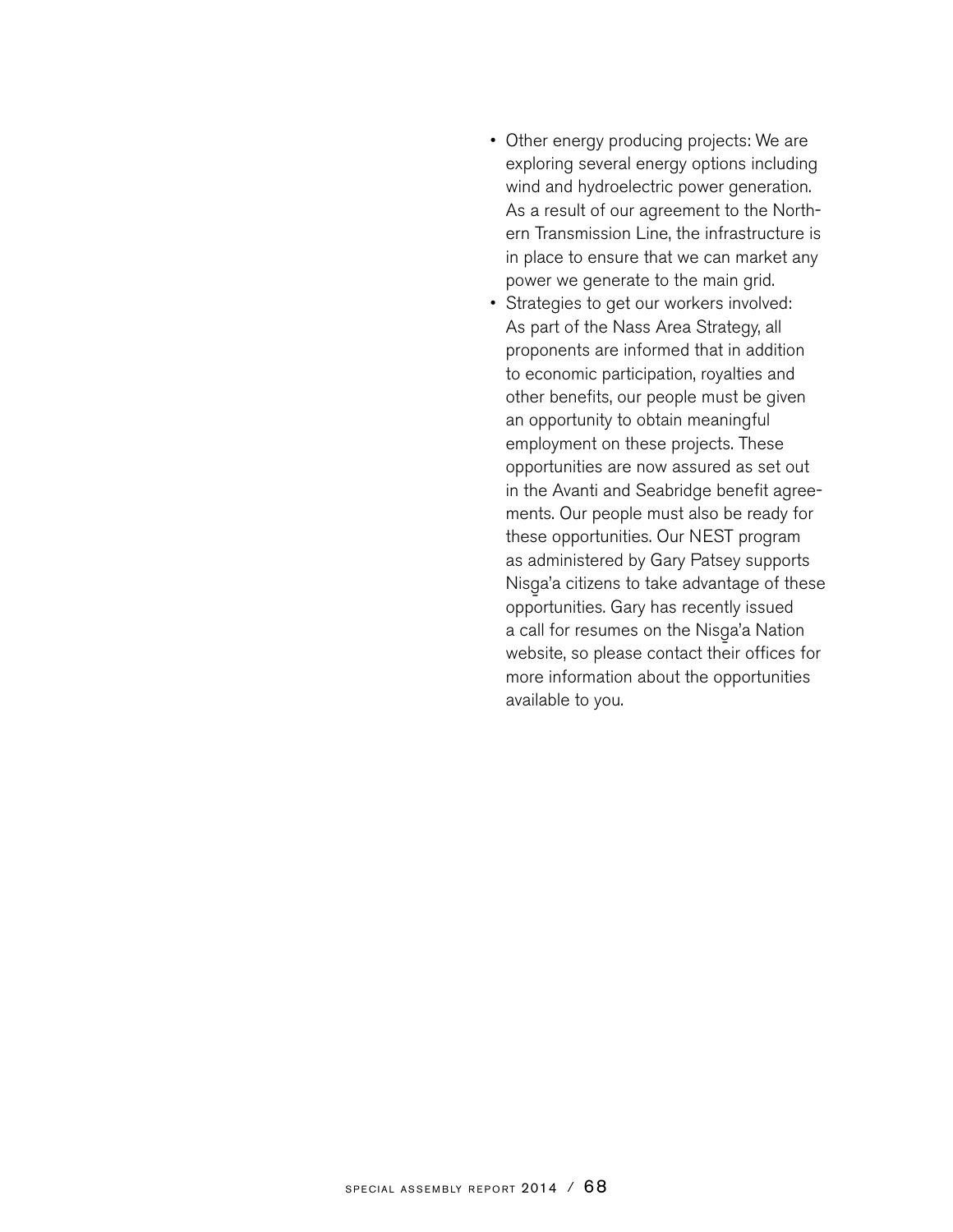## Directorate of Finance

## Subject / Capital Projects

## **Comments Comments Response**

- Why was there no help at all for the family of ten in Laxgalts'ap who lost their house to a fire?
- Our nation did not lift a finger at all when this had happened! They lost everything in the house!
- How can our nation raise \$15,000+ for people not from our nation and then not do anything for their own people that live in the Nass Valley and work for our people?

• NLG retains a fund for donations and sponsorships. Monies are separately allocated for sports and recreation and general assistance dollars. Individuals, groups or teams looking for assistance can apply by submitting a formal written request to the Office of the CEO.

## Subject / Elders Package

## Comments **Comments Response**

- Why are we still giving out the Elders Package? The Elders Package was meant to repay the people that helped out with the expenses of the Treaty. Most of the people turning 60 weren't even old enough to help out. We could be using this money elsewhere. For example: Youth programs, housing projects, etc. Instead of giving out money that is spent all in one month. Youth Council gets \$15,000 every year and they have to budget for the whole year and people spend this money from the Elders Package within a month or two of getting it.
- Start acting on what you say "our youth are our future." I hear this too much but I don't see anything done to actually show our youth that they mean a lot to us!

• NLG has periodically reviewed the cost of the Elders Package and has at times contemplated either adjusting the amount of the Elders Package, replacing the Elders Package with a different program, or discontinuing the package altogether. No firm decisions have been made on the Elders Package but it will be reviewed next at the Nation's final budget.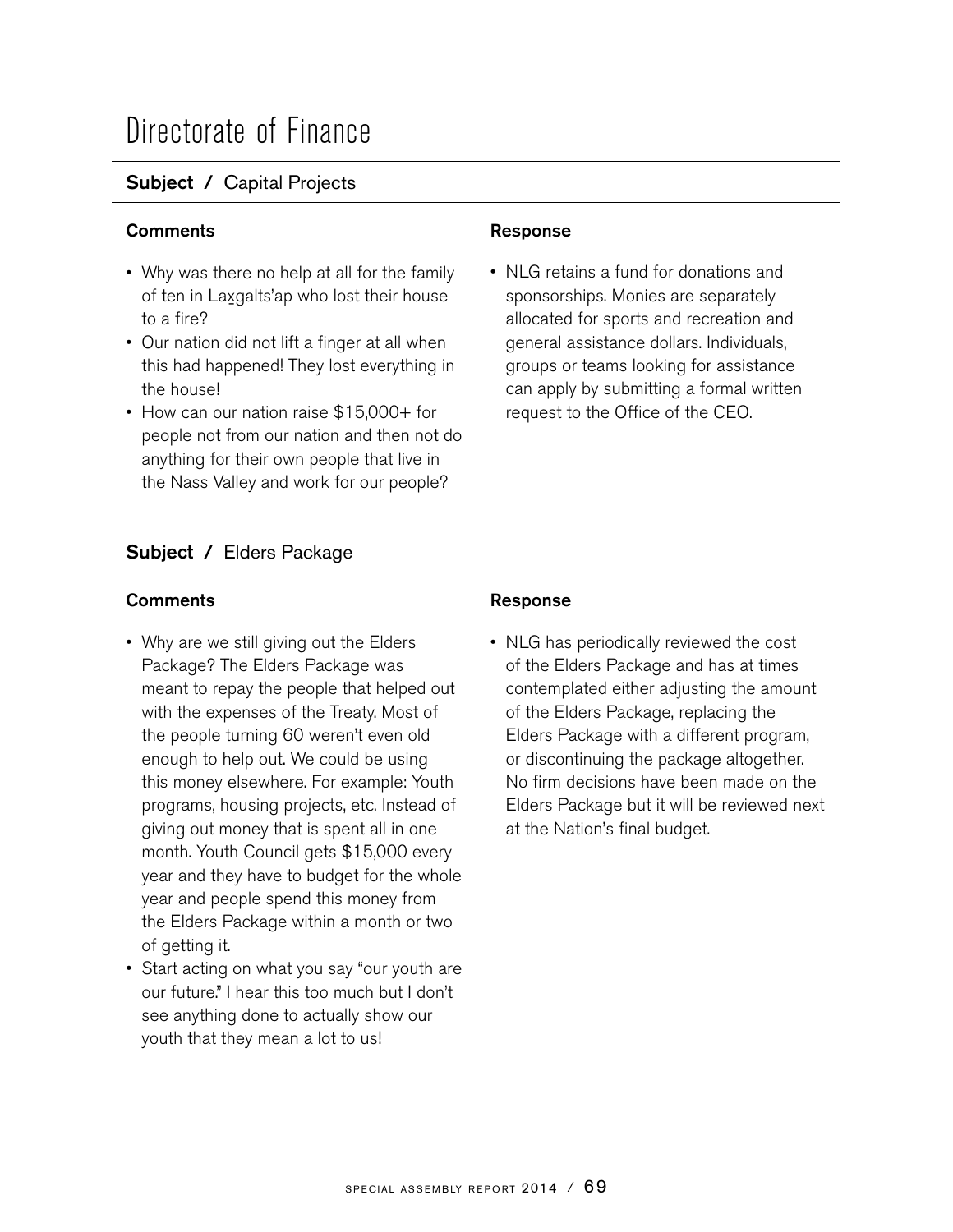## Subject / Finance — Various Subjects

## Comments **Comments Response**

- The Provisional Budget provides lump sum payments to Village Governments from the TEST program (Service Canada). Can this be explained? It does not appear the Urban Locals received these same lump sum payments. Can the rationale be explained?
- In reference to the Investment Portfolio: Congratulations on the Nation's Trust Fund. Is there a plan to distribute dividends to the Shareholders? Can you expand on the plan?
- Are there any plans of streamlining Government or Administration?
- What were the benefits to the Nation of the immense travel budgets in the past two years?
- Congratulations on the Taxation Revenue shown.
- Thank you for entertaining our questions.

- The Nation has committed to delivering the TESI program in the Fiscal Financing Agreement and receives funding from Canada to do so. Funding is only provided to the Village Governments because the Nation's commitment only extends to individuals on Nisga'a Lands. Canada does<br>net provide funding for the delivery of this not provide funding for the delivery of this program outside of Nisga'a Lands.<br>There is no plan to distribute divide
- There is no plan to distribute dividends directly to Nisga'a citizens. Doing so would<br>requit in eignificant income toy lighilities result in significant income tax liabilities accruing to Nisga'a citizens. Instead, the<br>Nation's plan is to use the Truet's seeste Nation's plan is to use the Trust's assets to provide benefits to Nisga'a citizens<br>huway of the delivery of pregrams and by way of the delivery of programs and services which would not have any income tax effects.
- At this time, the government is continuing to expand the services and programs that it delivers so growth is required. However, when reviewing how best to grow the organization, we always make decisions based upon the efficiency and effectiveness of service delivery.
- While the Nation's travel costs have increased over the years, the amount of reimbursements the Nation receives for these costs have also increased. When government representatives travel, it is to meet with other levels of government, proponents for resource development or to defend the Nisga'a Final Agreement either<br>in eauther same other dispute resolution in court or some other dispute resolution process. The cumulative benefits include successful defense of the Nisga'a Final<br>Asreement, benefit essemente, and Agreement, benefit agreements, and revenue sharing agreements.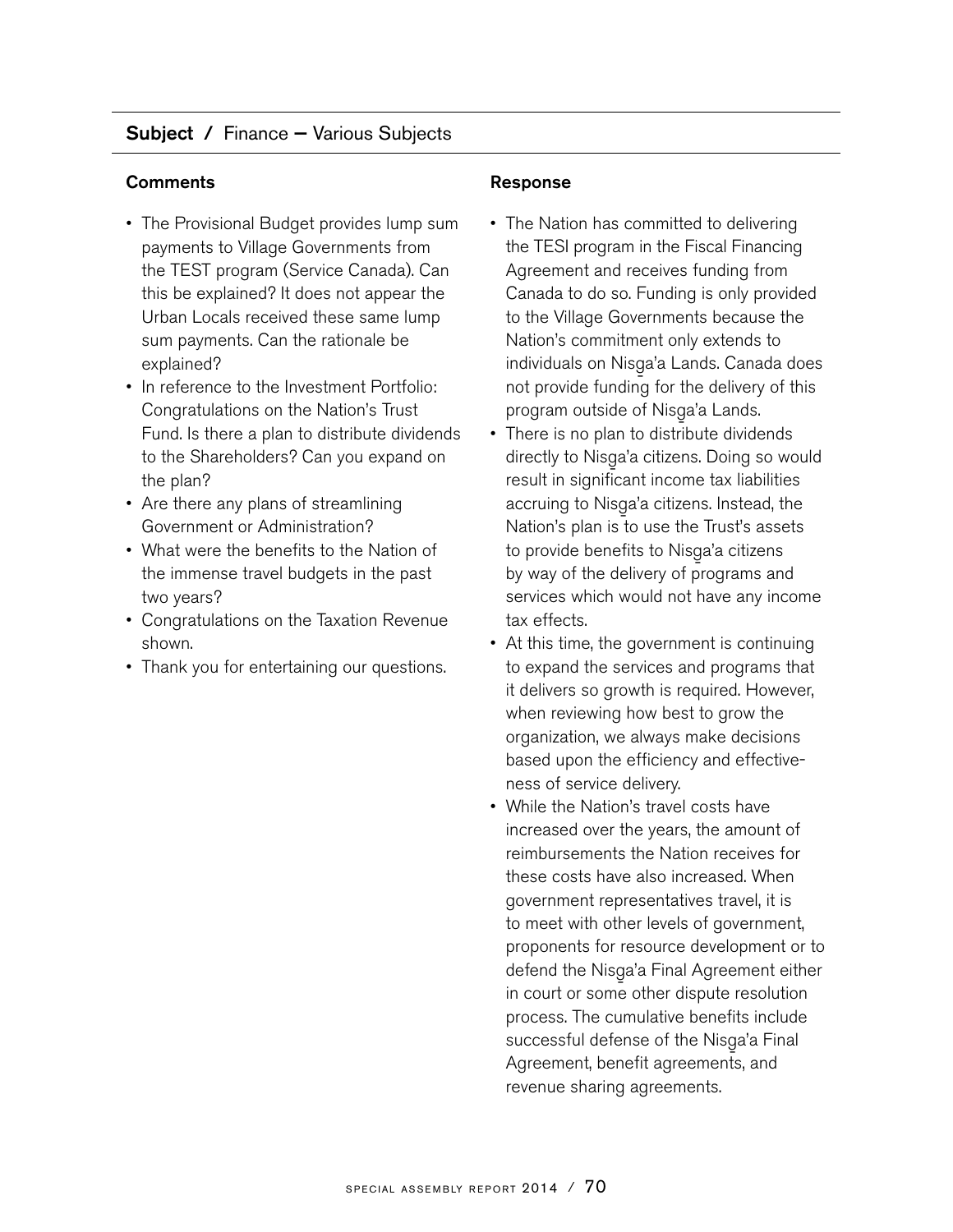## Subject / Value-added Forestry Industry Opportunities

## **Comments Comments Response**

- Are their contingency plans on how to best utilize the remaining harvestable timber Inside Nisga'a core lands?<br>Whan beryesting and time
- When harvesting one time resources that take years to replace through reforestation, is it wise to continue to promote selling in an open market? As the developer of the policies and regulations, Lisims Government has the opportunity to explore other uses of the fibre being harvested, and through the political body the means to make connections with other entities that may be able to use those resources and create opportunities in the added value industry.
- For instance, a company that makes doors, moulding or even laminated beams these types of business require smaller volumes of fibre and if they had forged relationships with any of the communities might consider relocating their production of these products to the Nass.
- So instead of promoting the current trend of harvesting volume and having limited work opportunities for Nisga'a, suggestion<br>te take a mare firm direction to promote to take a more firm direction to promote light industry that will generate more permanent opportunities and open the door to a new avenue to the self-reliance we seek.
- I realize this will not make the floor for question period but I hope that it will go into the suggestion pile that may be read or shared during the recap.

- Management of forest resources on Nisga'a Lands are governed by the<br>Nisga's Essect Act requisions and *Nisga'a Forest Act,* regulations and policies. On an economic level — that includes licencing forest operations for commercial purposes, and on forest resources and a biodiversity level — it is to guarantee sustainability of resources for future generations of Nisga'a people.<br>Natably our farest management low is Notably, our forest management law is based on the best available forestry practices in B.C., and in fact exceeds current practices in the province. Annual harvest levels set up through timbers supply review for sustainable forest management are below annual available cut for Nisga'a Lands.<br>The question in a putabell is whather the
- The question in a nutshell is whether the Nisga'a Lisims Government is open to the<br>idea of alternative utilization of timber re idea of alternative utilization of timber resources other than harvesting for revenue. The answer is yes. NLG is actively looking into new avenues. Our staff has been participating in conferences and symposiums about new technologies and trends in natural resources development.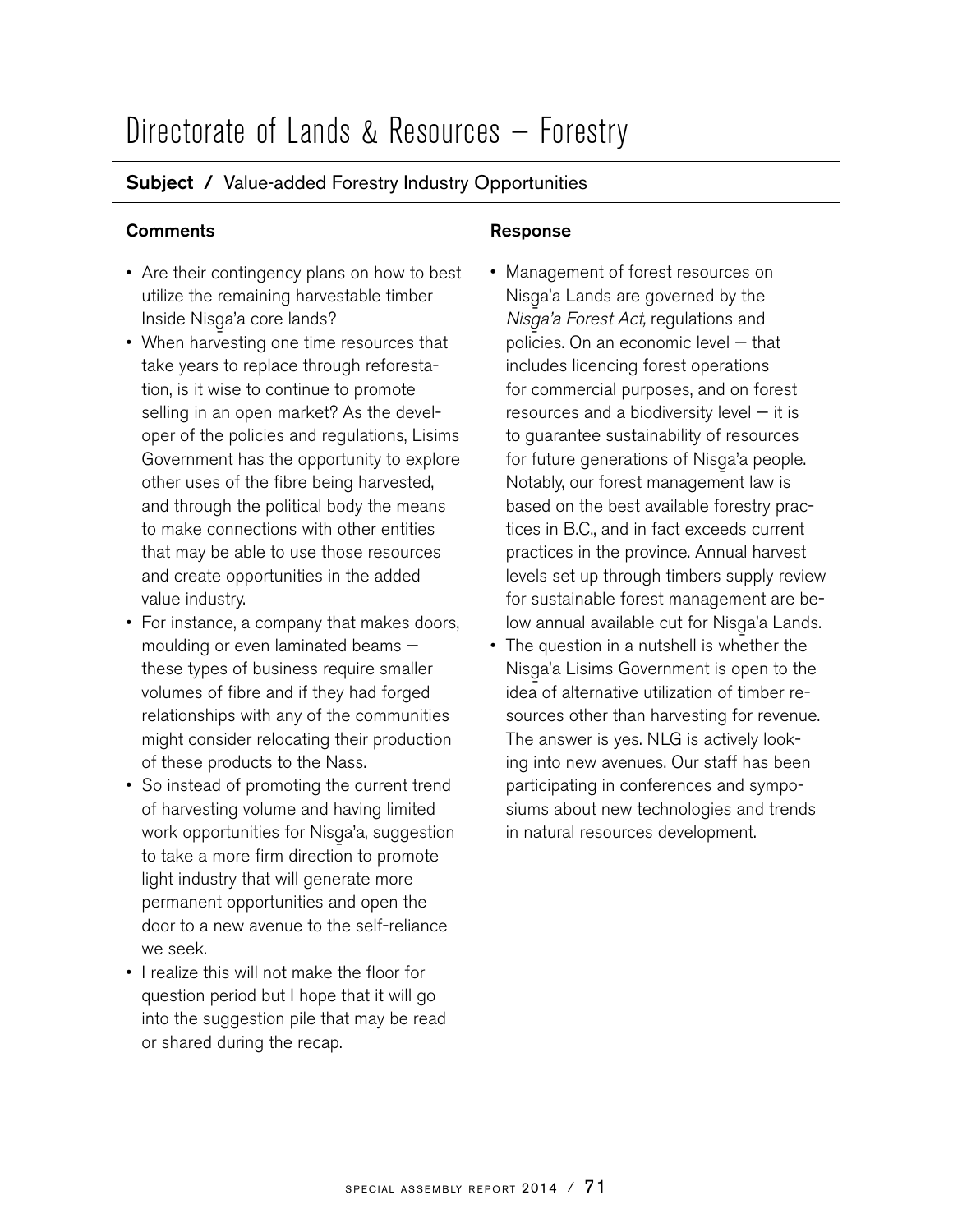## Directorate of Fisheries & Wildlife

## Subject / Help for Nisga'a Fishermen<br>————————————————————

## **Comments Comments Response**

- How is it that it took 13 years for anything to be done with our fishing industry? I was the youngest fisherman on the Nass River when this Treaty was signed.
- There was a public announcement made on TV by Mr. Gosnell, at the time, and it is also in the Nisga'a Final Agreement, that<br>we will be astting fishing licenses and aw we will be getting fishing licenses and our boats will be paid out from the banks or from whomever held the mortgage. That never happened. Now look at our fishing fleet, there is only a handful of us. The Nisga'a fishermen used to have the big-<br>aast flast an the seest, and now it is the gest fleet on the coast, and now it is the smallest. Why?
- When there are other communities on the coast doing everything they can to assist their fishermen — with licenses like halibut, trolling, crabs, because they know that is the only source of income for their fishermen, and there is limited amounts of work in the community  $-$  it seems as though we Nisga'a fishermen were put on the back<br>burner Why? burner. Why?
- The Nisga'a fishermen were a striving<br>ferse in the fishing industry I remembe force in the fishing industry. I remember one Nisga'a fishing meet that was held in<br>Cinaaly o faw yoors ago a quastian from Gingolx a few years ago, a question from<br>ans of the alder finherman was "why are. one of the older fishermen was, "why are you guys opening the Nisga'a fishing so<br>aashy?" The angust was "so you are got. early?" The answer was, "so you can get your stamps." Well, to let you all know that the stamps were out the door years ago. It's not like sitting behind a desk, we have to catch so much a day to make up for the EI and the tax and the fuel.

- Each year there is an annual fishing plan developed by the Nisga'a Fish Wheel Staff.<br>All fish estivity followithin Treaty requlations. All fish activity falls within Treaty regulations.
- There was no statement to buy fishing licenses or boats. There was a \$13.5 million fund to access fishing licenses.
- The Treaty provides for salmon allocation for commercial purposes. Other fish/skill fish allocation for commercial fisheries have yet to be negotiated. Other tribes were provided licenses by DFO.
- Commercial fish openings are determined by the expected fish run size.
- Yes, fishing is a business, and fish catches are where the money is made to pay for expenses.
- NLG supports Fishermen.
- There is an opportunity for fishermen and it's provided for.
- NLG supports fishing and this year in 2014 a \$30,000 grant was approved.
- As mentioned, a \$30,000 grant was made by NLG. No pay back — only asked to prove that the boat will be fished.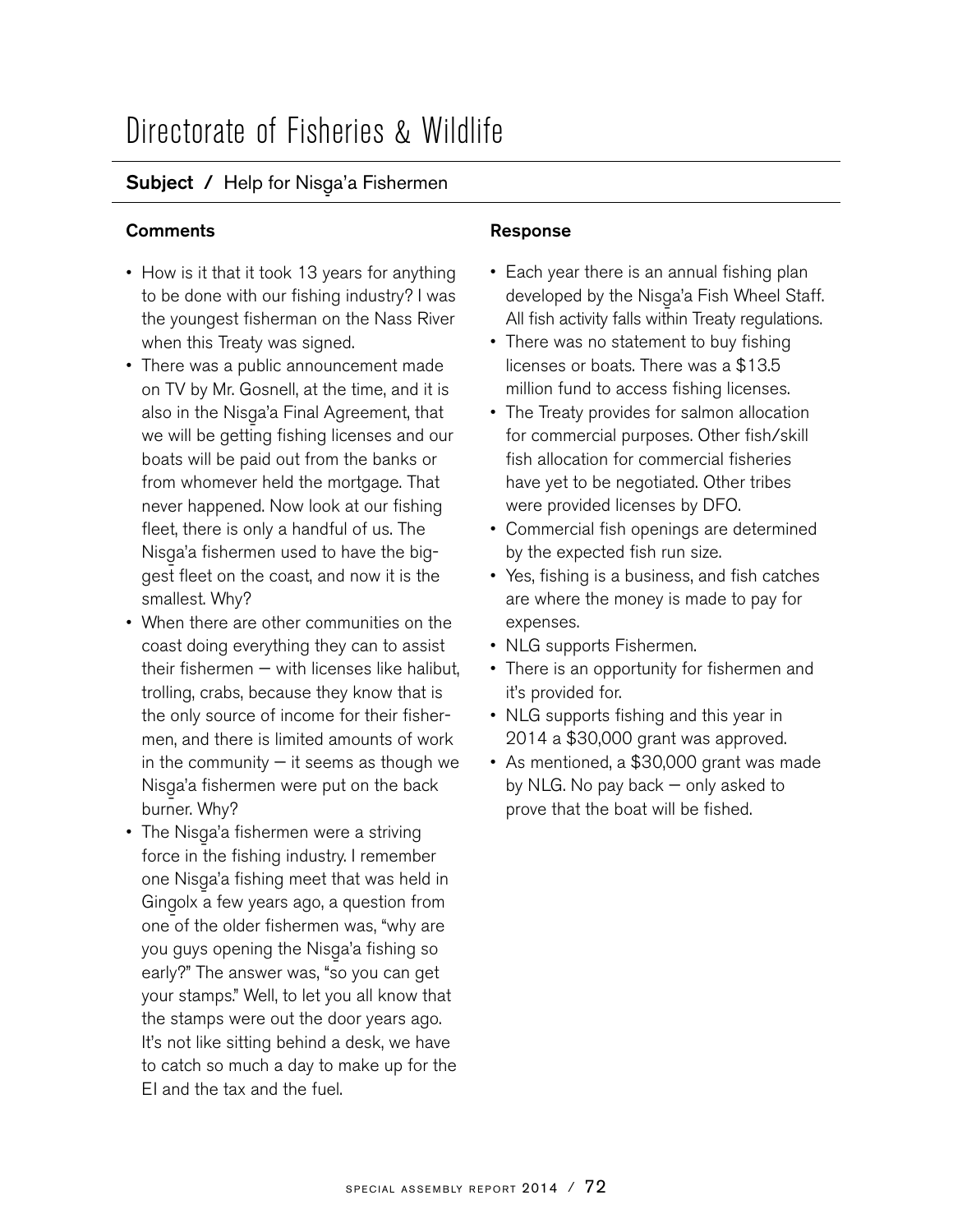- It's not like fishing inland. The declining commercial fleet we have now have big bills — fuel, maintenance, repairs, nets, food and deckhands to pay, not to mention the cost of the fishing licenses.
- We the Nisga'a fishermen need our people<br>hebind us What would very sump do with behind us. What would you guys do with out us?
- If we the Nisga'a fishermen were to say<br> no, and just stay tied up when Nisga'a<br>fishing anana hawweyld vou faal ta h fishing opens, how would you feel to be put on the back burner, how much would you lose in revenue?
- We the Nisga'a fishermen lost our<br>clinical hassesses we halisuad the livelihood because we believed that our government would stand behind us.
- It is time to start putting your words into action and start helping us out.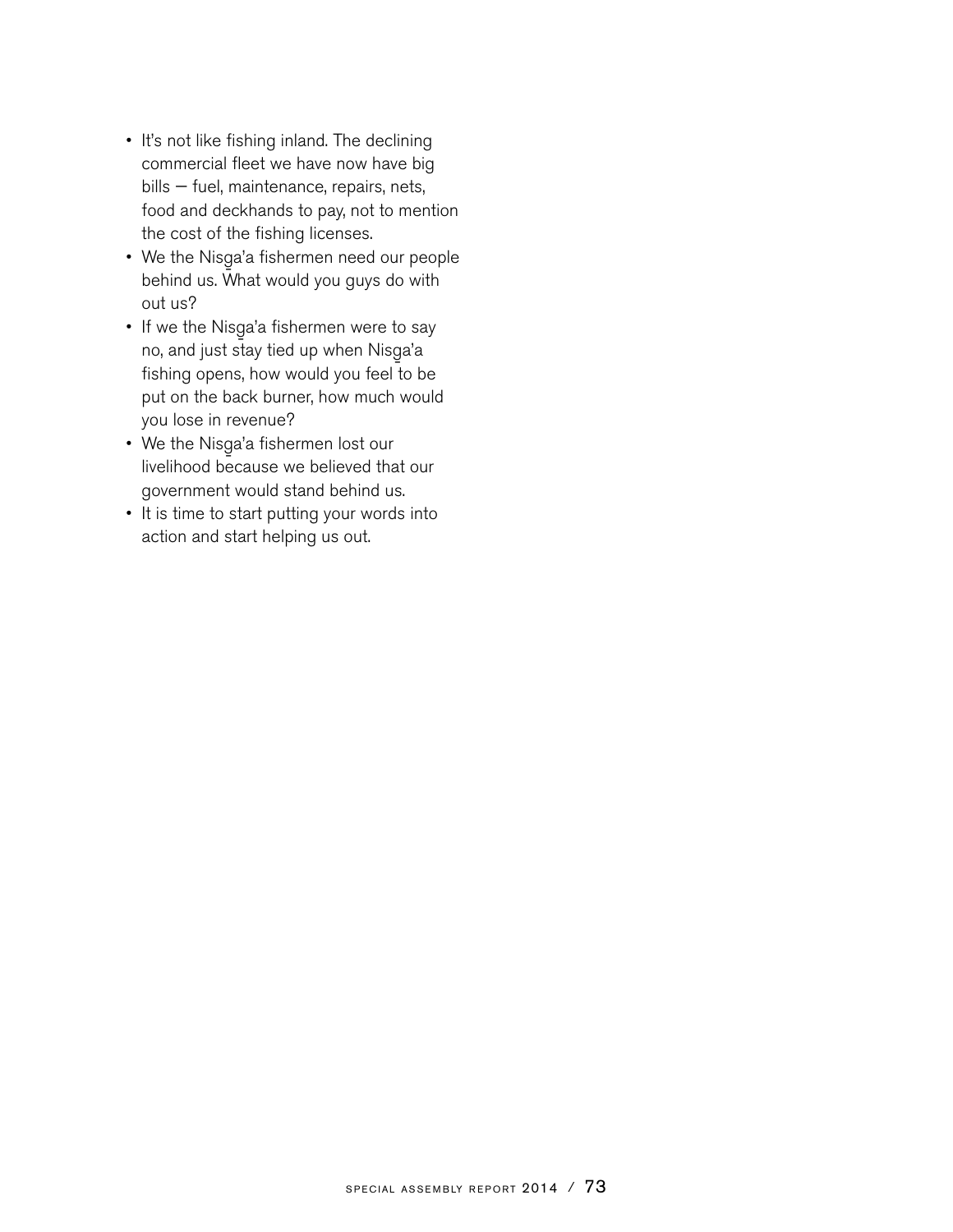## Directorate of Communications & Intergovernmental Relations

## Subject / Assembly Booklet, Online Questions

## **Comments Comments Response**

- Is it possible for us to receive the booklets in advance, before each Assembly, so we can review the documents or reports, and send our emails in regarding the reports?
- When exactly are the emails that are sent in going to be addressed on the agenda of this Assembly?
- I managed to catch one of our people who expressed she was asked to write her concerns two years ago, and never got a reply or help in regards to her concerns.

• The NLG Communications Department endeavors to provide timely information to Nisga'a citizens. In the case of the<br>Seccial Assembly sur prectice is to Special Assembly, our practice is to officially release and make available the booklet on the first day of the Special Assembly and post it online so it is immediately available. We anticipate this will be our practice going forward, particularly where the booklet contains information that is timed for official release with the beginning of the Special Assembly.

## Subject / Honouring Women Ceremony

### **Comments Response**

• I would like to know if the women's presentation will be available online?

- The slideshow that was presented during the ceremony is currently being finalized by the videographer and the Honouring Women committee. Once finalized it will be made available on the NLG website.
- The livestream of the ceremony is available at the following link: https:// new.livestream.com/accounts/8043264/ events/2944457/videos/50254899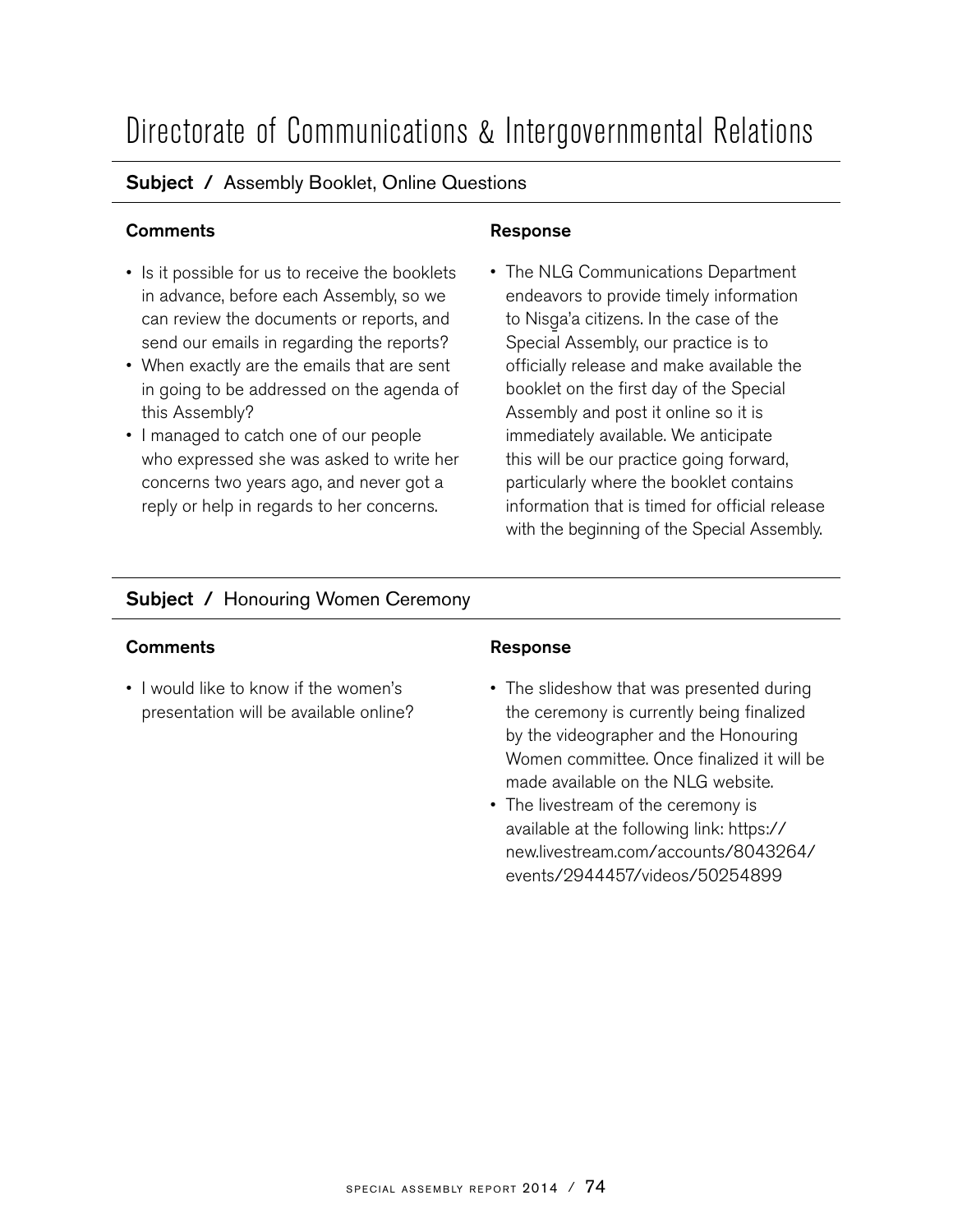# Directorate of Programs & Services — Ayuu<u>k</u>hl Nisga'a<br>————————————————————

## Subject / Nisga'a Language Programs for Children

## **Comments Comments Response**

- Question: Can we develop a program that allows our children attending urban areas like Terrace to carry on with their Language program? For example, my grandson in Kindergarten knew "Oh Canada" fluently and by memory (in Nisga'a). Today he can only recite it<br>in Enslieb in English.
- We need to find a way to keep our children enthused with the language so they won't be isolated from their people, families, and stories.

• Yes, a children's language program may be offered in Terrace. Please contact the NLG Terrace Office and speak with the Coordinator to put the request forward. I too will forward your response to the Terrace Coordinator.

## Subject / Use of Hobiyee Name

### **Comments Response**

- Who is receiving the comments? Please acknowledge receipt and state who is responding.
- My comment is for the floor in regards to the annual Hobiyee celebration name. I've recently viewed a company truck bearing the name "Hobiyee" which was shocking. The name has traditional meaning for Nisga'a as a nation. Hobiyee<br>is recognized by nea Nisga's as a Nisga's is recognized by non-Nisga'a as a Nisga'a<br>Nation aslabration Nation celebration.
- Will the company's business gain or hamper the reputation of the Nation?
- I feel this is very disrespectful.
- Currently (the name) is being used for self gain for one individual. Can we as a people request the company to change the name?

- The Director of Programs & Services is receiving and responding to the comments from the Special Assembly.
- The name "Hobiyee" being used by a business truck will be brought to the attention of the Council of Elders.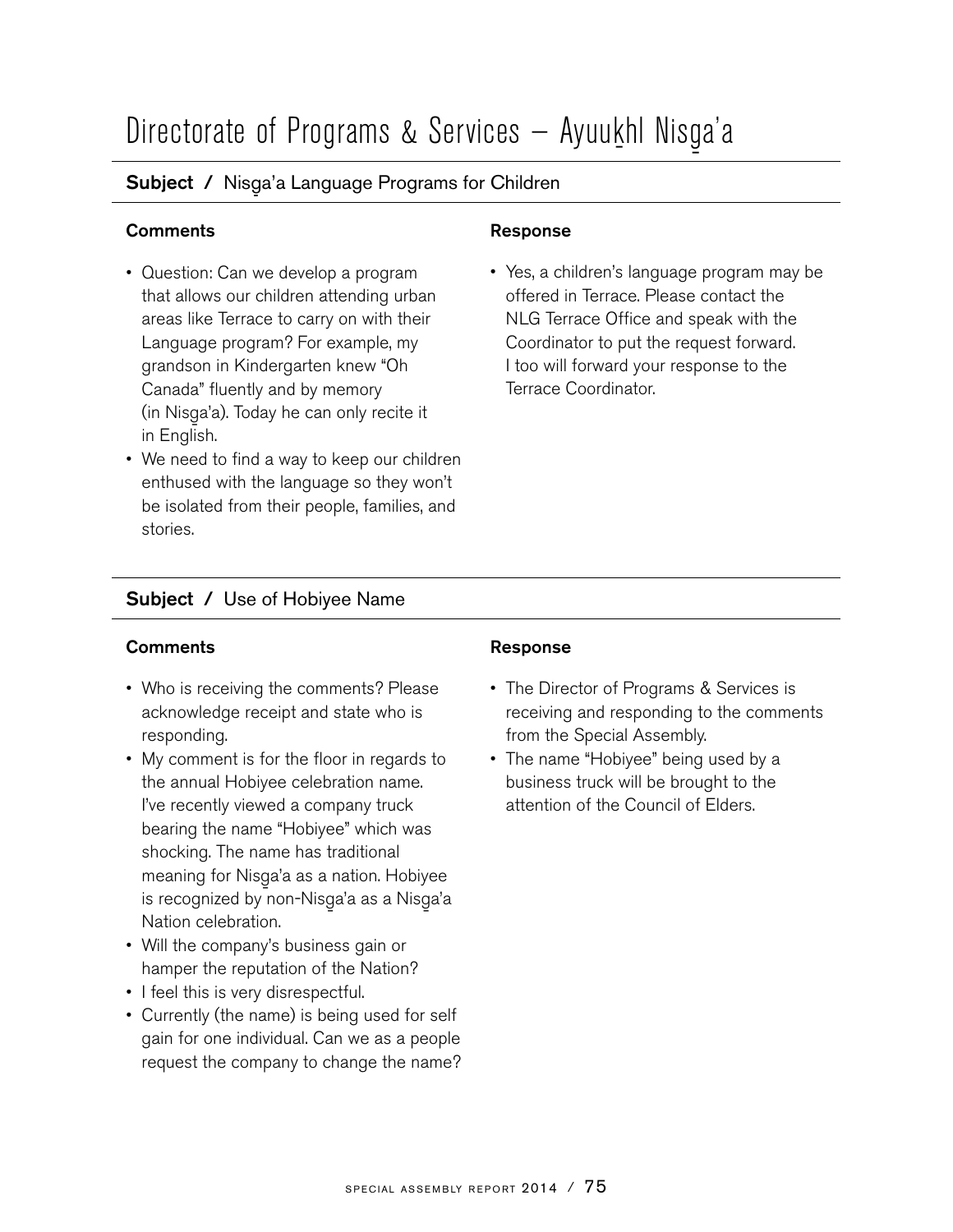## Directorate of Economic Development

## Subject / Fisheries Grant

## **Comments Comments Response**

- I have a question in regards to the \$30,000 fisherman's grant: I put in an application for the grant and was denied because I'm not a commercial fisherman.
- I have a 37ft. Deltaga fibre glass fishing vessel. I've been fishing for Nisga'a Fish<br>ainee the incention of inland and merine since the inception of inland and marine fishing. Like the commercial fishermen, I do have wear and tear and expenses. In a sense I am a fisherman that works for Nisga'a Fish (NLG) and no one else, and<br>ust commercial fishermen who fish for yet commercial fishermen who fish for canneries got the grant. I have put a lot of money into my vessel — rebuilt engine, nets, and many items that fall to wear and tear.
- I heard that the grant was awarded to a Simoogit who isn't a commercial fisherman as I know his boat is really run down and needs the TLC.
- I have tried every year to (apply to) NNFC to lease a license to no avail, as they do not have a license that would fit my vessel.
- I feel discriminated against for not being a commercial fisherman. I am asking that I and Nisga'a citizens who own gillnet boats<br>he awarded the arent Luill centinus soch be awarded the grant. I will continue each year to fish for Nisga'a Fish.<br>Llock farverd to e fovevrebl
- I look forward to a favourable response.

- The Executive has only approved for Nisga'a Commercial Fishermen that have<br>Cilnet Beste Gilnet Boats.
- Gilnet Boats must posses an "N" license from NNFC to qualify.
- The NLG Executive would need to expand the program to Fishermen that don't meet the program guidelines. An executive resolution would need to be passed
- This boat would require an A1 Salmon License. NNFC doesn't carry this type. NNFC only leases "N" licenses.